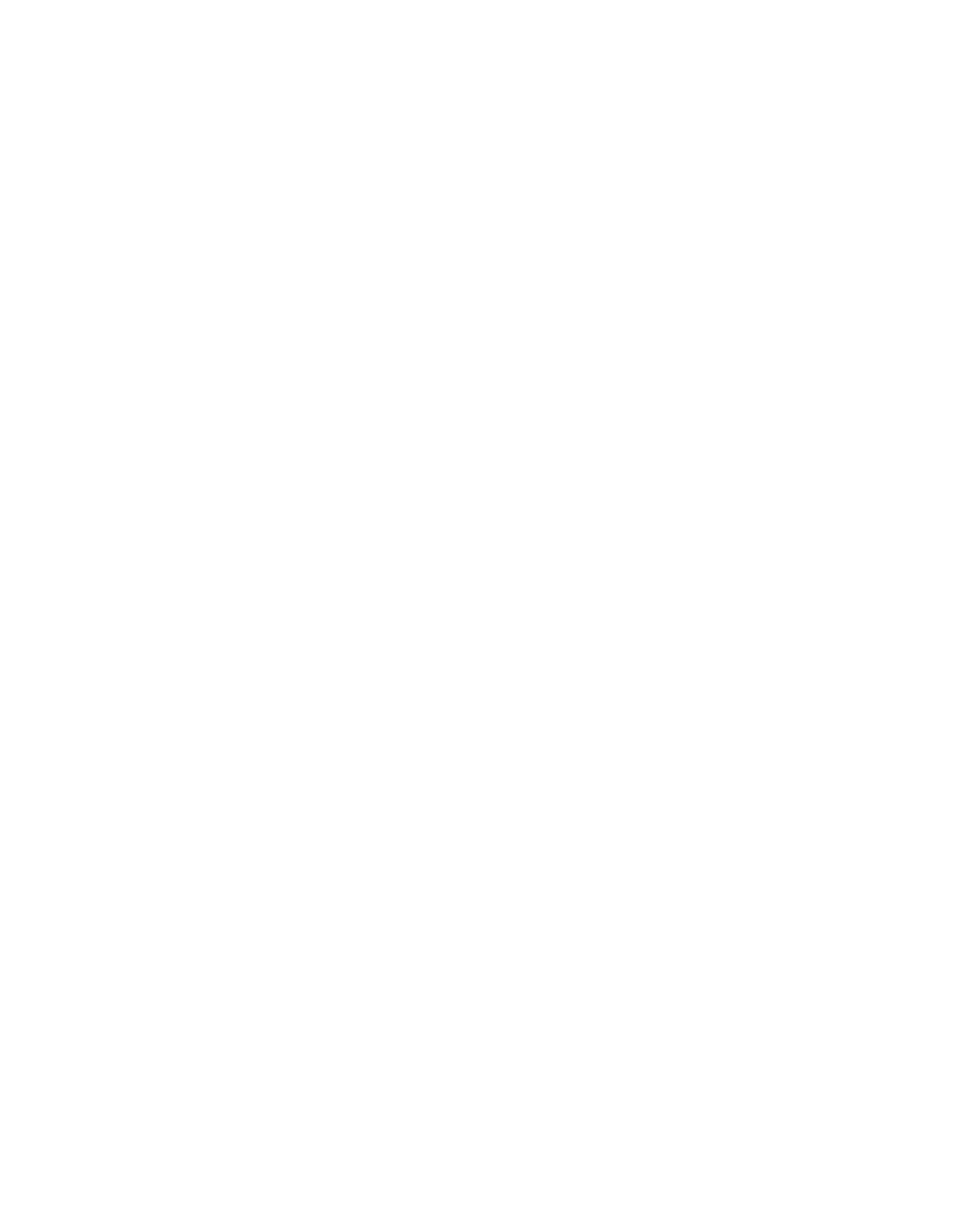#### INTERNATIONAL MONETARY FUND

#### SOLOMON ISLANDS

#### **Staff Report for the 2006 Article IV Consultation**

Prepared by the Staff Representatives for the 2006 Consultation with the Solomon Islands

Approved by Steven Dunaway and Michael Hadjimichael

August 30, 2006

- **Time and place of consultation**: The 2006 Article IV discussions were held in Honiara during June 8–20. The team comprised Ms. Papi (head), Ms. Fernandez, and Mr. Ginting (all APD). Ms. Stone (OED) attended the policy meetings.
- **Counterparts**: The team met with Prime Minister Sogavare, Acting Finance Minister Darcy Lilo, Governor Houenipwela of the Central Bank of the Solomon Islands (CBSI), other ministers, senior government officials, donors, and private sector representatives.
- **Past surveillance**: The outgoing government had started implementing a reform agenda along the lines of Directors' comments at the conclusion of the last Article IV consultation on September 28, 2005 (http://www.imf.org/external/np/sec/np/2005/pn05142.htm), although progress on structural reforms was slow due to difficulties in gathering political support, entrenched interests, and capacity constraints.
- **Exchange system**: The Solomon Islands accepted the obligations of Article VIII, Sections 2(a), 3, and 4 in 1979. Exchange restrictions reintroduced starting in 2000 were removed in 2003 and the exchange system is now free of restrictions on the making of payments and transfers for current international transactions. The currency is de facto pegged to the U.S. dollar.
- **Data**: Despite remedial measures, data quality, coverage, and timeliness remain weak, hampering surveillance.
- **Publication**: As last year, the authorities indicated that they intend to publish the Article IV documents.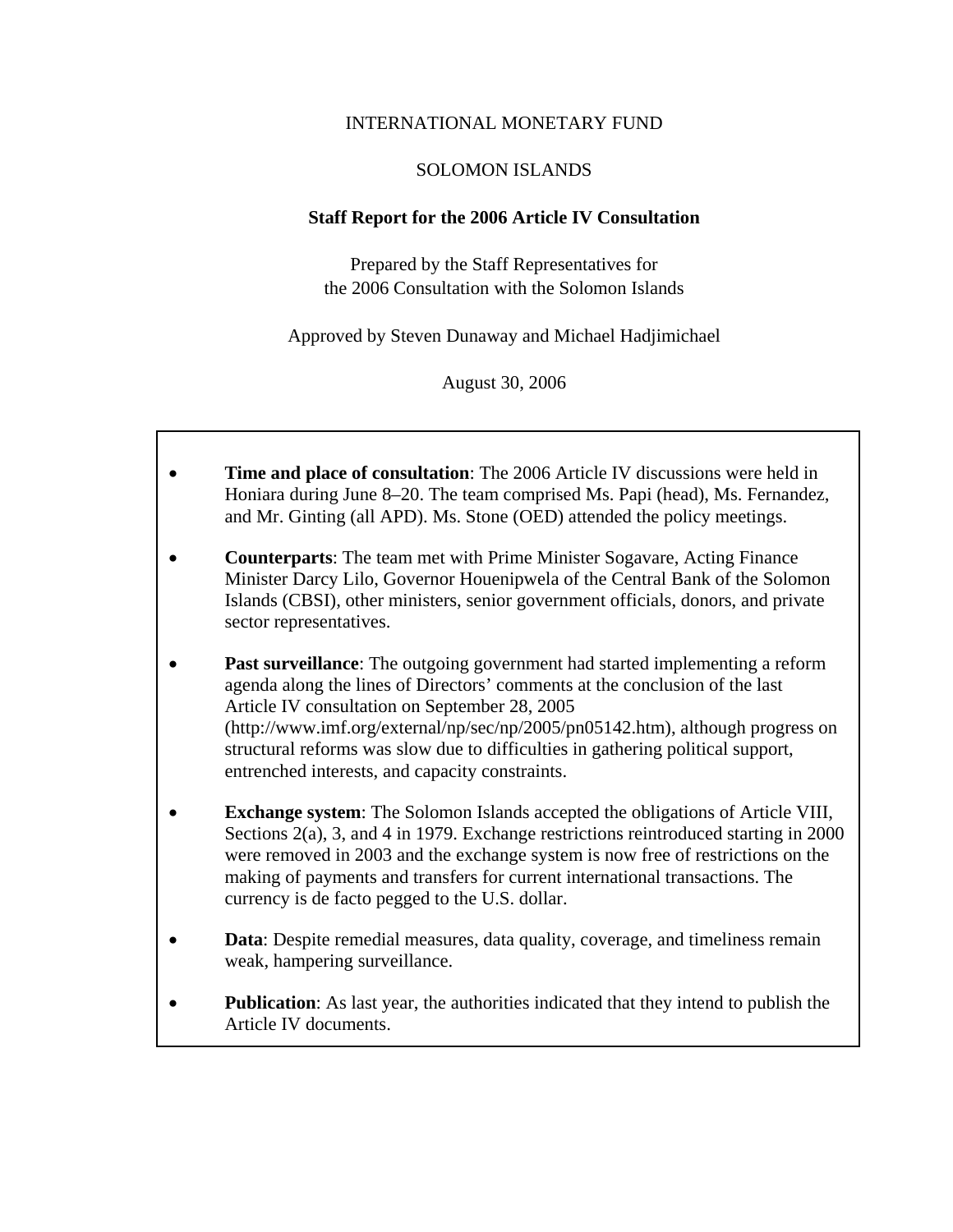## Contents Page

| I.            |                                                                           |  |
|---------------|---------------------------------------------------------------------------|--|
| II.           |                                                                           |  |
| III.          |                                                                           |  |
|               | A.                                                                        |  |
|               | <b>B.</b>                                                                 |  |
|               | C.                                                                        |  |
|               | D.                                                                        |  |
|               | E.                                                                        |  |
|               | F.                                                                        |  |
|               | G.                                                                        |  |
| IV.           |                                                                           |  |
| <b>Box</b>    |                                                                           |  |
| 1.            |                                                                           |  |
| Figures       |                                                                           |  |
| 1.            | Cross Country Comparisons on Economic Developments, Institutions, and the |  |
|               |                                                                           |  |
| 2.            |                                                                           |  |
| 3.            |                                                                           |  |
| 4.            |                                                                           |  |
| 4.            |                                                                           |  |
| <b>Tables</b> |                                                                           |  |
| 1.            |                                                                           |  |
| 2.            |                                                                           |  |
| 3.            |                                                                           |  |
| 4.            |                                                                           |  |
| 5.            |                                                                           |  |
| 6.            |                                                                           |  |
| 7.            |                                                                           |  |
| 8.            |                                                                           |  |
| 9.            |                                                                           |  |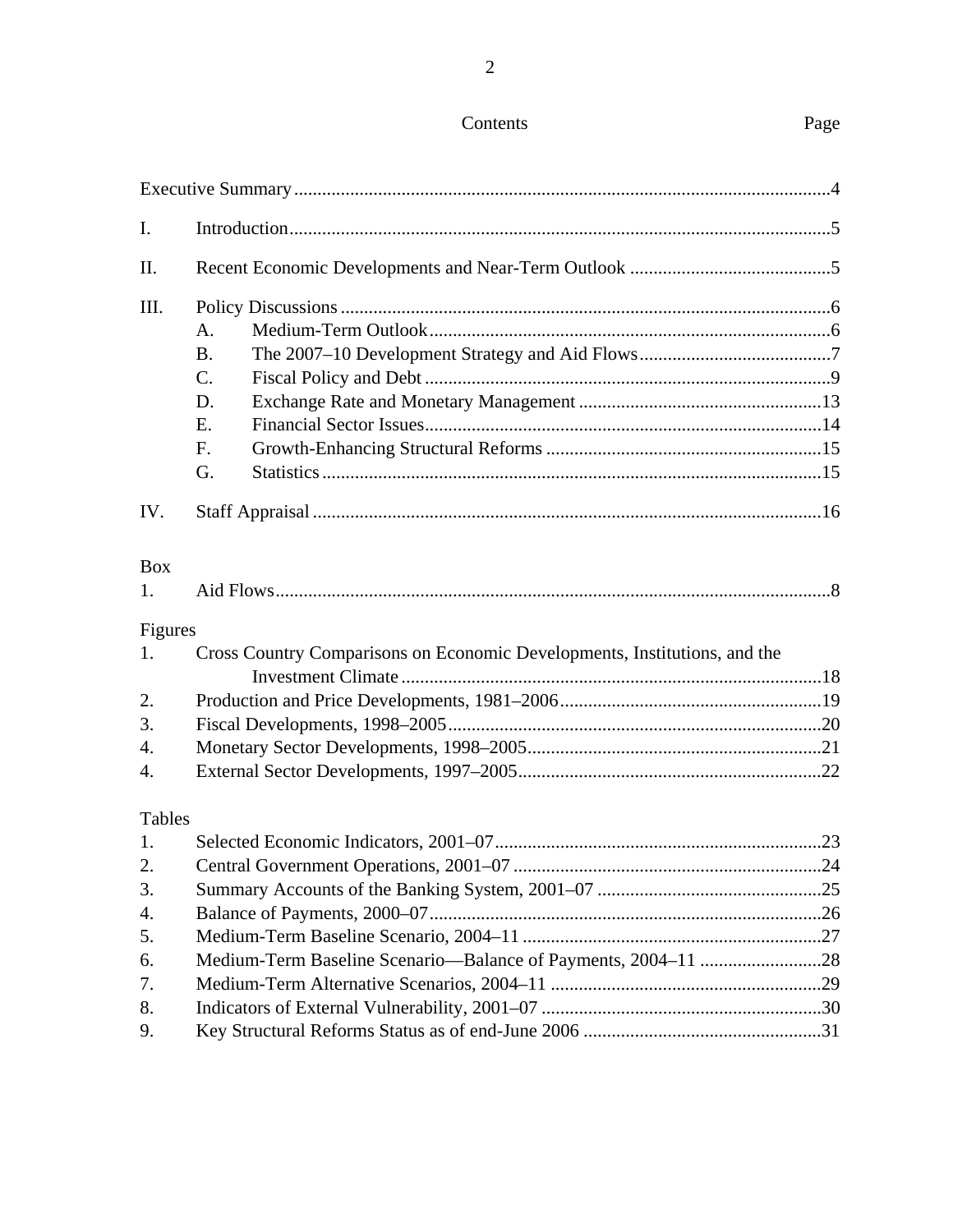# Appendixes

| $\mathbf{I}$ . | Medium-Term Baseline Scenario and Debt Sustainability Analysis34 |  |
|----------------|------------------------------------------------------------------|--|
| II.            |                                                                  |  |
| Ш.             |                                                                  |  |
|                |                                                                  |  |
| V.             |                                                                  |  |
| VI.            |                                                                  |  |
|                |                                                                  |  |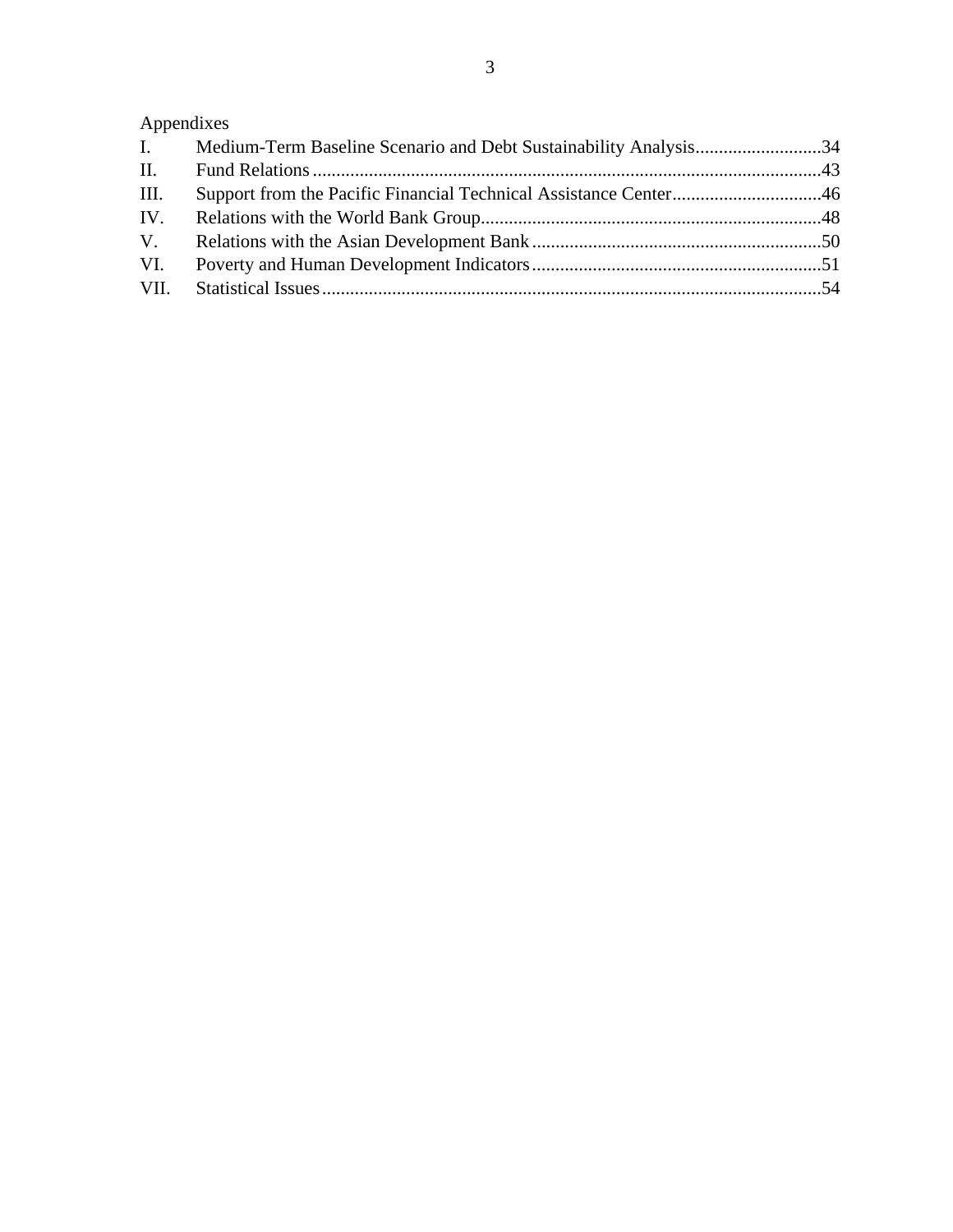#### **Economic Developments and Challenges**

- **Since the intervention of the Regional Assistance Mission to the Solomon Islands**, g**rowth has rebounded and financial stability has been maintained**. Since 2003, per capita real GDP has increased about 3.5 percent per year. Strong donor-funded and newly started private sector projects, together with high oil prices, have shifted the current account into a wide deficit, but reserve coverage has been boosted by aid and foreign direct investment inflows. Due to rising oil prices, expatriate demand pressures, and brisk private credit growth, inflation is in the high single digits. For the third year running, the budget is projected to record a surplus in 2006 due to investment underspending and revenue overperformance, but low-priority spending is rising.
- **Raising living standards requires addressing pressing challenges**. New private activities to replace logging which is expected to run out in about six years need to be jump-started—a daunting task amidst deep-rooted obstacles to private investment, weak institutions, and rapid population growth. Progress will depend on the vigor of structural reforms, and maintaining macroeconomic and political stability.

#### **Key Policy Issues**

- **The 2007–10 national development strategy should translate the government's objectives of "governance plus growth" and the Millennium Development Goals into concrete policies**. The strategy should be country-led, implementable, and incorporate all programs/projects. It should also serve as the key mechanism for aid coordination.
- **Fiscal discipline should be sustained and a medium-term strategy developed taking into account looming pressures**. The expected decline in logging and import duty revenue needs to be offset, while the high wage bill should be strictly controlled to accommodate higher investment spending. Reforms to broaden the tax base and reduce cascading, address state-owned enterprises' (SOEs) inefficiencies, and enhance public finance management should be pursued. As the country remains at high risk of debt distress, ongoing efforts to regularize debt are welcome. Fiscal decentralization should be approached carefully and without weakening public finances.
- **The central bank's current exchange rate policy is appropriate, while the CBSI should remain vigilant on inflation**. With strong foreign inflows, the currency has been stabilized versus the U.S. dollar, but downward pressure on the exchange rate should be accommodated. The CBSI should strengthen its inflation forecasting and take measures if inflation pressures intensify or reserves come under pressure.
- **Financial system soundness should be strengthened mainly by liquidating the development bank and raising the profitability of the National Provident Fund**. Plans to broaden access to financial services should be commercially-oriented.
- **Structural reforms to encourage new private sector activities should be vigorously implemented**. Strengthened governance, SOE restructuring, and infrastructure provision should have priority.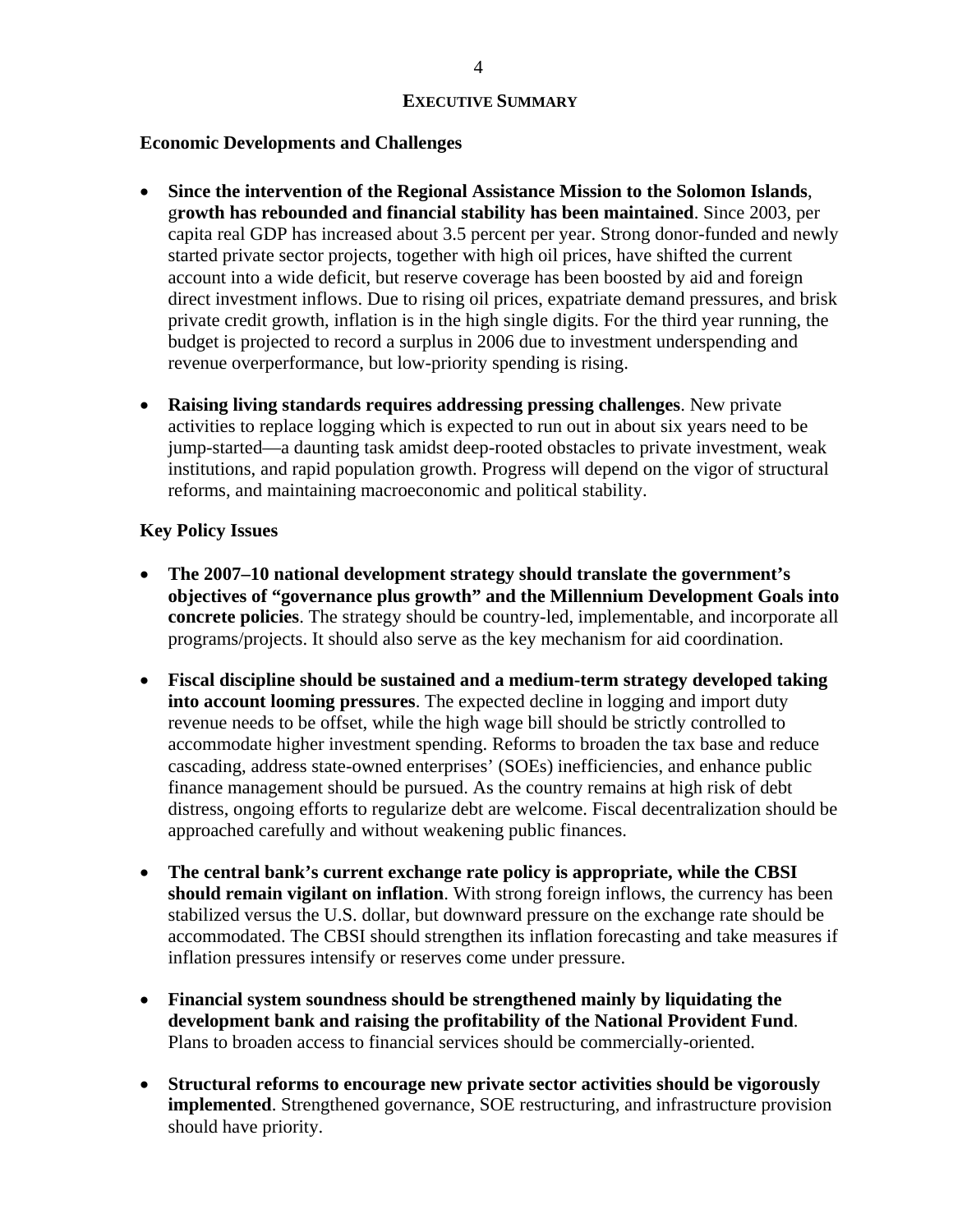#### **I. INTRODUCTION**

1. **The economy has performed well in the past three years, although raising living standards remains a formidable challenge**. Since the Regional Assistance Mission to the Solomon Islands' (RAMSI) intervention in 2003, macroeconomic stability has been maintained and activity has recovered. However, fundamental reforms remain essential to raise the prospects of sustainable growth and reduce the economy's vulnerability to shocks. According to the authorities' estimates, logging—accounting for two thirds of exports, 14 percent of tax revenue, and 10 percent of GDP—is expected to run out in about six years at the current rate of cutting and must be replaced by new sources of private sector growth. The task is complicated by political instability, rapid population growth, weak institutions and governance, infrastructure deficiencies, high costs of doing business, limited implementation capacity, entrenched vested interests, and poor social indicators (Figure 1 and Appendix VI).

2. **The government is aware of these challenges, and the discussions focused on how to operationalize its** *Framework Document.* The latter aims at "governance plus growth," the Millennium Development Goals (MDGs), rural advancement, effective service delivery, as well as raising Solomon Islanders' skills, which should help achieve all other goals. Having taken office in May 2006, the new government at the time of the mission had not yet articulated concrete policies through which these goals would be pursued. Hence, the discussions dwelled on: (i) how to make the 2007–10 national development strategy a country-led, implementable growth and poverty reduction strategy to achieve these objectives and; (ii) fiscal issues, as these are the main source of risks to macroeconomic stability, and structural fiscal reforms and state-owned enterprise (SOE) restructuring are needed to establish a sound foundation for sustainable growth.

#### **II. RECENT ECONOMIC DEVELOPMENTS AND NEAR-TERM OUTLOOK**

3. **Recent economic developments and the near-term outlook are reasonably positive, with growth above the regional average**. For the fourth year running, real GDP growth is projected to exceed 5 percent in 2006, with logging making no contribution to growth (Table 1 and Figure 2).<sup>1</sup> New investments (mainly an oil palm plantation and a gold mine) and some fiscal stimulus will boost nontimber growth to 6 percent, reflecting the start of palm oil production, and

 $\overline{a}$ 



<sup>&</sup>lt;sup>1</sup> The short-term economic impact of the April 2006 riots, following the general elections and prior to the formation of the present government, was negligible as it affected mainly small retail businesses in Honiara.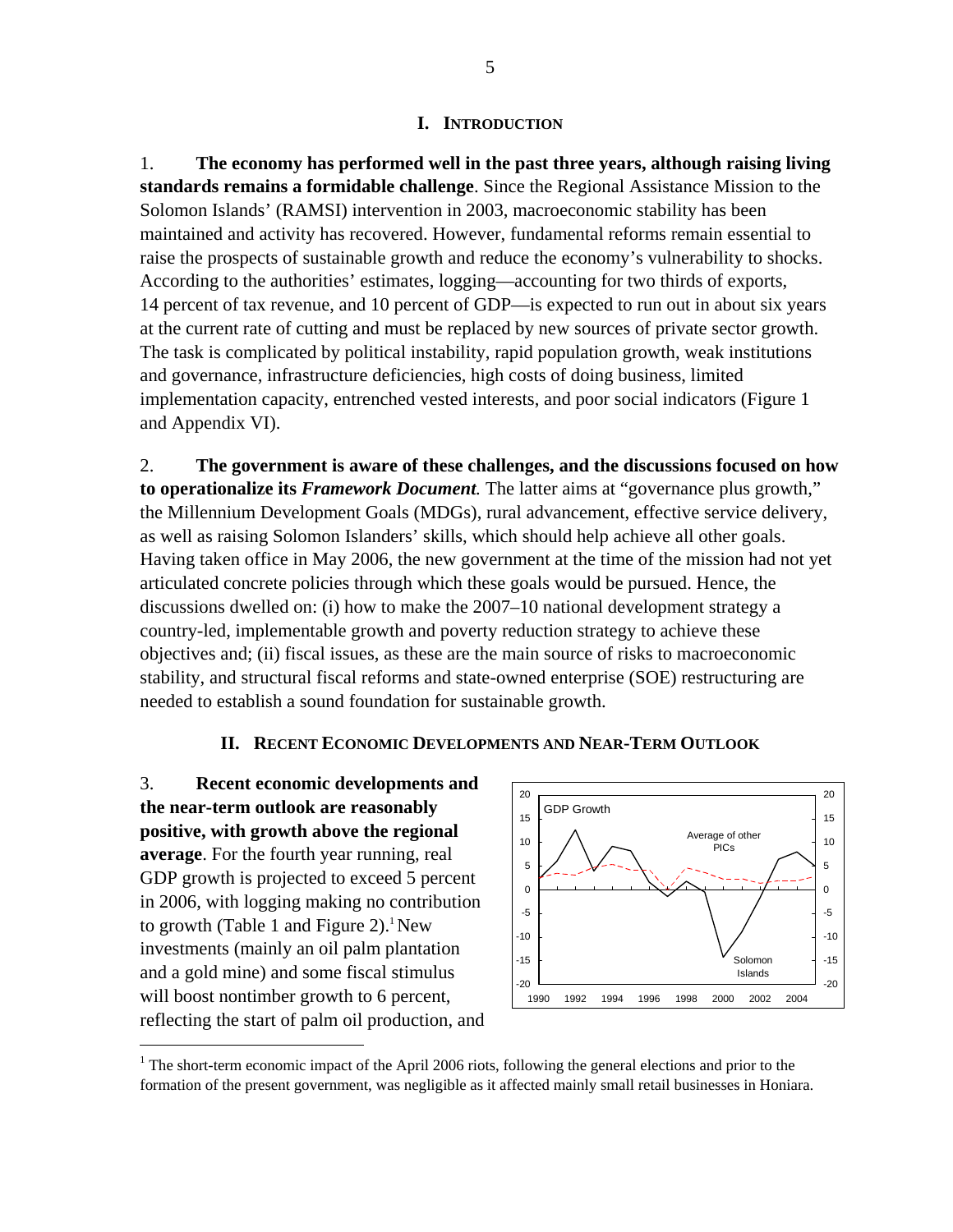a significant rise in services; nontimber output growth is expected to remain at that level in 2007 (Table 2 and Figure 3). A projected slowdown in total GDP growth to 4¼ percent in 2007 is due to lower logging. Owing to high oil prices, expatriates' demand, and rapid private credit growth, inflation is in the high single digits and above the regional average (Table 3 and Figure 4). With these pressures expected to persist, inflation is unlikely to decline substantially in the near term.

4. **The reserve position continues to be strong, despite the large current account deficit**. With soaring fuel and investmentrelated imports, the current external account swung into a deficit of 11 percent of GDP in 2005, which is projected to widen to 16 percent in 2006 (Table 4 and Figure 5). Robust official development assistance (ODA) and private foreign direct investment (FDI) inflows are keeping reserves above 5 months of imports. Higher oil prices constitute the most significant





risk to the near-term outlook, together with political instability.

#### **III. POLICY DISCUSSIONS**

#### **A. Medium-Term Outlook**

5. **There was broad agreement that medium-term prospects depend on the vigor of reforms** (Tables 5–7). If progress on reforms is substantial, macroeconomic stability is maintained, and RAMSI and donors remain fully engaged, real GDP growth could be sustained at 5 percent (2 percent per capita) over the medium term, with nontimber activities—primarily, agriculture and mining where new projects are emerging—more than offsetting timber's decline.

6. **Without reforms, living standards would fall and macroeconomic stability could be compromised**. ODA and FDI would decline substantially, and new nontimber activities would not emerge. Growth could drop to under 2 percent, and per capita income would fall. International reserves and government deposits could be all but exhausted as early as 2009, when import compression and spending cuts would become inevitable and new arrears would start accumulating.

6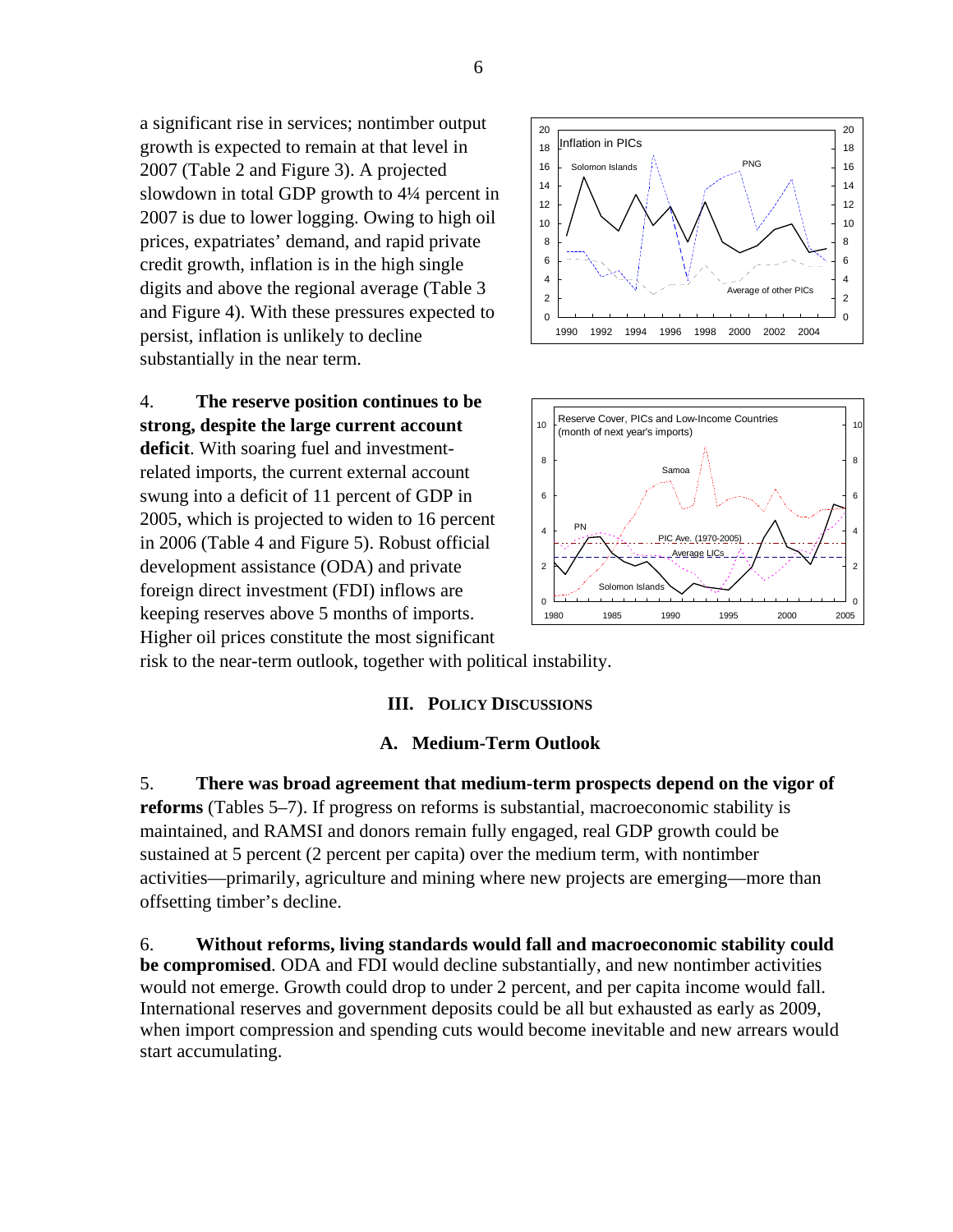7. **The baseline is an intermediate scenario**. With financial stability and RAMSI and donor engagement, but slow structural reforms, only limited new nontimber activities would emerge and real GDP growth would converge to about 3 percent, barely matching population growth. This represents a downgrading of the baseline compared to the 2005 Article IV

consultation, given greater uncertainty concerning the government's reform agenda. Inflation would decline to about 7 percent, less than in the strong reform scenario. With weaker export growth, the current account deficit would moderate to 9 percent of GDP, and reserve coverage would remain above 4 months of imports. Risks to the baseline appear roughly balanced. History weighs on the downside. On the upside, the government may decide to capitalize on the reforms started by the previous administration.



8. **The authorities considered that the baseline scenario could prove to be the most realistic**. They emphasized their commitment to macroeconomic stability, but also the political sensitivities involved in implementing structural reforms. The government's desire to re-orient the development strategy towards rural areas and the search for local solutions might require changing the policies started by the previous government and might slow reforms, but could result in greater ownership and sustainability.

### **B. The 2007–10 Development Strategy and Aid Flows**

9. **The authorities agreed that preparation of the 2007–10 national development strategy offers an opportunity to translate the** *Framework Document***'s goals into concrete policies, but highlighted the challenges**. The strategy—which is currently being prepared to succeed the 2003–06 National Economic Recovery, Reform, and Development Plan—should become the country's poverty reduction strategy, drive the development agenda, determine priorities, and be implementable and monitorable. This requires that it be linked to operational plans and budgets. Such a country-led strategy, together with donor commitments to align their assistance with it, would provide a sound basis for reform.

10. **The opportunity afforded by the large aid flows currently available should be exploited by incorporating all programs and projects in the national strategy, and all funding sources in the resource envelope**. Donors have made substantial long-term commitments to the country, estimated at about 25 percent of GDP since RAMSI's intervention, but they have also indicated that these flows will be reduced over time (Box 1). Aid coordination is improving with lead donors identified in most areas and Sector-Wide Approaches (SWAp) under way in some key sectors. Nevertheless, the framework provided by the national development strategy would be better placed to harmonize donors' different approaches and overcome persisting difficulties in coordination between the government and donors. The authorities maintained that greater capacity building efforts as part of donor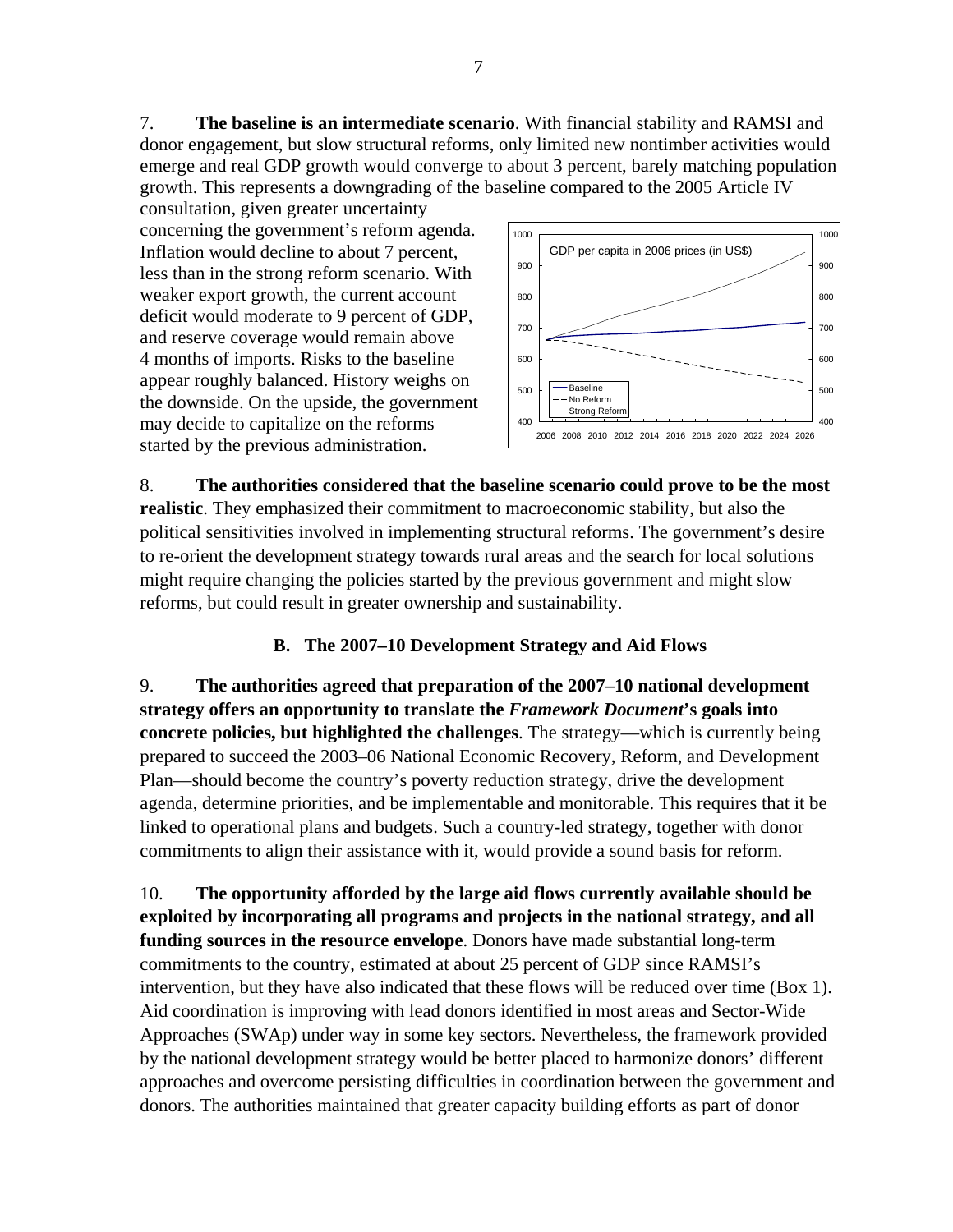#### **Box 1. Aid Flows**

**Donors support a wide range of projects in the Solomon Islands**. The major bilateral donors are: Australia; the European Union; Japan; New Zealand; and Taiwan Province of China.<sup>1</sup> Australia and New Zealand contribute directly and through RAMSI. Donors fund development spending almost entirely, but also provide basic services (health, education, police, and law and order).

**Aid flows rose sharply after RAMSI's intervention and are substantial by crosscountry comparisons**. The staff estimates annual aid disbursements in the order of 25 percent of GDP (including technical assistance) in 2004–05, equivalent to 94 percent of domestic revenue, ten times the low income countries' average, and the largest among large PICs in per capita terms. At present, only New Zealand's assistance to education is implemented through the government's budget. The remaining aid is managed by individual donors and is not centrally recorded. Australia has committed funds to RAMSI until 2009, but information on other donors' multi-year commitments is not available.

**The experience of Tanzania and Timor Leste stand out as good examples in managing aid flows**.

• **Tanzania**: the *Joint Assistance Strategy* is helping strengthen national ownership; align





donors' support with government priorities, systems, structures, and procedures; manage resources to achieve development results with a large part of donor resources integrated in the budget; and ensure mutual accountability with a joint appraisal process.

• **Timor Leste**: the *Road Map for Implementation of National Development Plan* and the *Overview of Sector Investment Programs* integrated in a combined-source budget improved the fit between government priorities and donors' projects, and supported the national development plan monitoring toward measurable objectives.

<sup>&</sup>lt;sup>1</sup> The AsDB and the World Bank also provide grants.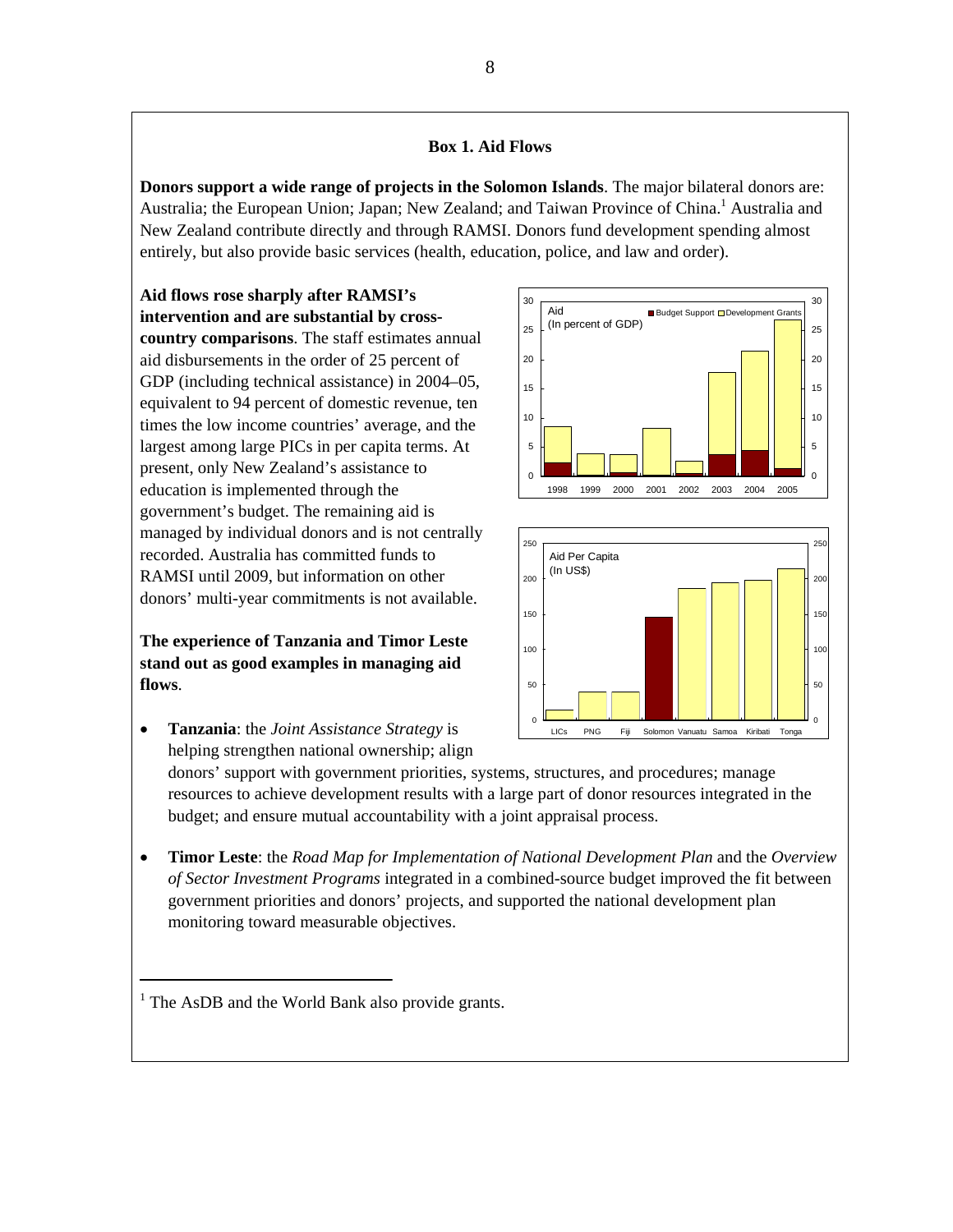assistance hold the key to reducing aid dependency over time. The staff commended the authorities' recent efforts toward the adoption of a system that tracks aid delivery and donors' multiyear projections of realistic aid disbursements, as the absence of such a system risks duplication and hampers the assessment of future fiscal pressures, as donors withdraw from projects/programs.

#### **C. Fiscal Policy and Debt**

11. **The 2006 fiscal outturn is likely to be better than budgeted, but expenditure quality could be improved**. The budget envisages a shift to a deficit of ¾ percent of GDP from a 2¼ percent surplus in 2005, due to a 21 percent real increase in goods and services purchases and domestically-financed development spending. In the staff's view, the budget outturn is likely to be about 1 percentage point of GDP better than budgeted, with higher spending in low-priority areas (wage bill, tertiary scholarships, and representation) likely to be more than offset by revenue overperformance (due to improved tax compliance and a reduction in logging duty exemptions) and investment underspending. Given that deficiencies in project planning and execution capacity are constraining much needed investment outlays, the government should refrain from spending unused funds. It should also save the revenue overperformance. This fiscal stance would also help contain inflation.

12. **The authorities are committed to remain within budget, but argued for the need to increase wages and fill vacancies across the civil service**. Following a 3 percent increase at the beginning of the year, civil service wages were raised by 6 percent in July, retroactively to January, with much larger increases for departmental heads. The authorities maintained that the degree of budget overperformance will be dictated by the speed of implementation of the new government's policies, which is likely to be slow. The process of filling vacancies is accelerating, but it is still expected that about half of them will remain unfilled by year-end. In these circumstances, the authorities considered that a small budget surplus would be achieved despite these wage increases.

13. **The authorities shared staff's concerns about looming medium-term fiscal pressures, and intend to continue their efforts towards developing a medium-term fiscal strategy**. Albeit difficult to estimate in terms of size and timing, pressures will arise from: (i) declining tax receipts from logging while large agricultural and mining projects just starting have been granted tax holidays/exemptions; (ii) lower import duties because of the Pacific Island Countries Trade Agreement; (iii) lower aid flows; (iv) demands for higher wages and public employment; and (v) social, infrastructure, and operation and maintenance needs. SOEs' and provincial governments' poor financial situation and fiscal decentralization may also contribute. Building on the forward estimates presented for the first time in the 2006 budget, the authorities will continue to work towards a medium-term fiscal framework that takes into account these pressures.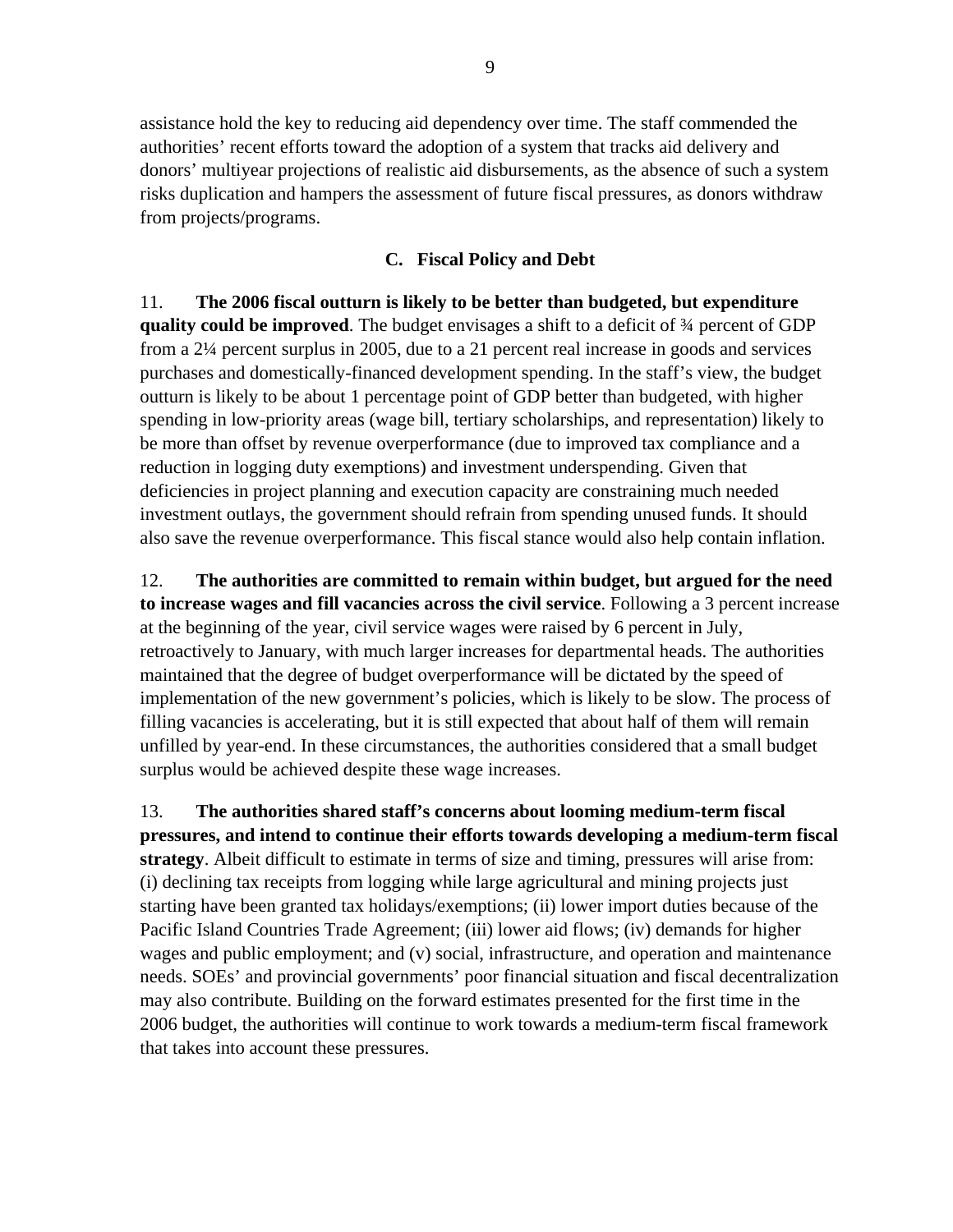14. **The medium-term budget envelope is constrained by the availability of financing, and the desire to avoid abrupt fiscal retrenchment and to reduce the high public debt**. The debt service requirement and the fact that government deposits are the only source of financing over the next few years (reflecting the government policy of no projected new borrowing in light of the already high debt level and poor credit history) require an overall budget surplus. Assuming that government deposits are used over five years and that aid flows remain directly managed by donors, the budget surplus would need to be about 1 percent of GDP per year over the medium term (a  $\frac{1}{2}$  percentage point of GDP adjustment

compared to the projected 2006 outturn). Declining revenue from logging and import tariffs (about 2½ percentage points of GDP over the next five years) should be compensated with higher indirect domestic taxes, although reducing nonproductive expenditure would be the first best. Current spending should be cut by about 1 percentage point of GDP over the next five years, partly to create fiscal space for investment. This could be achieved by strictly limiting the wage bill, which is



equivalent to 10 percent of GDP and about 40 percent of current spending. There is also scope to reduce outlays on representation, administration and tertiary scholarships, as suggested by recent audits.

15. **The new government is committed to tax reform, but capacity constraints will likely dictate a staged approach**. Implementing the tax reform outlined in the outgoing government's *Discussion Paper* (November 2005), which has VAT as the linchpin, would relieve two major shortcomings of the present tax system: a narrow base and cascading. Exemptions are estimated to reduce the tax take by over a third and cascading inflates the effective import tax to over 40 percent. While proceeding to work toward this comprehensive reform, the authorities emphasized that it will require extensive legislative and administrative changes. The authorities explained that incremental changes—such as the recent issuance of rules-based and transparent tax exemptions guidelines—would proceed in parallel with the redesign of the system. The staff welcomed these guidelines and the announced revocation of logging duty exemptions, and encouraged the government to refrain from granting any new tax preferences. Also, bringing the reference prices of timber and fish in line with market prices is another step that could be taken immediately.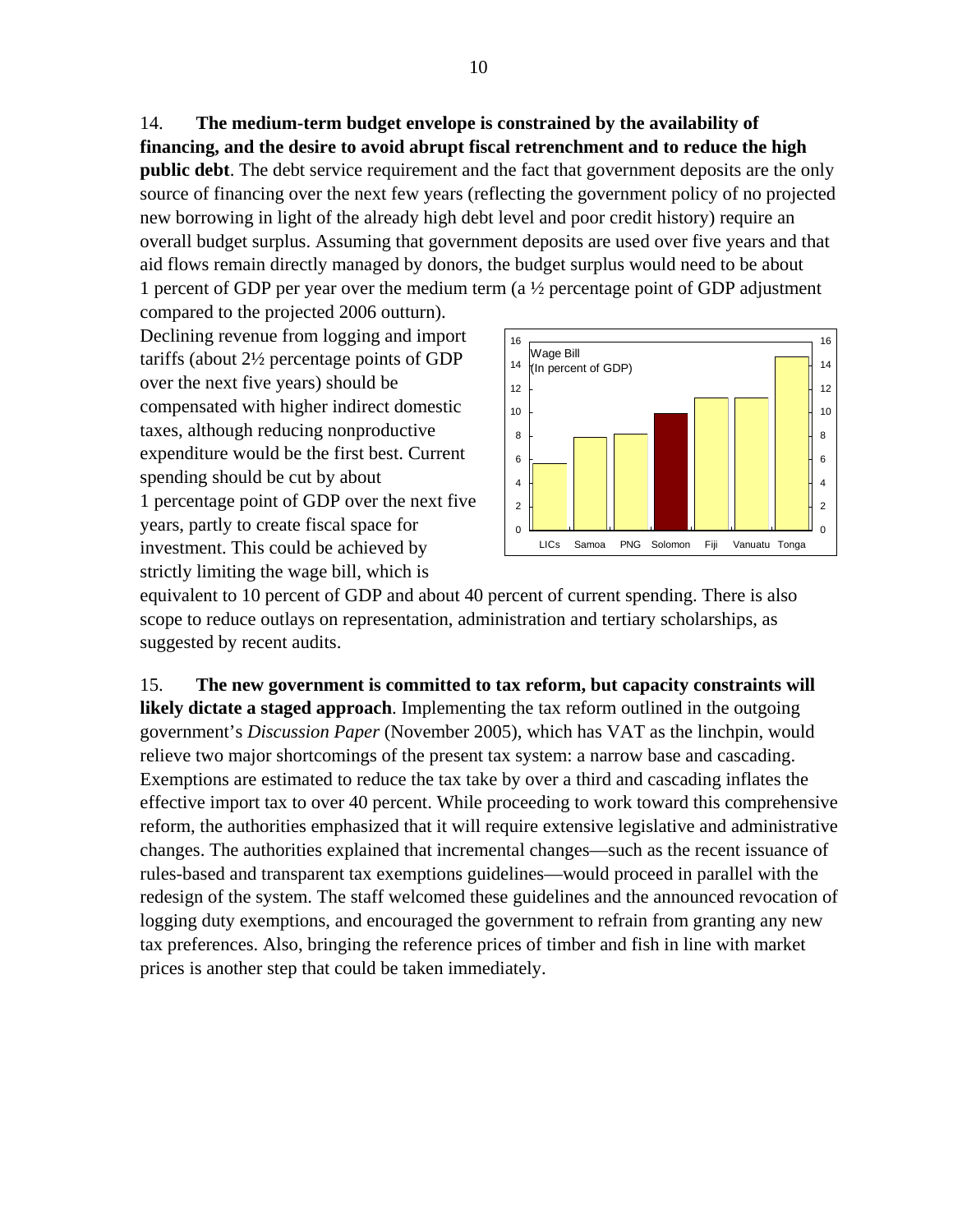| Estimated Costs of Indirect Tax Exemptions in 2004 |                             |  |  |  |  |  |
|----------------------------------------------------|-----------------------------|--|--|--|--|--|
| Taxes<br>Taxes forgone                             |                             |  |  |  |  |  |
|                                                    | (in percent of tax revenue) |  |  |  |  |  |
| Import duty                                        | 10.4                        |  |  |  |  |  |
| Export duty                                        | 7.0                         |  |  |  |  |  |
| Goods tax                                          | 19.2                        |  |  |  |  |  |
| Total                                              | 36.6                        |  |  |  |  |  |
| Sources: FIAS and staff estimates.                 |                             |  |  |  |  |  |

| The Cascading Taxes in the Solomon Islands                                                             |              |                                       |  |  |  |  |  |
|--------------------------------------------------------------------------------------------------------|--------------|---------------------------------------|--|--|--|--|--|
| Import duty                                                                                            | (In percent) | Goods tax 1/ Effective tax on imports |  |  |  |  |  |
| 5                                                                                                      | 15           | 25.5                                  |  |  |  |  |  |
| 10                                                                                                     | 15           | 31.5                                  |  |  |  |  |  |
| 15                                                                                                     | 15           | 374                                   |  |  |  |  |  |
| 20                                                                                                     | 15           | 43.4                                  |  |  |  |  |  |
| Source: FIAS and staff estimates<br>1/ Applied to wholesale price which includes<br>30 percent margin. |              |                                       |  |  |  |  |  |

16. **Improvements in the composition of public spending are highly desirable**. Some fiscal space for investment and recurrent costs of donor-funded projects would be created by the current spending cuts proposed by staff. A comprehensive civil service reform that

rationalizes employment, while filling critical vacancies, and decompresses the wage scale could free up substantial resources. The overall level of social spending is high by low income country and regional standards,<sup>2</sup> but greater allocations to primary education and health care are warranted. Currently, about 40 percent of the education budget goes to tertiary education (2 percent of students), compared with 30 percent to primary (80 percent of students).

1



### 17. **While appreciating the benefits of reorienting spending, the authorities saw a greater need to introduce government subsidies that could promote rural development**.

The *Framework Document* mentions subsidies to several sectors and in particular to businesses in rural areas. Staff argued that granting non-targeted subsidies can be costly, whereas implementing the International Finance Corporation Foreign Advisory Service's recommendations on investment incentives would be more effective.

18. **Noting greater compliance with public finance laws/procedures, the authorities agreed that room for improvement in PFM remains considerable**. Local purchase orders are now required for procurement. The ongoing revitalization of the Solomon Islands Accounting Services is enhancing PFM capacity across ministries. Nevertheless, underspending and routine supplementary budgets reflect poor budget planning and

<sup>&</sup>lt;sup>2</sup> The health spending shown in the chart excludes donor funding to the sector of about  $3\frac{1}{2}$  percent of GDP, which is outside the budget.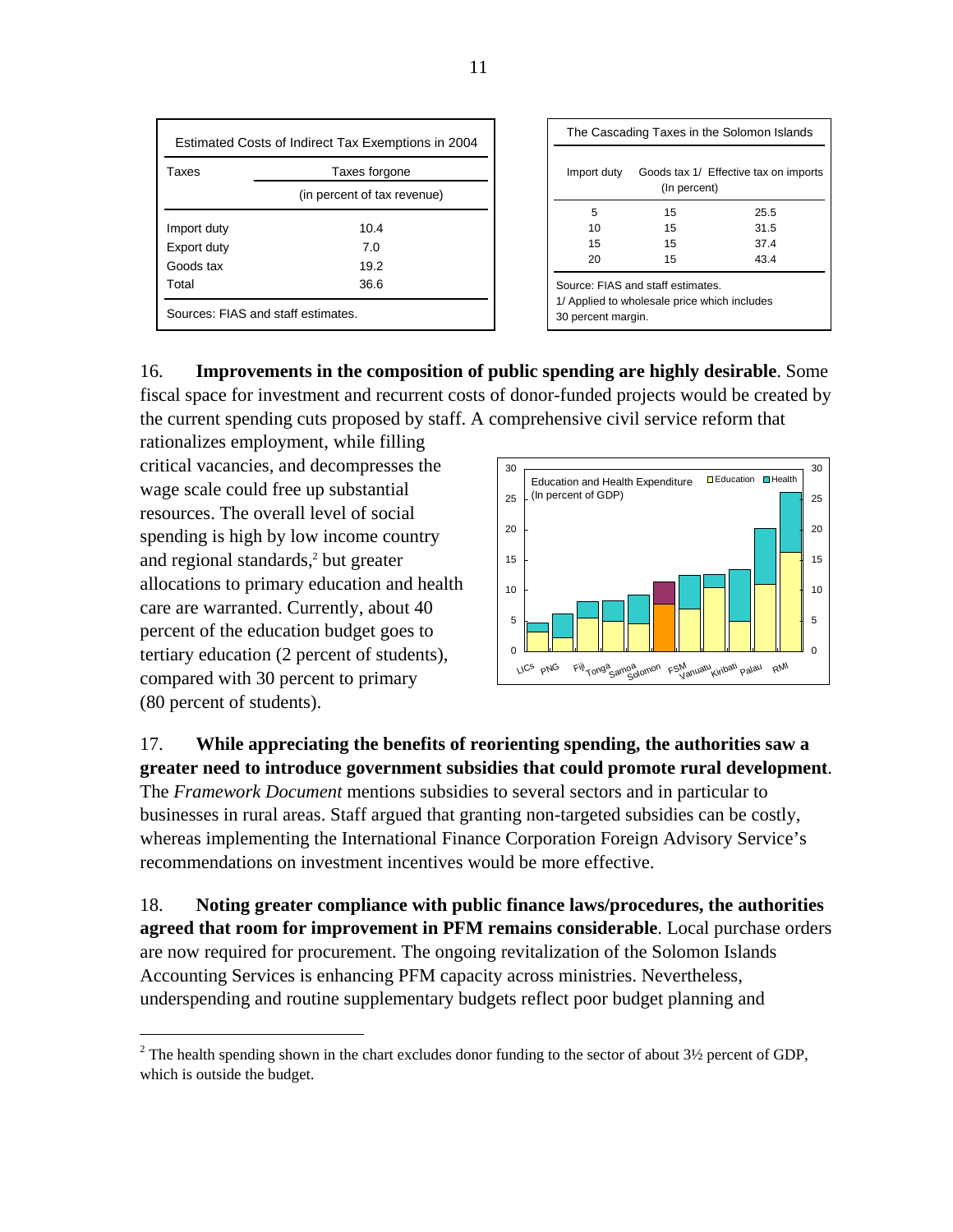execution. Recent payroll and tertiary education audits have uncovered irregularities and tender processes need strengthening. The authorities commented that the staff's suggestion to replace the unfunded contingency warrants with a smaller fully-funded contingency reserve would be useful, but politically unpalatable, and that the planned simplification in budget classification should reduce supplementary appropriations.3 Follow-up on the recent audits and modifications to the Finance Instructions along PFTAC's recommendations should also raise expenditure efficiency and governance.

### 19. **The authorities agreed that SOEs' poor performance should be urgently**

**addressed**. Although data are scant, risks from SOEs appear substantial and their service delivery poor. The recent financial review of the Solomon Islands Electricity Authority (SIEA), the largest SOE, concluded that it is close to insolvency with accumulated losses of about 10 percent of GDP and debt 15 times its net worth. SIEA suffers from a negative cash flow (partly due to an arrears buildup by the Solomon Islands Water Authority, SIWA) requiring frequent cash injections from the Treasury (estimated at ¼ percent of GDP for 2006) and, the company has recently borrowed commercially. The World Bank's proposed management contract to run SIEA and SIWA jointly should be implemented urgently. Audited accounts of all SOEs should be compiled. The authorities concurred that SOEs should be reformed, but remarked that this would take time, partly because they are currently autonomous statutory bodies and SOEs' accounts have not been audited in years.

20. **While the government believes that power should shift to rural areas, it offered reassurances that it would proceed cautiously with fiscal decentralization**. Greater involvement of the provinces and communities in policy formulation and implementation is welcome, but fiscal decentralization could be costly and ineffective, especially until public finances and capacity strengthen. The devolution of revenue and spending responsibilities also requires good information on local governments' operations, which is currently unavailable. The government is currently focused on improving provincial governments' administrative capacity and efforts are under way to ascertain the debts owed by provincial governments and compile their financial accounts.

21. **The authorities agreed that despite progress, public debt remains at high risk of**  distress and continued efforts to regularize it are needed (Appendix I).<sup>4</sup> The Honiara Club initiative led to a short-term moratorium by one creditor and the possibility of debt forgiveness after the planned 2007 review.<sup>5</sup> After successful negotiations with commercial

1

<sup>&</sup>lt;sup>3</sup> Contingency warrants give the government the power to spend a certain amount ( $1\frac{1}{2}$  percent of GDP in 2006) beyond approved budgetary appropriations.

 $<sup>4</sup>$  Due to data availability, public debt data refer only to the central government.</sup>

 $<sup>5</sup>$  The Honiara Club is a multilateral forum convened by the government in October 2005 to seek debt relief</sup> from its official creditors. See Appendix I for details.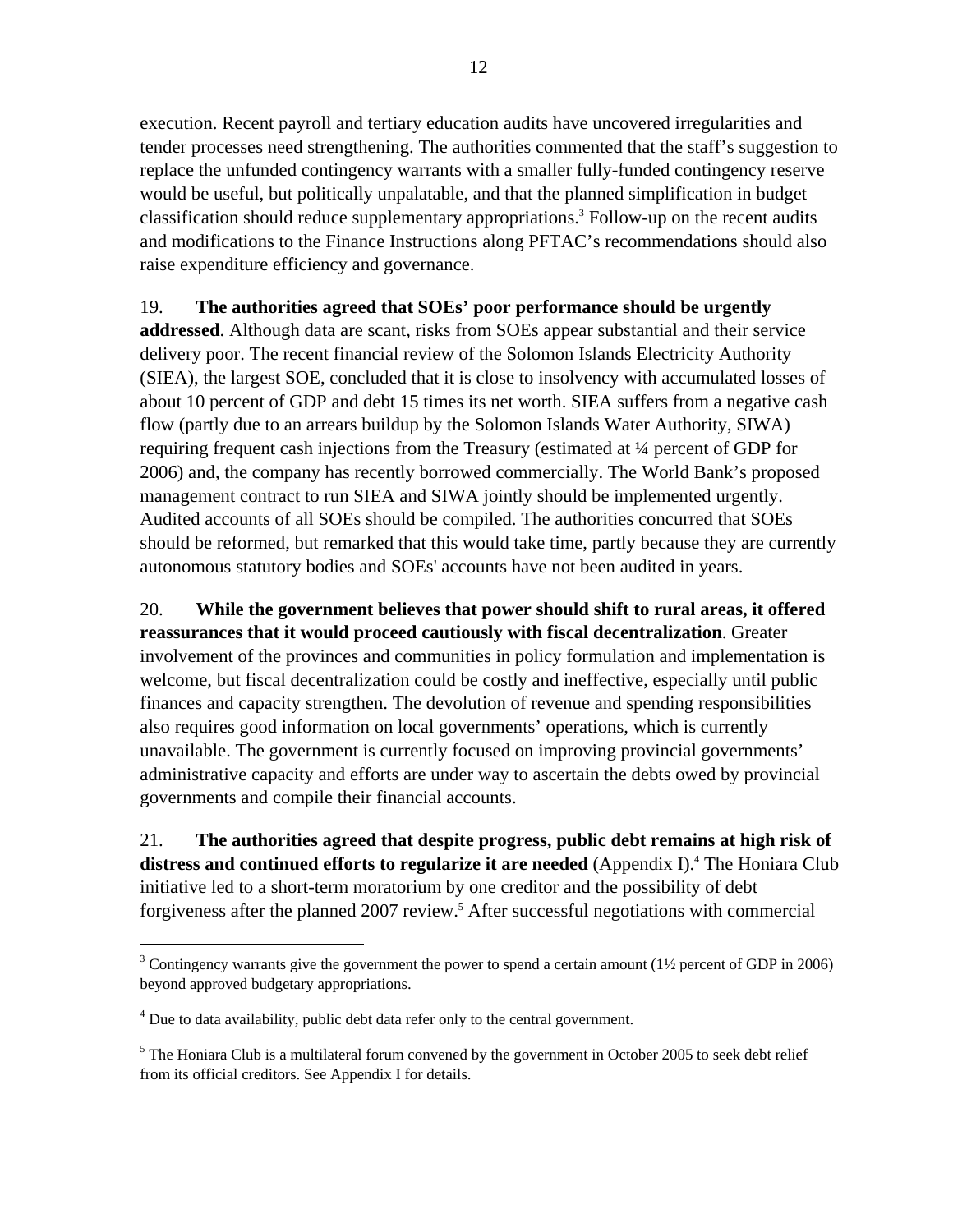creditors and the CBSI and payment of informal arrears, total government debt declined to 80 percent of GDP in 2005, and the NPV of external debt fell to 40 percent of GDP. All debt indicators improve in the baseline scenario with the continuation of the government's policy of no new borrowing. Nevertheless, debt could rise rapidly with lower export and GDP

growth. Lower GDP growth and a return of growth and the primary balance to their historical averages causes the NPV of public debt to GDP and revenues to rise dramatically. Other risks include SOEs and the government's proposal to absorb provincial government debt. Staff argued that the latter should not be done without conditionality to enforce strict financial discipline. The authorities added that they would pursue this proposal only if consistent with the Honiara Club agreement. The government's policy not to contract new

|                           | Outstanding<br>Balance | Share of Total |
|---------------------------|------------------------|----------------|
|                           |                        |                |
| Total (including arrears) | 161.6                  | 100.0          |
| Arrears 1/                | 22.0                   | 13.6           |
| Total (excluding arrears) | 139.6                  | 86.4           |
| Multilateral              | 98.3                   | 60.8           |
| Of which:                 |                        |                |
| Asian Development Bank    | 51.0                   | 31.6           |
| World Bank (IDA)          | 43.5                   | 26.9           |
| Bilateral                 | 35.2                   | 21.8           |
| Commercial                | 6.2                    | 3.9            |

loans remains necessary at present, while once debt is regularized and has been substantially reduced, modest amounts of domestic borrowing would be appropriate.

### **D. Exchange Rate and Monetary Management**

22. **The staff supported the current, pragmatic exchange rate policy**. In the face of strong ODA and other inflows, the CBSI has stabilized the value of the Solomon Islands dollar versus the U.S. dollar. The de facto peg has served as nominal anchor and has contributed to a rise in the reserve position to the equivalent of 5½ months of imports (Table 8). As projects financed by these inflows are implemented, reserves will decline, which should be allowed. If downward pressure on the exchange rate were to materialize from other sources, the exchange rate should adjust, since the country cannot appropriately defend a peg and is vulnerable to frequent external shocks. However, domestic policy slippages should be addressed by tightening fiscal and monetary policy rather than by greater exchange rate flexibility.

### 23. **The current level of competitiveness appears broadly adequate**. The available indicators are relatively comforting. Provided investors' confidences are maintained, with new projects starting, prospects for nontimber exports are fairly positive suggesting profitability in the export sector is satisfactory. The CPI-based REER remains 17 percent below its 1997–2001 average, and

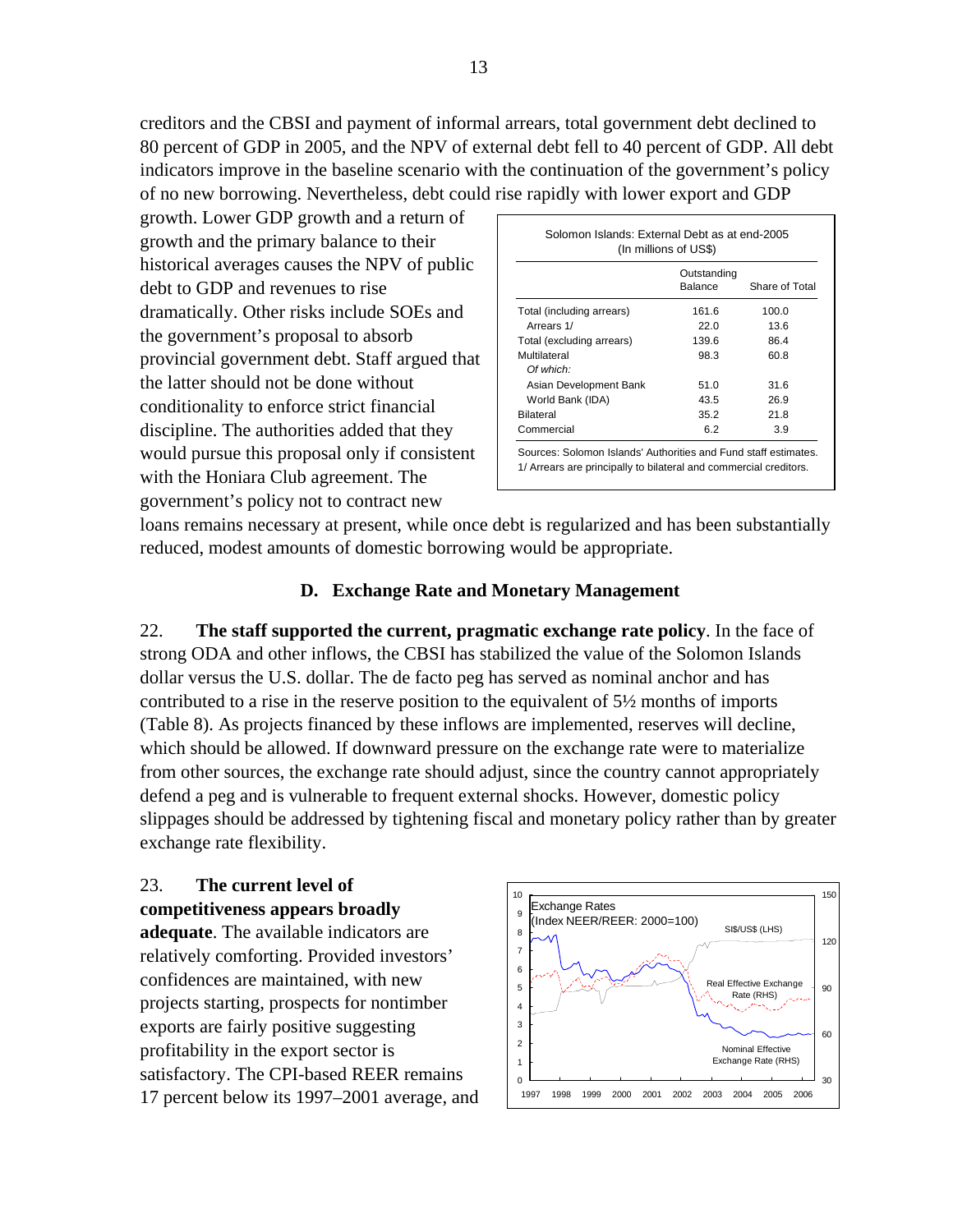private sector wages appear to be below regional comparators. However, the risk of Dutch disease associated with aid efforts—some pressures on housing and skilled labor have started appearing—and the deterioration in the terms of trade in recent years calls for close monitoring and underscores the need for structural reforms.

24. **As inflation pressures are likely to persist, the CBSI intends to focus on improving its inflation monitoring tool kit**. With rising oil prices, high private credit growth, and a limited supply response of the economy to increased demand for services, inflation pressures are unlikely to ease substantially in the near term. The staff argued that if demand pressures or second-round effects of higher oil prices are likely to intensify—which does not presently appear to be the case—or if reserves came under pressure, the CBSI should reassess the domestic credit expansion and take measures, including raising the liquid asset ratio (LAR) and introducing (possibly tradable) credit ceilings.<sup>6</sup> The CBSI agreed with this strategy and added that once the national CPI becomes available, inflation sources should become clearer and technical assistance on inflation forecasting would be helpful. This would allow the CBSI to adopt a more forward-looking approach to conducting monetary policy. Over time the CBSI plans to expand its instruments by developing the Treasury bill market, but in the short run, issuing more Treasury bills is likely to be hindered by the government's poor credit history.

### **E. Financial Sector Issues**

25. **The CBSI concurred that the financial system should be strengthened by completing the liquidation of the Development Bank of Solomon Islands (DBSI) and raising the National Provident Fund's (NPF) profitability**. Pressures to revive the troubled DBSI should be resisted. All depositors are likely to be repaid by year-end when the CBSI court-appointed management mandate ends. The bank's negative net worth is estimated at ½ percent of GDP, but, if liquidated, its largest creditor indicated its willingness to write off its loans. The CBSI has agreed in principle to let the NPF invest abroad to boost its profitability, but simple and very conservative investment guidelines (currently under preparation) and clear monitoring procedures must be applied. The NPF should also improve asset quality and contain costs. Approval of the draft NPF bill would strengthen the institution's governance.

26. **The authorities are focusing on broadening access to banking services and credit**. Recent and planned initiatives—such as a mobile bank, and an ANZ-post office partnership—underscore how private-public partnerships can help extend banking services on a commercial basis. Enhancing the secured lending transaction framework could also increase access to credit and bank competition. These initiatives have the advantage of being commercially oriented and hence do not weaken commercial banks, which are currently

<u>.</u>

<sup>&</sup>lt;sup>6</sup> Only deposits at the CBSI qualify for the LAR.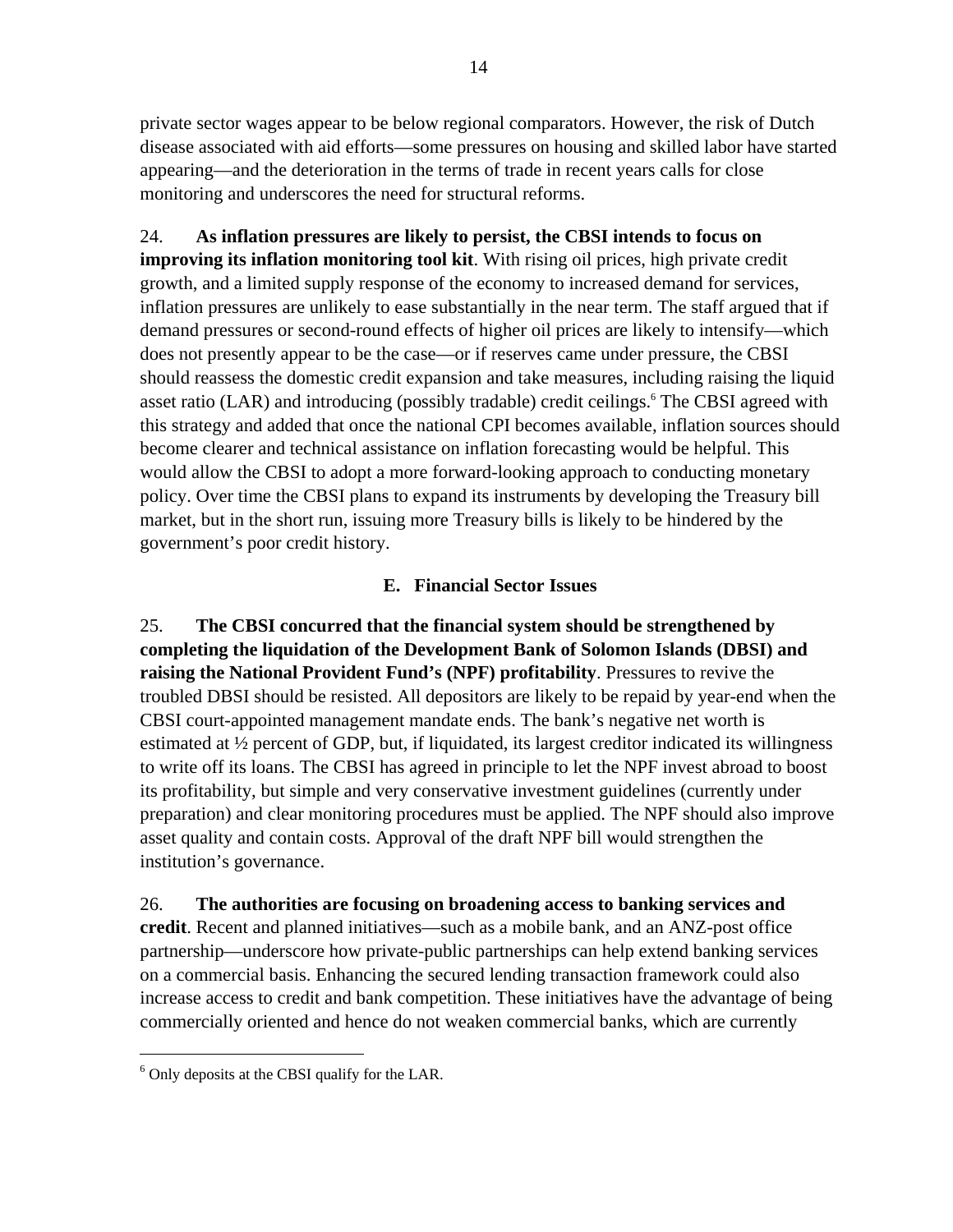adequately capitalized, highly liquid, and profitable. The CBSI viewed these initiatives as a key catalyst for the DBSI's liquidation.

### **F. Growth-Enhancing Structural Reforms**

27. **The government recognizes that its role is to establish the conditions under which the private sector can be the economy's engine of growth and the vital role that structural reforms play in this** (Table 9). Improving governance (including in taxation, PFM, SOEs, and the NPF) is key in attracting investment and using public money and aid more effectively. Upgrading service delivery and the financial position of SOEs is necessary for businesses and for higher social well-being. Better transportation and lower telecommunication costs would improve the business environment, by facilitating access to markets and stimulating new growth areas, such as tourism. Reforms to cut red tape and update commercial laws would also contribute to enhancing the business environment.

28. **The authorities remarked that reforms that support rural development will take center-stage**. Only in this way can economic development benefit the majority of the population: also given that the poor are concentrated in rural areas, this approach should achieve the greatest impact on poverty alleviation. The initiatives mentioned above will contribute to rural advancement, but an agricultural and rural development strategy is also being developed with donors' and World Bank's assistance. The authorities added that land reform is essential and in principle so is better management of forests, but the fact that the majority of the land is under customary ownership limits the government's impact in these areas.

29. **The authorities agreed that, over the next year, tangible progress in key structural reforms would be necessary to signal their reform commitment and boost confidence**. The new government's gazetting of the new foreign investment bill in June provided a positive, first signal. Implementing the SIEA/SIWA management contract would be a further critical step. Progress in streamlining immigration and labor permits would also send positive signals. The government is also considering ways to reduce import duties and other measures to liberalize the trade regime.

### **G. Statistics**

30. **Measures are under way to remedy serious deficiencies in the statistical database**. National accounts, fiscal, and external data are weak (Appendix VII). The Statistics Office is completing a Household Income and Expenditure Survey to produce poverty and MDGs indicators and on which national accounts and a national consumer price index will be based. Surveys to improve external sector data are planned for 2006–07.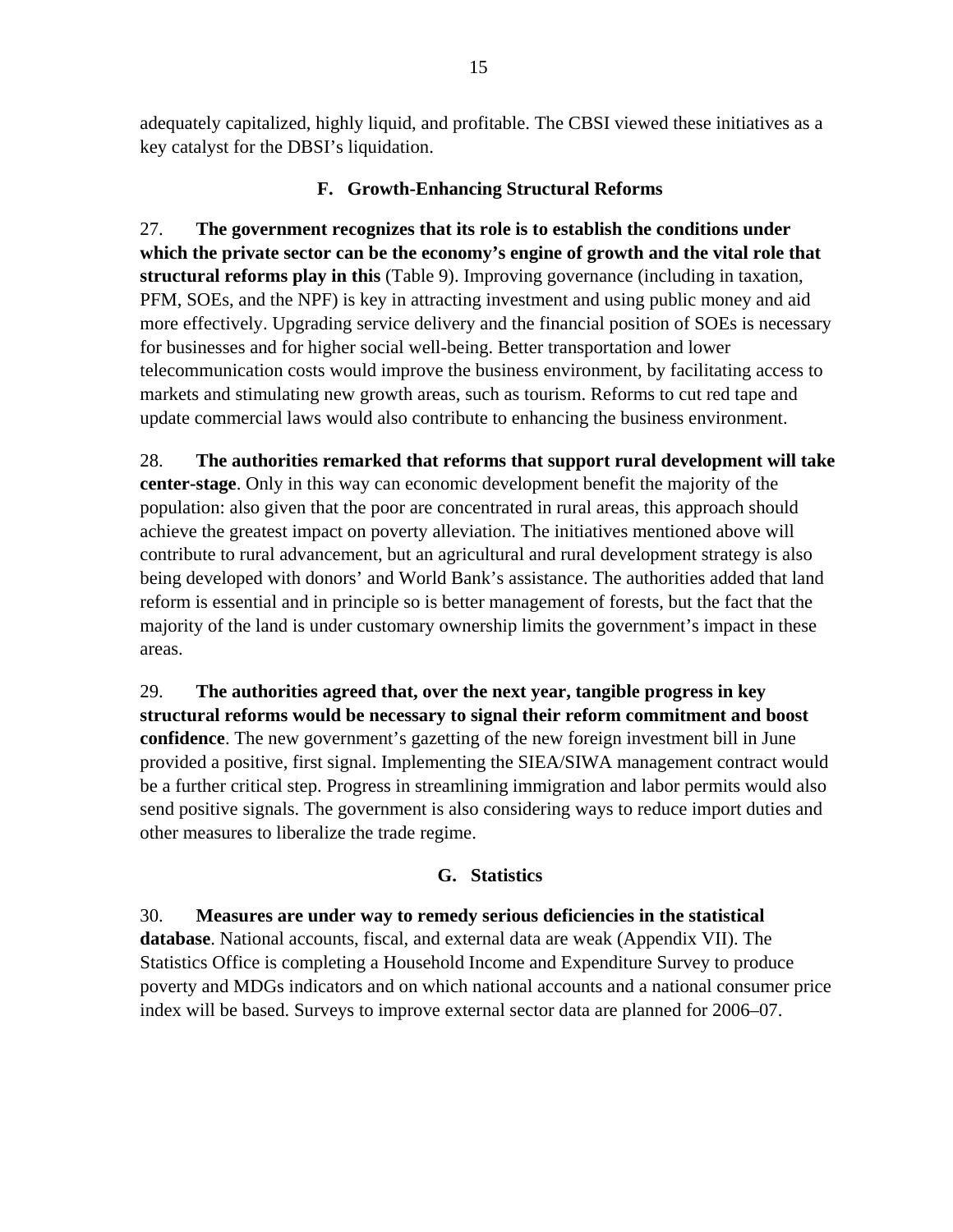### **IV. STAFF APPRAISAL**

31. **The economic recovery and stability prevailing since RAMSI's intervention will likely persist in the near term, but raising living standards on a sustainable basis remains a formidable challenge**. Growth has remained robust and two large projects have started. Budget discipline has been maintained and inflation is under control. However, with the natural forest expected to run out in some six years, diversifying the economy is imperative. This requires jump-starting structural reforms.

32. **The 2007–10 national development strategy should become the key mechanism for policy formulation and aid coordination**. The strategy currently under preparation should be the umbrella framework for all projects and programs, including those run by donors. Setting up a system that tracks aid delivery is a vital first step. Backing the strategy with a sound mediumterm macroeconomic framework and linking it to the budget would ensure its realism and that it can be implemented. An evaluation framework will also be needed to monitor progress and strengthen accountability.

33. **With pressures looming, the government should set fiscal policy with a mediumterm perspective**. Given limited financing sources and the need to reduce the high public debt, consolidation is required. Declining revenue from logging and import duties need to be replaced with domestic taxes and current spending as a share of GDP reduced by containing the wage bill. The government's commitment to budget discipline is welcome, as is its intention to continue developing a medium-term fiscal framework. In the short run, it should refrain from spending unutilized appropriations for investment projects and revenue overperformance.

34. **Fiscal reforms are critical to support fiscal consolidation and growth**. Reorienting spending from the high wage bill towards investment, especially infrastructure, and implementing a tax reform that widens the base while reducing rates and cascading should be key elements of the fiscal reform agenda. Public financial management reforms would help ensure better governance and allow aid flows to be brought within budget. SOEs' poor performance requires urgent attention. Fiscal decentralization should be approached very carefully and should not involve a weakening of fiscal discipline.

35. **Despite progress, the risk of debt distress remains high**. Public debt is high, and shocks, even temporary ones, could cause it to rise significantly. Contingent liabilities are likely to increase due to the weak finances of SOEs and provincial governments. Moreover, efforts to regularize the debt situation should be sustained, and the policy of no new borrowing enforced for all public entities, including SOEs, until the debt situation improves substantially.

36. **The exchange rate policy is appropriate, and competitiveness appears adequate, but the CBSI should remain vigilant on inflation**. The current stabilization of the S.I. dollar versus the U.S. dollar shields the economy from the effects of strong foreign inflows, but downward pressure on the exchange rate should not be resisted. Good prospects for nontimber exports suggest that competitiveness is reasonable. Efforts under way to upgrade the central bank's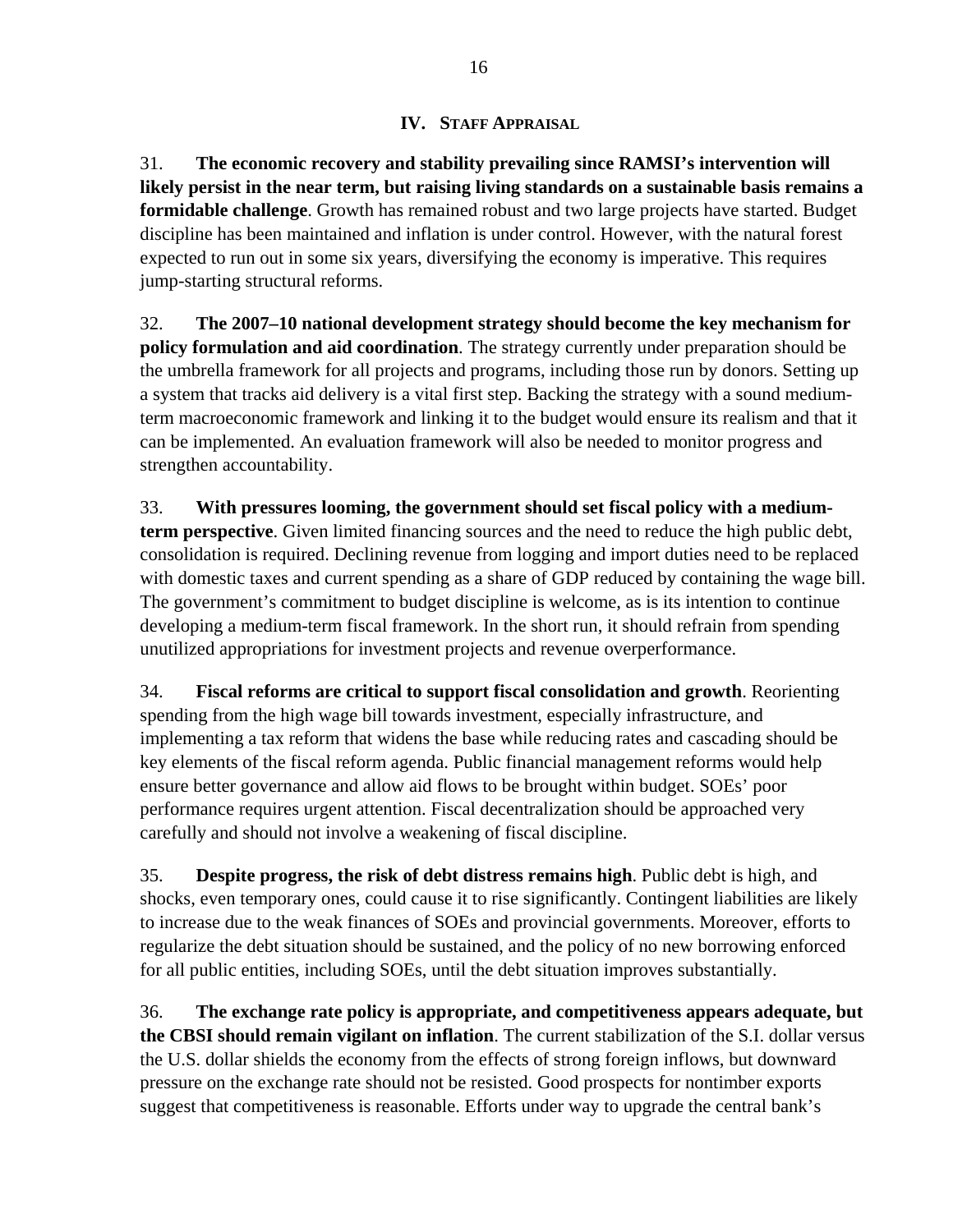inflation forecasting ability are important to ensure a timely monetary policy response, if inflation pressures intensify or if reserves were to come under pressure.

37. **Liquidating the DBSI, strengthening the NPF's profitability, and widening access to banking without compromising financial stability are key financial reforms**. The process of winding up the troubled DBSI is advanced and should be completed. Commercially-based mechanisms should be used to broaden access to banking services and credit to ensure their viability. Allowing the NPF to invest abroad could boost the institution's profitability, but simple and conservative investment guidelines for the Fund need to be developed, and it has to be strictly supervised by the CBSI. The new NPF bill would also improve the institution's governance.

38. **Among structural reforms, priority should be accorded to better governance, SOE restructuring, and improving transportation infrastructure**. The business environment, as well as rural development, will benefit from these reforms. The gazetting of the new foreign investment bill is commendable, but further strong signals of the government's reform orientation are needed to bolster confidence, with the most critical being the restructuring of the utilities.

39. **Improving the statistical database is essential to better ground policymaking and monitor results**. At present, the statistical database is barely adequate for surveillance. Measures under way should improve real and external sector data, but upgrading statistics will be a longterm process.

40. It is proposed that the next Article IV consultation be conducted on the 12-month cycle.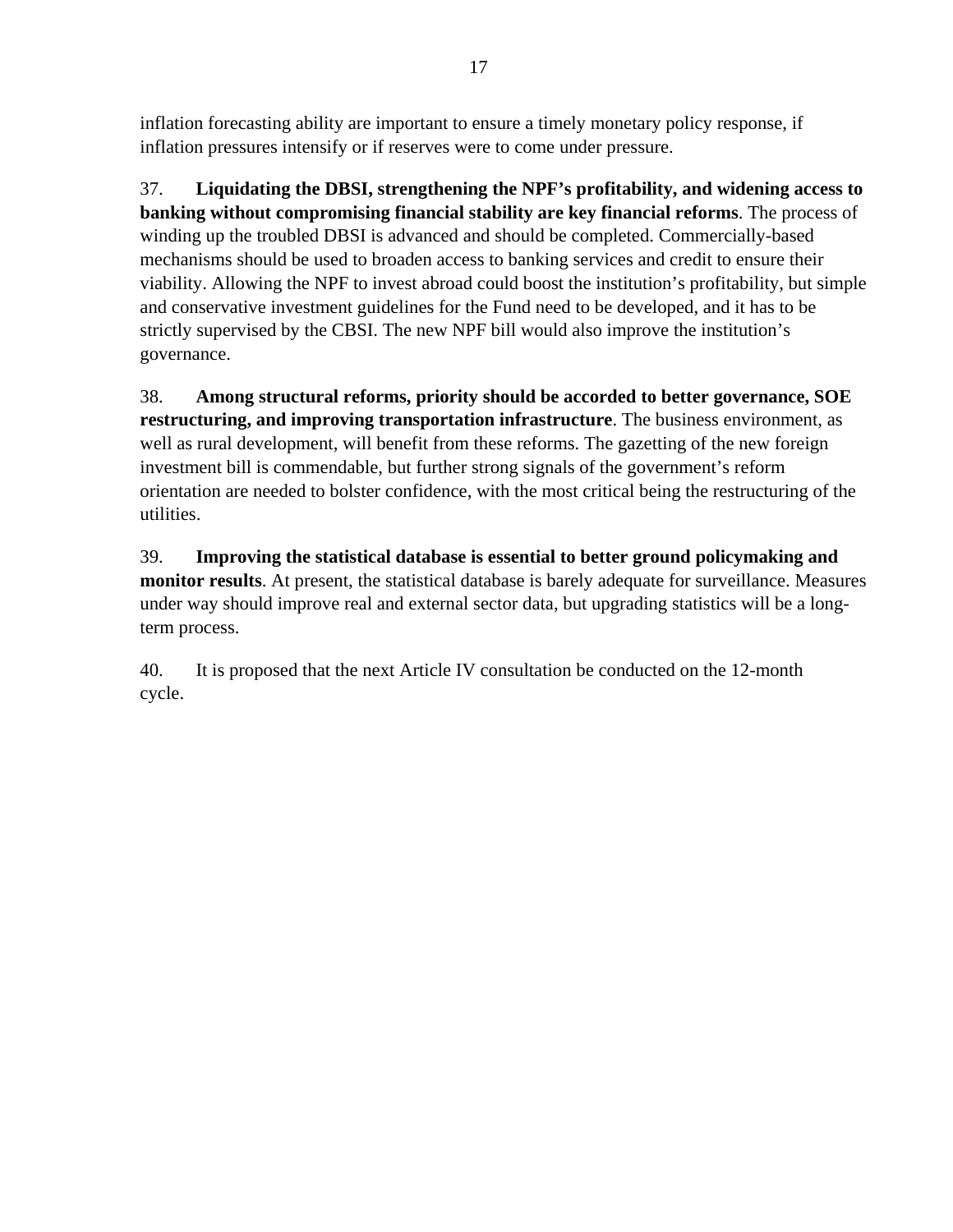#### Figure 1. Solomon Islands: Cross Country Comparisons on Economic Developments, Institutions, and the Investment Climate

8

1



*…and human development also lags.*

*Despite the recent good growth performance… per capita income remains the lowest in the region...* 

PPP Per Capita Income

*The quality of institutions is below regional standards, due to weak economic and structural policies, and...*



Sources: WEO and IFS databases; UN and the World Bank.

1/ Higher ranking denotes a lower level of development.

2/ Lower quintile indicates a better Country Policy and Institutional Assesment (CPIA) score.

3/ Higher ranking denotes a higher costs of doing business.

<sup>(</sup>In thousands of US\$)  $\Omega$ 2 3 4 5 6 7 Solomon PNG Kiribati Vanuatu Fiji Samoa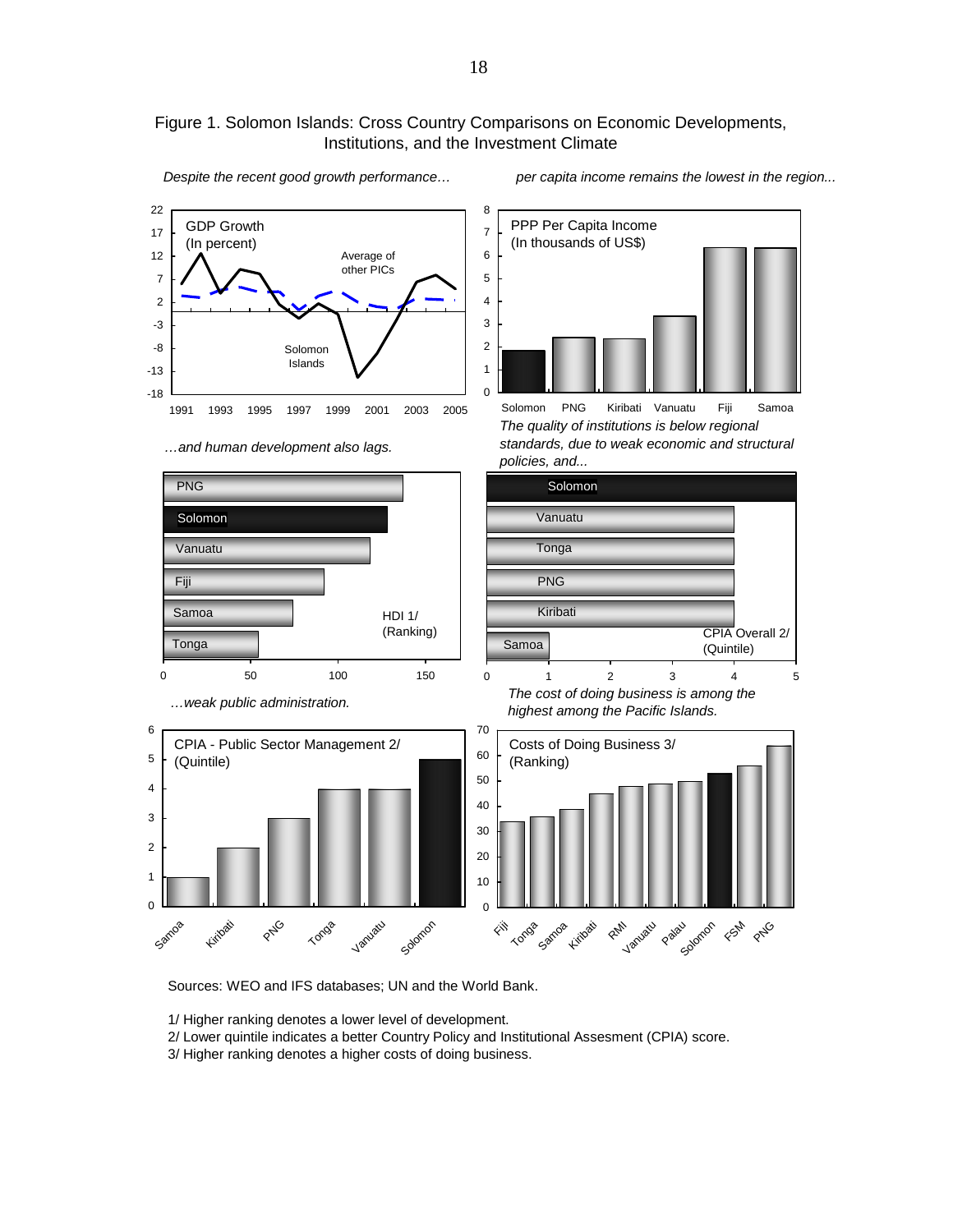

Figure 2. Solomon Islands: Production and Price Developments, 1981–2006

*After rising markedly in 2004, logging remained at about four times its sustainable level in 2005.*

*Cocoa and copra production picked up, but fish catch was down.*



0

50

100

150

200

250

 Copra Palm Oil Cocoa Fish

300

*Inflation exceeded the CBSI's 10 percent indicative target in September 2005, but eased in recent months.* 



*Fuel prices contributed significantly to the rise in inflation, including through transport costs and utility charges.*



Dec-98 Dec-99 Dec-00 Dec-01 Dec-02 Dec-03 Dec-04 Dec-05

Jan-04Apr-04 Jul-04 Oct-04Jan-05Apr-05 Jul-05 Oct-05Jan-06Apr-06

Sources: Data provided by the authorities, WEO and IFS databases; and Fund staff estimates.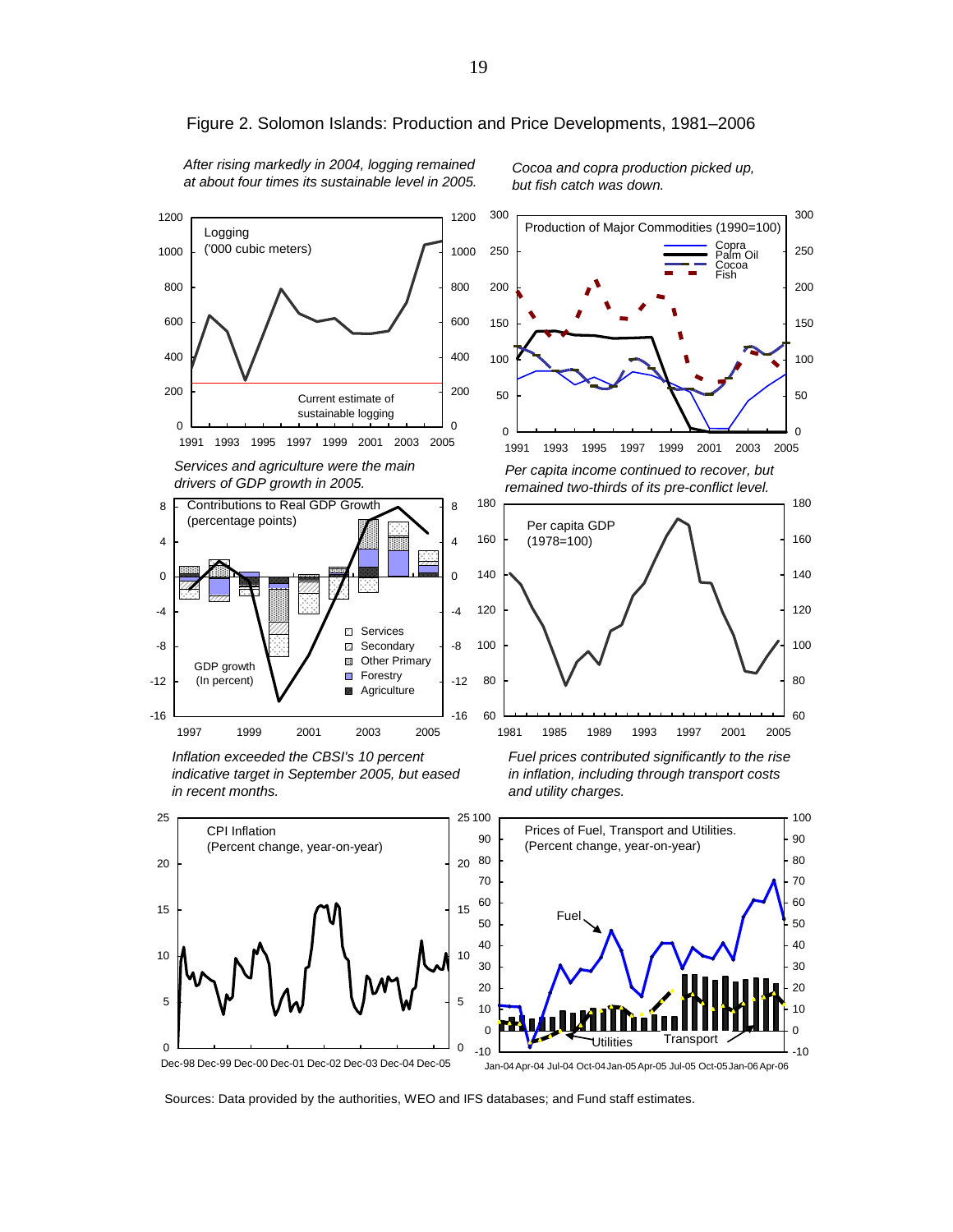

### Figure 3. Solomon Islands: Fiscal Developments, 1998–2005 1/ (In percent of GDP)

*All domestic taxes rose in 2005, while import duties flattened as tobacco imports declined.*



*Good and services spending continued to accelerate, and the wage bill also nudged up.*



*Compliance gains and a reduction in logging duty exemptions boosted revenue, and grants continued to increase.*



*Expenditure picked up, but capacity constraints prevented a sharper rise in spending.*



*Public debt declined due to growth, payment of arrears, and debt forgiveness.*

Sources: Data provided by the authorities and Fund staff estimates.

1/ 2005 data are staff estimates.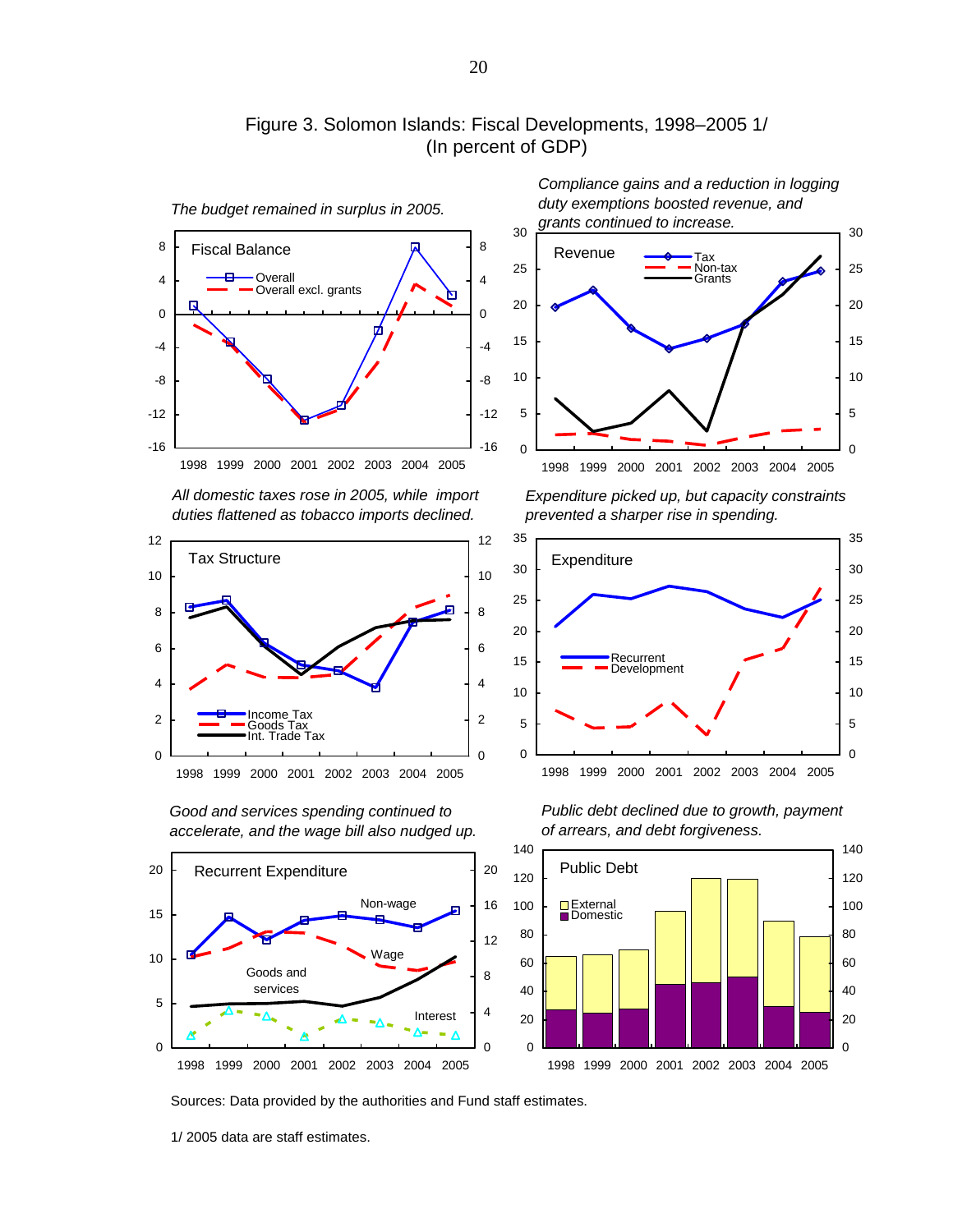

#### Figure 4. Solomon Islands: Monetary Sector Developments, 1998–2005

Sources: Data provided by the authorities and Fund staff estimates.

<sup>1/</sup> Excess liquidity is in percent of deposits.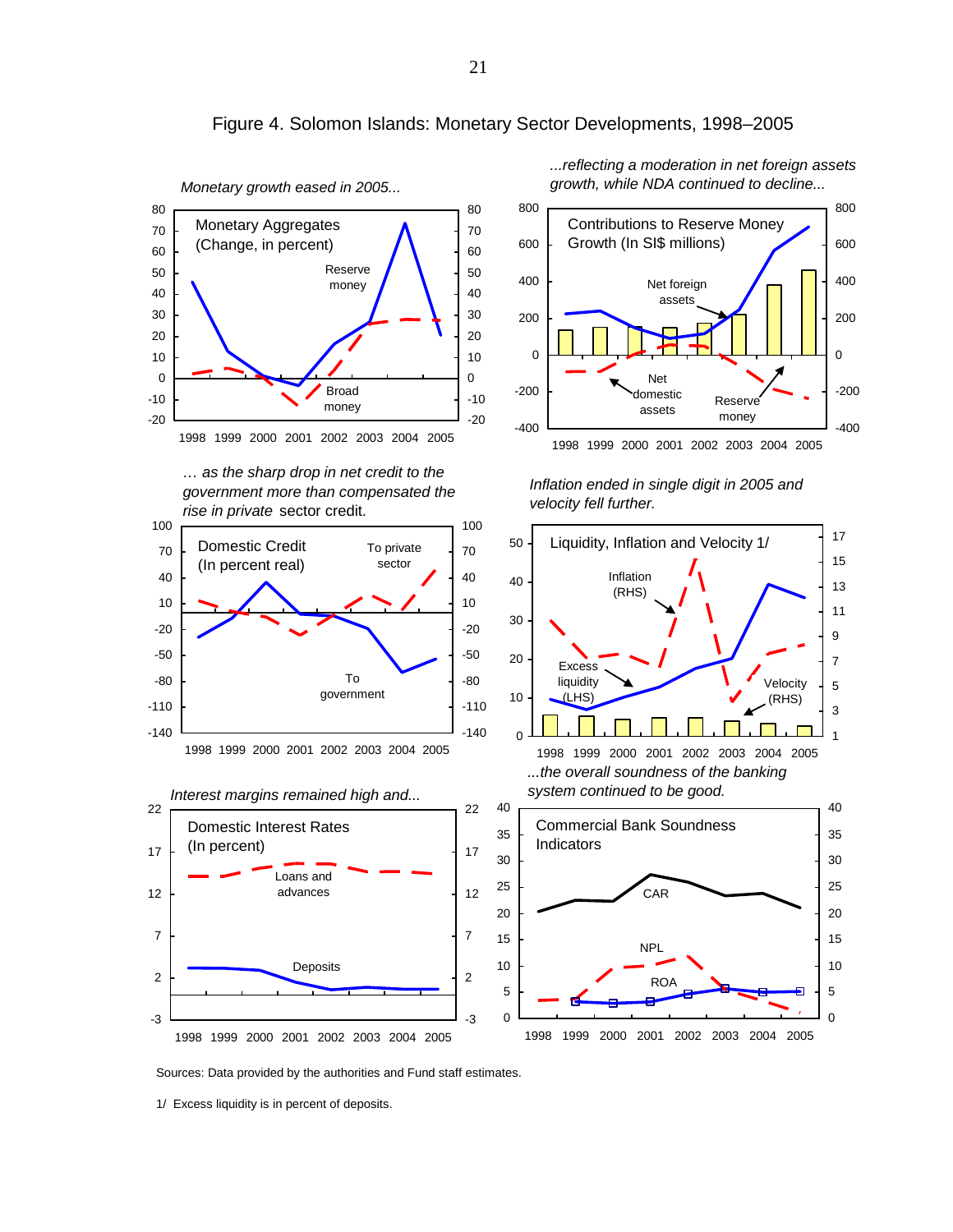

Figure 5. Solomon Islands: External Sector Developments, 1997–2005

Sources: Data provided by the authorities, WEO and IFS databases; and Fund staff estimates.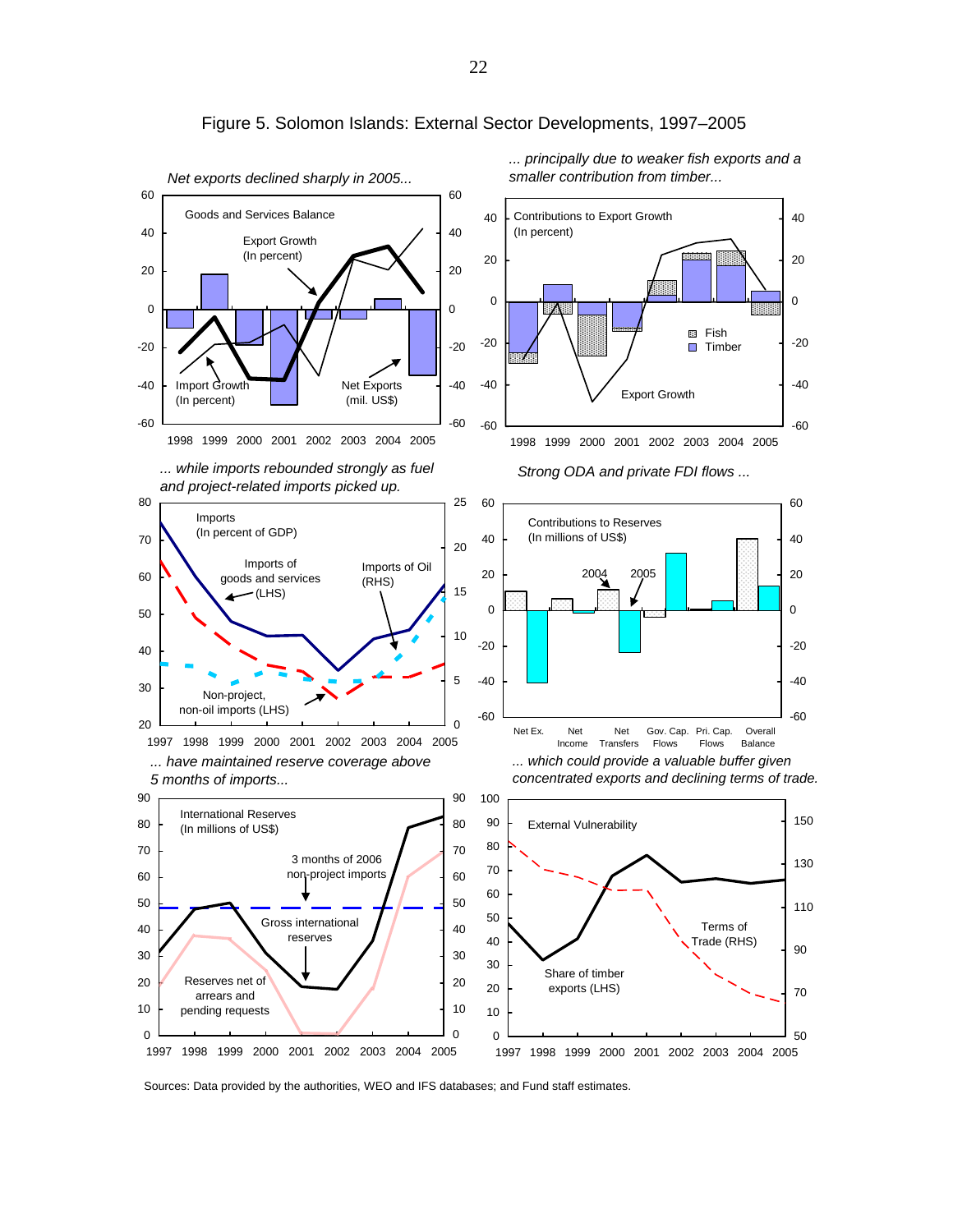| Nominal GDP (2005):    | US\$298 million  |
|------------------------|------------------|
| Population (2005):     | 482.575          |
| GDP per capita (2005): | <b>US\$618</b>   |
| Quota:                 | SDR 10.4 million |
|                        |                  |

|                                                                    | 2001    | 2002    | 2003    | 2004    | 2005     | 2006                     | 2007      |
|--------------------------------------------------------------------|---------|---------|---------|---------|----------|--------------------------|-----------|
|                                                                    |         |         |         |         | Proj.    |                          |           |
| Growth and prices (percentage change)                              |         |         |         |         |          |                          |           |
| Real GDP                                                           | $-9.0$  | $-1.6$  | 6.4     | 8.0     | 5.0      | 5.3                      | 4.3       |
| Of which: Nontimber                                                | $-9.4$  | $-1.9$  | 4.6     | 5.5     | 4.5      | 5.9                      | 5.9       |
| CPI (period average)                                               | 7.6     | 9.3     | 10.0    | 6.9     | 7.3      | 8.2                      | 8.4       |
| CPI (end of period)                                                | 6.5     | 15.3    | 3.7     | 7.6     | 8.4      | 9.2                      | 8.5       |
| Per capita GDP (in US\$)                                           | 637     | 514     | 507     | 565     | 618      | 662                      | 682       |
| Central government operations (percent of GDP)                     |         |         |         |         |          |                          |           |
| Total revenue                                                      | 23.5    | 18.7    | 37.0    | 47.5    | 54.5     | 53.7                     | 52.1      |
| Recurrent revenue                                                  | 15.3    | 16.1    | 19.2    | 26.0    | 27.7     | 29.8                     | 29.7      |
| Grants                                                             | 8.2     | 2.6     | 17.8    | 21.5    | 26.8     | 23.9                     | 22.4      |
| Total expenditure 1/                                               | 36.2    | 29.6    | 39.0    | 39.5    | 52.2     | 53.1                     | 51.1      |
| Recurrent expenditure                                              | 27.3    | 26.4    | 23.6    | 22.2    | 25.1     | 27.9                     | 27.9      |
| Development expenditure                                            | 8.9     | 3.2     | 15.4    | 17.2    | 27.0     | 25.2                     | 23.1      |
| Recurrent balance 2/                                               | $-11.8$ | $-9.9$  | $-0.6$  | 8.1     | 3.9      | 3.1                      | 3.2       |
| Overall balance 3/                                                 | $-12.7$ | $-10.9$ | $-1.9$  | 8.0     | 2.3      | 0.6                      | 1.0       |
| Foreign financing (net)                                            | 5.0     | 3.8     | 0.2     | $-0.9$  | 2.0      | 1.2                      | $-0.8$    |
| Domestic financing (net)                                           | $-1.4$  | $-2.9$  | $-8.8$  | $-6.5$  | $-2.3$   | $-0.8$                   | $-0.3$    |
| Other                                                              | 8.5     | 8.9     | 9.8     | $-2.3$  | $-4.3$   | $-1.0$                   | 0.1       |
| Stock of expenditure arrears (in percent of GDP, end of period) 4/ | 8.9     | 12.0    | 14.7    | 7.8     | 4.5      | 2.5                      | 2.4       |
| Central government debt (percent of GDP) 5/                        | 94.1    | 113.3   | 120.1   | 90.1    | 80.0     | 69.9                     | 63.6      |
| Domestic                                                           | 45.1    | 46.7    | 50.6    | 29.6    | 25.8     | 20.0                     | 17.1      |
| External                                                           | 49.0    | 66.6    | 69.5    | 60.6    | 54.2     | 50.0                     | 46.5      |
| External debt (in US\$ millions, end of period)                    | 134.3   | 151.6   | 160.8   | 160.7   | 161.6    | 164.0                    | 161.8     |
| External debt service to exports of GNFS (accrual basis)           | 8.1     | 10.3    | 9.3     | 5.9     | 7.2      | 5.2                      | 5.1       |
| Monetary and credit (percentage change, end-year data)             |         |         |         |         |          |                          |           |
| Net foreign assets                                                 | $-31.8$ | 30.2    | 106.4   | 111.0   | 23.7     | 7.6                      | 2.4       |
| Net domestic assets                                                | $-4.4$  | $-4.8$  | $-11.0$ | $-60.4$ | 50.5     | 65.4                     | 42.7      |
| Net domestic credit                                                | $-7.2$  | 11.0    | $-0.7$  | $-36.1$ | 37.5     | 30.2                     | 24.5      |
| Credit to private sector                                           | $-21.8$ | 12.2    | 26.1    | 10.6    | 62.9     | 30.2                     | 25.3      |
| Broad money                                                        | $-13.2$ | 4.0     | 26.0    | 28.1    | 27.7     | 17.8                     | 12.3      |
| Interest rate (3-month t/bill rate, average) 6/                    | 8.9     | 8.3     | 5.8     | 6.0     | 3.5      | 3.5                      | $\ldots$  |
| Balance of payments (US\$ millions, unless otherwise indicated)    |         |         |         |         |          |                          |           |
| Exports, f.o.b                                                     | 47.1    | 57.8    | 74.2    | 96.7    | 102.5    | 116.3                    | 116.8     |
| Imports, c.i.f.                                                    | $-90.6$ | $-62.3$ | $-85.2$ | $-98.7$ | $-143.7$ | $-182.4$                 | $-189.0$  |
| Current account                                                    | $-35.1$ | $-16.3$ | 2.9     | 32.3    | $-32.3$  | $-51.9$                  | $-55.3$   |
| (Percent of GDP)                                                   | $-12.8$ | $-7.1$  | 1.3     | 12.2    | $-10.8$  | $-15.8$                  | $-15.9$   |
| Capital account                                                    | 17.2    | 6.3     | 11.1    | 8.1     | 46.3     | 54.7                     | 51.4      |
| Overall balance (accrual)                                          | $-17.9$ | $-10.0$ | 14.0    | 40.5    | 14.1     | 2.8                      | $-3.9$    |
| Gross official reserves (US\$ millions, end of period)             | 18.5    | 17.5    | 36.0    | 79.0    | 94.6     | 98.2                     | 95.2      |
| (in months of next year's imports of GNFS)                         | 2.8     | 2.1     | 3.6     | 5.5     | 5.3      | 5.3                      | 5.0       |
| Exchange rate (SI\$/US\$, end of period) 6/                        | 5.56    | 7.46    | 7.49    | 7.51    | 7.58     | 7.60                     | $\ddotsc$ |
| Real effective exchange rate (period average, 2000=100)            | 109.2   | 90.8    | 78.5    | 77.3    | 83.1     | 83.1                     | 83.1      |
| Nominal effective exchange rate (period average, 2000=100)         | 103.2   | 80.1    | 64.0    | 59.6    | 60.6     | $\overline{\phantom{a}}$ | $\cdots$  |

Sources: Data provided by the authorities; and Fund staff estimates.

1/ Expenditures are presented on an accrual basis.

2/ Includes recurrent budget grant support.

3/ Calculated from above-the-line data.

4/ Includes interest arrears.

5/ Includes arrears.

6/ 2006 column reflects data for end-June.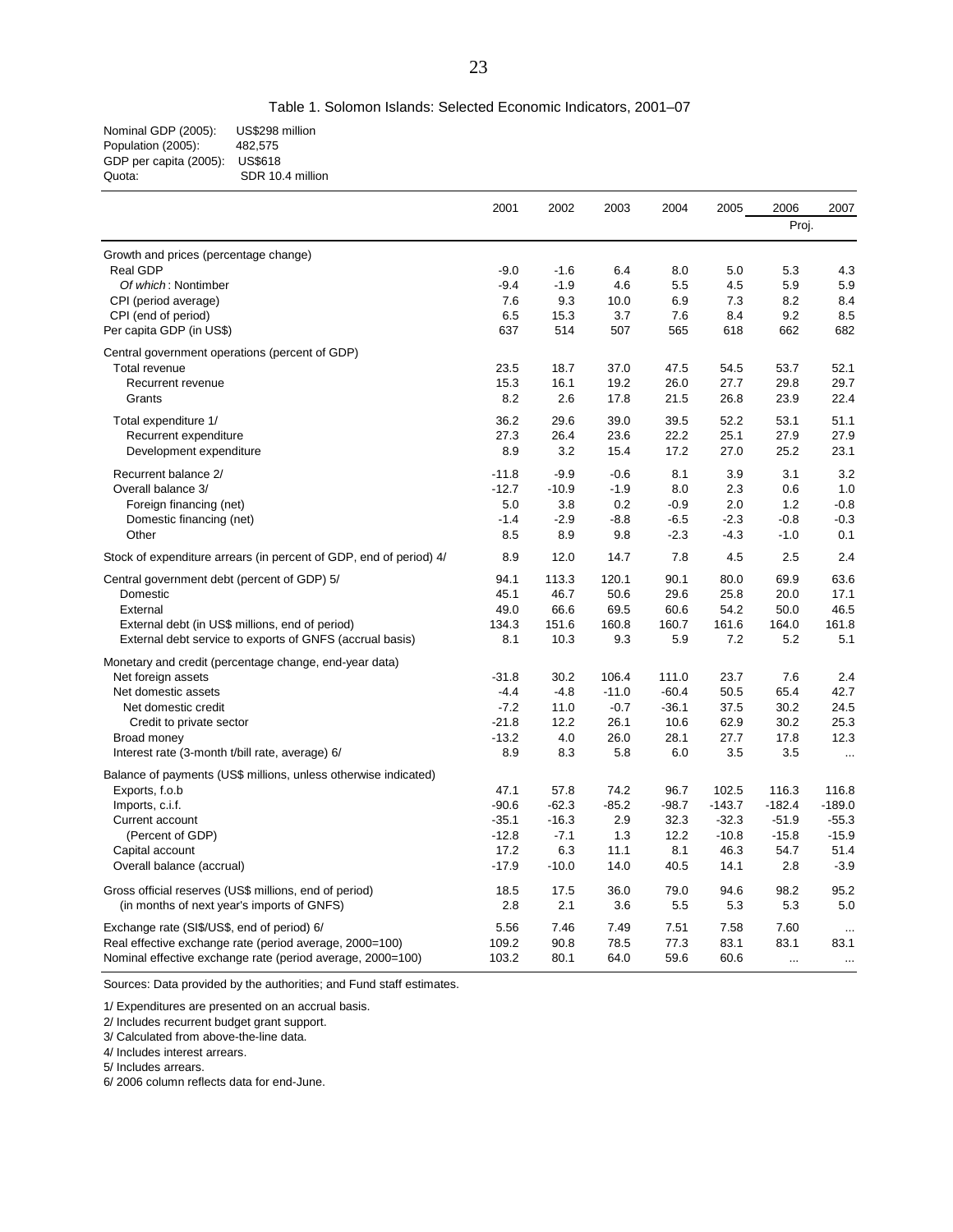|                                                        | 2001       | 2002       | 2003       | 2004       | 2005       | 2006          | 2006       | 2007       |
|--------------------------------------------------------|------------|------------|------------|------------|------------|---------------|------------|------------|
|                                                        |            |            |            |            |            | <b>Budget</b> | Proj.      |            |
|                                                        |            |            |            |            |            |               |            |            |
| Total revenue and grants                               | 23.5       | 18.7       | 37.0       | 47.5       | 54.5       | 45.2          | 53.7       | 52.1       |
| Total revenue                                          | 15.3       | 16.1       | 19.2       | 26.0       | 27.7       | 27.3          | 29.8       | 29.7       |
| Tax revenue                                            | 14.0       | 15.4       | 17.4       | 23.3       | 24.7       | 23.9          | 26.3       | 26.0       |
| Income and profits                                     | 5.1        | 4.8        | 3.8        | 7.5        | 8.1        | 7.5           | 8.5        | 8.6        |
| Goods and services                                     | 4.4        | 4.6        | 6.4        | 8.3        | 9.0        | 9.0           | 9.4        | 9.5        |
| International trade and transactions                   | 4.5        | 6.1        | 7.2        | 7.6        | 7.6        | 7.3           | 8.3        | 7.9        |
| Tax on logging                                         | $\ddotsc$  | $\sim$     | 3.2        | 3.2        | 3.6        | 3.6           | 4.2        | 3.9        |
| Other revenue                                          | 1.3        | 0.7        | 1.8        | 2.7        | 2.9        | 3.4           | 3.5        | 3.7        |
| Stamp duty                                             | 0.1        | 0.2        | 0.2        | 0.2        | 0.2        | 0.2           | 0.2        | 0.2        |
| Licenses and fees                                      | 0.1        | 0.2        | 0.1        | 0.3        | 0.2        | 0.2           | 0.2        | 0.2        |
| Miscellaneous revenue                                  | 1.0        | 0.3        | 1.4        | 2.2        | 2.5        | 3.0           | 3.1        | 3.3        |
|                                                        |            |            |            |            |            |               |            |            |
| Grants                                                 | 8.2        | 2.6        | 17.8       | 21.5       | 26.8       | 17.8          | 23.9       | 22.4       |
| Development grants 1/                                  | 8.0        | 2.2        | 14.0       | 17.1       | 25.5       | 15.4          | 22.7       | 20.9       |
| Recurrent budget grants                                | 0.3        | 0.5        | 3.8        | 4.4        | 1.3        | 2.4           | 1.2        | 1.5        |
| Expenditure 2/                                         | 36.2       | 29.6       | 39.0       | 39.5       | 52.2       | 45.9          | 53.1       | 51.1       |
|                                                        |            |            |            |            |            |               |            |            |
| Recurrent expenditure                                  | 27.3       | 26.4       | 23.6       | 22.2       | 25.1       | 27.7          | 27.9       | 27.9       |
| Compensation of employees                              | 13.0       | 11.5       | 9.2        | 8.7        | 9.7        | 8.9           | 9.9        | 9.8        |
| Goods and services                                     | 5.3        | 4.7        | 5.7        | 7.7        | 10.3       | 13.9<br>1.4   | 12.6       | 12.6       |
| Interest                                               | 1.3<br>2.3 | 3.3<br>0.9 | 2.9<br>2.0 | 1.8<br>2.5 | 1.4<br>2.5 | 2.4           | 1.4<br>2.6 | 1.3<br>2.6 |
| Grants to provinces<br><b>Employer social benefits</b> | 0.0        | 0.2        | 0.2        | 0.2        | 0.1        | 0.1           | 0.1        | 0.1        |
| Other                                                  | 5.4        | 5.8        | 3.7        | 1.4        | 1.1        | 1.0           | 1.2        | 1.5        |
|                                                        |            |            |            |            |            |               |            |            |
| Development expenditure                                | 8.9        | 3.2        | 15.4       | 17.2       | 27.0       | 18.2          | 25.2       | 23.1       |
| Grant financed 1/                                      | 8.0        | 2.2        | 14.0       | 17.1       | 25.5       | 15.4          | 22.7       | 20.9       |
| Concessional loan financed                             | 0.9        | 1.0        | 1.3        | 0.1        | 1.4        | 1.0           | 2.1        | 0.7        |
| Domestically financed                                  | 0.0        | 0.0        | 0.0        | 0.0        | 0.1        | 1.8           | 0.4        | 1.5        |
| Recurrent balance (above the line) 3/                  | $-11.8$    | $-9.9$     | $-0.6$     | 8.1        | 3.9        | 2.0           | 3.1        | 3.2        |
| Domestic balance (above the line) 4/                   | $-12.9$    | $-11.4$    | $-5.7$     | 3.6        | 1.0        | $-3.2$        | -0.6       | $-0.5$     |
| Overall balance (above the line)                       | $-12.7$    | $-10.9$    | $-1.9$     | 8.0        | 2.3        | $-0.8$        | 0.6        | 1.0        |
| Discrepancy (neg. are net expenditures)                | 0.6        | 1.2        | 0.8        | 1.7        | 2.9        | 0.0           | 0.0        | 0.0        |
| Overall balance (below the line)                       | $-12.1$    | $-9.7$     | $-1.2$     | 9.7        | 5.2        | $-0.8$        | 0.6        | 1.0        |
| Financing                                              | 12.1       | 9.7        | 1.2        | $-9.7$     | $-5.2$     | 0.8           | $-0.6$     | $-1.0$     |
| Foreign (net)                                          | 5.0        | 3.8        | 0.2        | $-0.9$     | 2.0        |               | 1.2        | -0.8       |
| <b>Disbursements</b>                                   | 6.1        | 5.4        | 1.3        | 0.1        | 1.4        | $\ddotsc$     | 2.1        | 0.7        |
| Amortization (accrual)                                 | 1.1        | 1.6        | 1.6        | 1.6        | 2.5        | $\cdots$      | 1.6        | 1.5        |
| Debt forgiveness                                       | 0.0        | 0.0        | 0.4        | 0.6        | 3.2        | $\ddotsc$     | 0.7        | 0.0        |
| Domestic bank and nonbank (net)                        | $-1.4$     | $-2.9$     | $-8.8$     | -6.5       | $-2.3$     | $\ddotsc$     | $-0.8$     | $-0.3$     |
| Banking system (accrual)                               | $-3.3$     | $-1.0$     | -8.7       | $-8.5$     | $-2.0$     |               | $-0.6$     | $-0.1$     |
| Central bank                                           | 2.9        | 2.4        | $-3.8$     | $-5.7$     | $-2.8$     |               | $-0.3$     | 0.2        |
| Commercial banks                                       | -6.2       | $-3.5$     | $-4.9$     | $-2.7$     | 0.7        |               | $-0.3$     | $-0.3$     |
| Nonbank (accrual)                                      | 1.9        | $-1.9$     | $-0.2$     | 1.9        | $-0.3$     |               | $-0.2$     | $-0.2$     |
| National Provident Fund                                | 0.7        | $-1.2$     | 0.0        | 1.6        | $-0.3$     | $\cdots$      | $-0.2$     | $-0.2$     |
| Other                                                  | 1.2        | $-0.7$     | $-0.2$     | 0.3        | $0.0\,$    |               | 0.0        | 0.0        |
| Privatization receipts                                 | 0.0        | 0.0        | 0.0        | 0.0        | 0.0        | $\cdots$      | 0.3        | 0.0        |
| Increase in expenditure arrears 5/                     | 3.8        | 3.7        | 4.1        | $-5.1$     | $-3.8$     |               | $-1.5$     | 0.1        |
| Principal debt arrears                                 | 4.7        | 5.2        | 5.7        | $-9.9$     | $-1.1$     | $\cdots$      | 0.0        | 0.0        |
| External                                               | 0.8        | 1.9        | 0.1        | 0.5        | $-1.1$     | $\cdots$      | 0.0        | 0.0        |
| Domestic                                               | 3.9        | 3.4        | 5.6        | $-10.4$    | 0.0        |               | 0.0        | 0.0        |
| <b>Restructured Bonds</b>                              | 0.0        | 0.0        | 0.0        | 12.7       | 0.0        |               | 0.2        | 0.0        |
| Memorandum item:                                       |            |            |            |            |            |               |            |            |
| Underlying balance (above the line) 6/                 | $-11.6$    | $-8.1$     | $-2.9$     | 4.5        | 3.2        | $-2.0$        | 0.6        | 0.7        |

Sources: Data provided by the authorities; and Fund staff estimates.

1/ Estimated by staff as currently only limited data exist. Development grants and grant-financed development spending are currently administered by donors, and hence are not under the direct control of the government. They exclude police and military spending, but include TA.

2/ On an accrual basis.

3/ Includes domestic revenue, recurrent expenditure, and recurrent budget grant support.

4/ Defined as domestic revenue net of recurrent expenditure and nongrant financed development spending.

5/ Includes interest arrears.

6/ Defined as domestic primary balance excluding one-off items.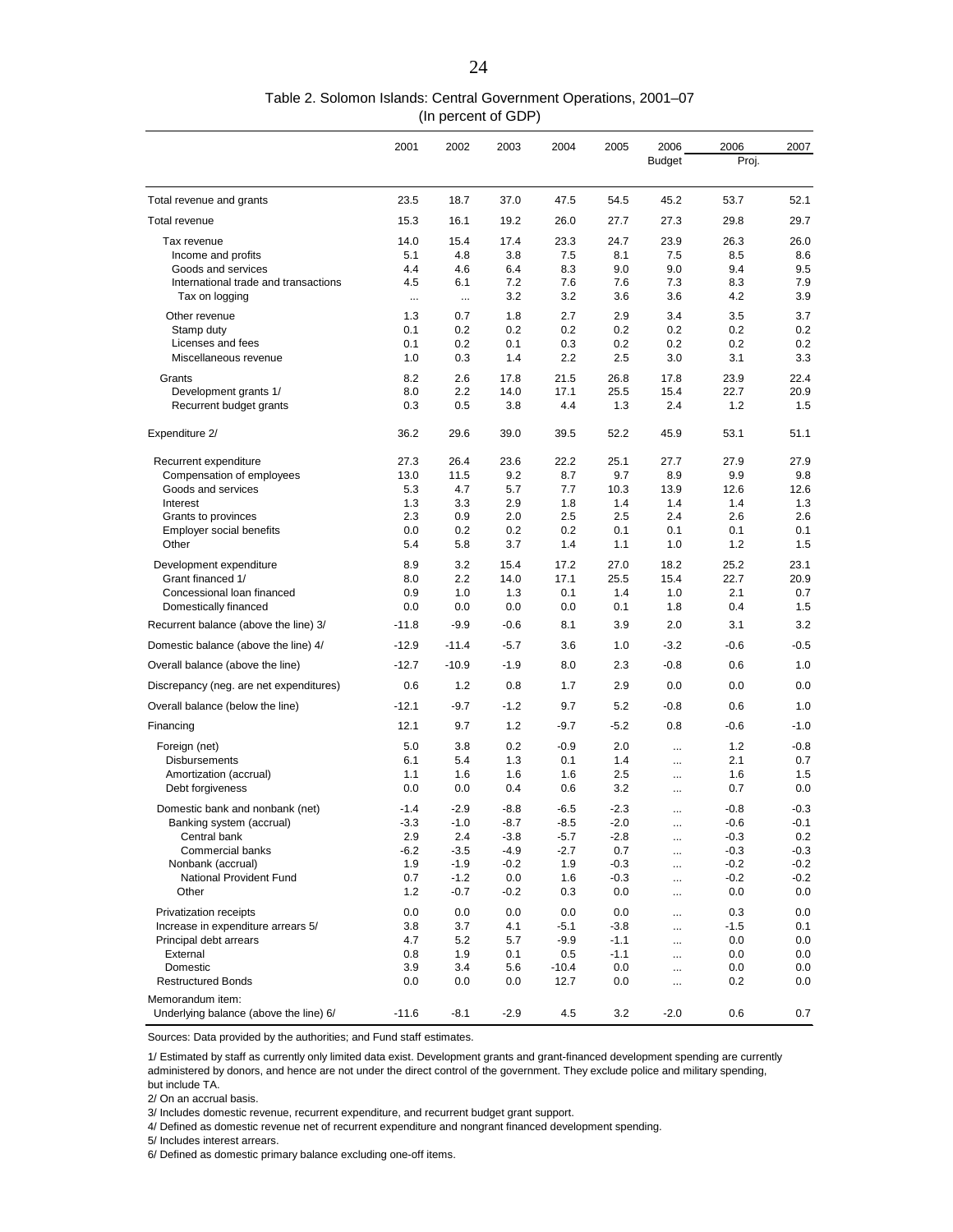|                                                  | 2001     | 2002     | 2003                                         | 2004     | 2005     | 2006     | 2007     |
|--------------------------------------------------|----------|----------|----------------------------------------------|----------|----------|----------|----------|
|                                                  |          |          |                                              |          |          | Proj.    |          |
| I. Central Bank                                  |          |          | (In millions of S.I. dollars, end of period) |          |          |          |          |
| Net foreign assets                               | 91.0     | 117.5    | 248.3                                        | 570.3    | 699.7    | 754.1    | 772.3    |
| Net domestic assets                              | 56.8     | 49.8     | $-26.6$                                      | $-186.6$ | $-237.1$ | $-260.3$ | $-270.3$ |
| Credit to the government (net)                   | 122.3    | 159.5    | 94.6                                         | $-20.7$  | $-82.5$  | $-89.6$  | $-85.3$  |
| Claims                                           | 185.2    | 186.3    | 186.4                                        | 185.4    | 196.9    | 181.1    | 175.8    |
| Deposits                                         | $-62.9$  | $-26.8$  | $-91.8$                                      | $-206.1$ | $-279.4$ | $-270.7$ | $-261.0$ |
| Other items (net)                                | $-65.5$  | $-109.8$ | $-121.2$                                     | $-165.9$ | $-154.6$ | $-170.7$ | $-185.0$ |
| Reserve money                                    | 147.8    | 167.3    | 221.7                                        | 383.6    | 462.6    | 493.9    | 502.1    |
| <b>Currency outside DMBs</b>                     | 84.7     | 91.5     | 102.7                                        | 123.2    | 153.0    | 180.2    | 202.5    |
| II. Monetary survey                              |          |          |                                              |          |          |          |          |
| Net foreign assets                               | 101.6    | 132.2    | 273.0                                        | 575.9    | 712.5    | 767.0    | 785.1    |
| Net domestic assets                              | 301.6    | 287.1    | 255.4                                        | 101.1    | 152.1    | 251.5    | 358.9    |
| Domestic credit                                  | 424.7    | 471.4    | 467.9                                        | 299.2    | 411.4    | 535.6    | 666.7    |
| Government (net)                                 | 270.0    | 298.3    | 250.6                                        | 81.7     | 40.6     | 22.4     | 19.6     |
| Claims                                           | 335.2    | 336.9    | 351.3                                        | 331.3    | 342.9    | 315.9    | 303.5    |
| Deposits                                         | $-65.2$  | $-38.6$  | $-100.8$                                     | $-249.6$ | $-302.2$ | $-293.5$ | $-283.8$ |
| Credit to rest of NFPS                           | 1.9      | 1.8      | 1.4                                          | $-21.3$  | $-18.3$  | 6.7      | 12.5     |
| Private sector                                   | 152.7    | 171.3    | 216.0                                        | 238.9    | 389.1    | 506.5    | 634.6    |
| Other items (net)                                | $-123.0$ | $-184.3$ | $-212.5$                                     | $-198.1$ | $-259.4$ | $-284.0$ | $-307.9$ |
| Broad Money (M2)                                 | 403.2    | 419.3    | 528.4                                        | 677.0    | 864.6    | 1018.5   | 1144.0   |
| Narrow money                                     | 246.4    | 247.1    | 327.9                                        | 427.2    | 538.8    | 634.7    | 712.9    |
| Quasi money                                      | 156.8    | 172.2    | 200.5                                        | 249.8    | 325.8    | 383.8    | 431.1    |
|                                                  |          |          | (Annual percentage change, end of period)    |          |          |          |          |
| Reserve money                                    | $-3.3$   | 16.5     | 26.9                                         | 73.8     | 20.6     | 6.8      | 1.7      |
| Net foreign assets                               | $-31.8$  | 30.2     | 106.4                                        | 111.0    | 23.7     | 7.6      | 2.4      |
| Net domestic assets                              | $-4.4$   | $-4.8$   | $-11.0$                                      | $-60.4$  | 50.5     | 65.4     | 42.7     |
| Net domestic credit                              | $-7.2$   | 11.0     | $-0.7$                                       | $-36.1$  | 37.5     | 30.2     | 24.5     |
| Of which: Private sector                         | $-21.8$  | $-20.7$  | 26.1                                         | 10.6     | 62.9     | 30.2     | 25.3     |
| Broad money (M2)                                 | $-13.2$  | 4.0      | 26.0                                         | 28.1     | 27.7     | 17.8     | 12.3     |
| Memorandum items:                                |          |          |                                              |          |          |          |          |
| Velocity of broad money (marketed output)        | 2.5      | 2.5      | 2.2                                          | 2.0      | 1.8      | 1.7      | 1.7      |
| Money multiplier                                 | 2.7      | 2.4      | 2.4                                          | 1.8      | 1.9      | 2.1      | 2.3      |
| Excess liquidity to deposits ratio               | 12.8     | 17.7     | 20.2                                         | 39.5     | 36.0     | 29.9     | 24.3     |
| Net international reserves (in millions of US\$) | 16.3     | 15.8     | 33.1                                         | 76.0     | 92.3     | 96.0     | 92.9     |
| Private sector credit growth in real terms       | $-26.5$  | $-2.7$   | 21.5                                         | 2.7      | 50.3     | 20.3     | 15.6     |
| Government credit (net) growth in real terms     | $-2.0$   | $-4.2$   | $-19.0$                                      | $-69.7$  | $-54.1$  | $-49.0$  | $-19.2$  |
|                                                  |          |          |                                              |          |          |          |          |

Table 3. Solomon Islands: Summary Accounts of the Banking System, 2001–07

Sources: Data provided by the Central Bank of Solomon Islands; and Fund staff estimates.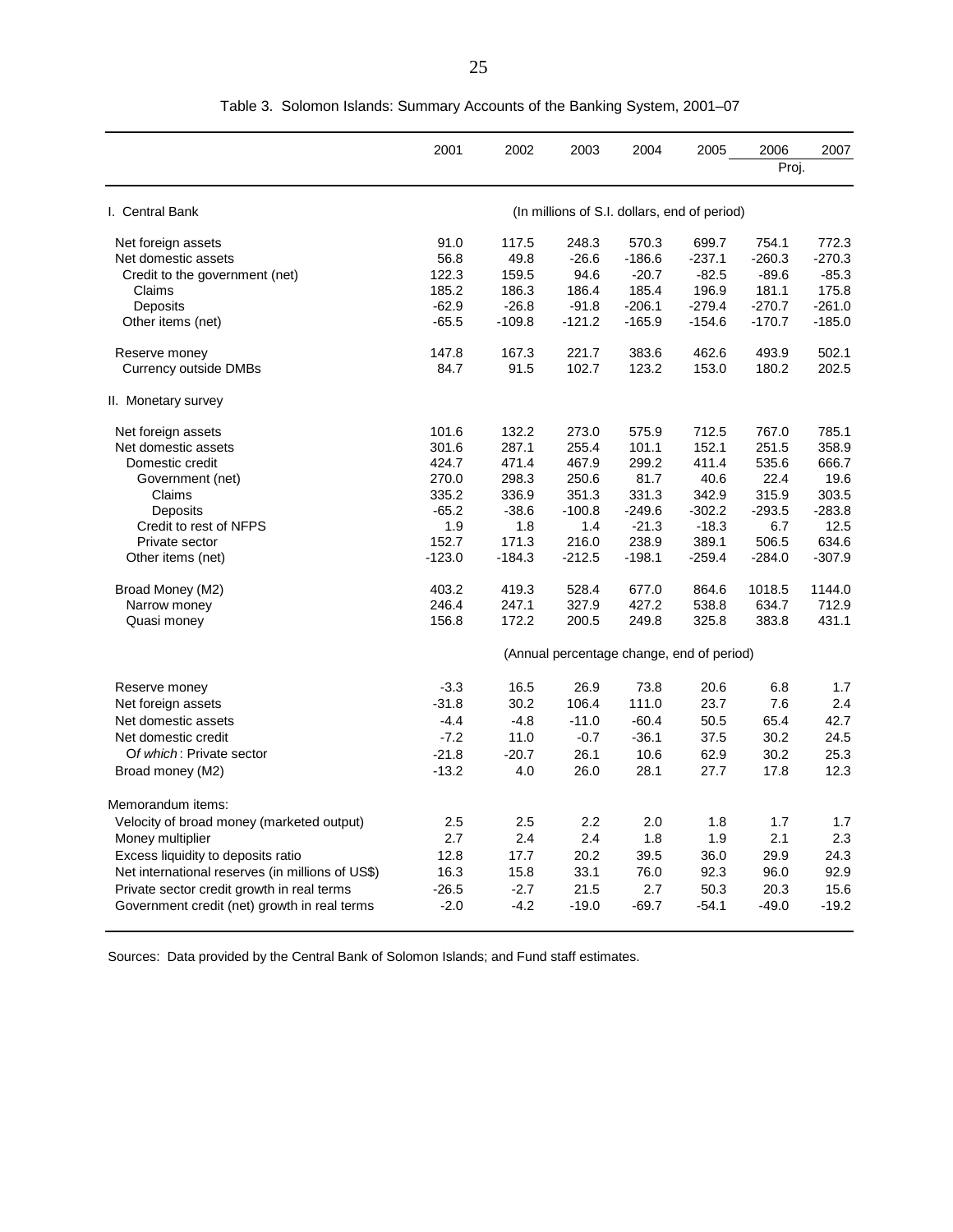(in millions of U.S. dollars)

|                                                                          | 2000               | 2001              | 2002              | 2003        | 2004        | 2005<br>Est.    | 2006<br>Proj    | 2007           |
|--------------------------------------------------------------------------|--------------------|-------------------|-------------------|-------------|-------------|-----------------|-----------------|----------------|
| Current account balance                                                  | $-31.7$            | $-35.1$           | $-16.3$           | 2.9         | 32.3        | $-32.3$         | $-51.9$         | $-55.3$        |
| Current account balance (excl. net pub. sec. transfers)                  | $-32.4$            | $-44.7$           | $-22.9$           | $-6.2$      | 21.3        | $-31.1$         | $-51.8$         | $-56.5$        |
|                                                                          |                    |                   |                   |             |             |                 |                 |                |
| Trade balance                                                            | $-32.9$            | $-43.5$           | $-4.5$            | $-11.0$     | $-2.0$      | $-41.3$         | $-66.1$         | $-72.2$        |
| Merchandise exports, f.o.b.                                              | 65.1               | 47.1              | 57.8              | 74.2        | 96.7        | 102.5           | 116.3           | 116.8          |
| Of which: Timber                                                         | 44.1               | 36.1              | 37.7              | 49.5        | 62.6        | 67.7            | 71.5            | 62.9           |
| Fish                                                                     | 8.1                | 7.1               | 10.5              | 12.4        | 17.6        | 11.5            | 13.5            | 14.3           |
| Palm Oil                                                                 | 1.3                | 0.0               | 0.0               | 0.0         | 0.0         | 0.0             | 3.9             | 8.0            |
|                                                                          | 98.1               | 90.6              | 62.3              | 85.2        | 98.7        | 143.7           | 182.4           | 189.0          |
| Merchandise imports, c.i.f.<br>Of which: Petroleum                       |                    | 14.4              |                   | 11.7        |             |                 | 56.3            | 61.3           |
|                                                                          | 18.4               |                   | 11.2              |             | 23.3        | 42.9            |                 |                |
| Services and income (net)                                                | 13.8               | $-6.3$            | $-6.3$            | 0.5         | 9.1         | 7.0             | 10.3            | 11.4           |
| Nonfactor services (net)                                                 | 14.6               | $-6.4$            | $-0.4$            | 6.0         | 7.7         | 6.8             | 7.4             | 7.8            |
| Exports                                                                  | 48.6               | 24.7              | 16.7              | 21.2        | 30.4        | 36.3            | 40.8            | 42.9           |
| Imports                                                                  | 34.0               | 31.1              | 17.1              | 15.3        | 22.7        | 29.4            | 33.4            | 35.1           |
|                                                                          |                    |                   |                   |             |             |                 |                 |                |
| Net factor income from abroad                                            | -0.8               | 0.1               | $-5.9$            | $-5.5$      | 1.4         | 0.1             | 2.9             | 3.6            |
| Credit                                                                   | 7.2                | 6.2               | 2.7               | 3.5         | 8.5         | 8.5             | 10.3            | 10.8           |
| Of which: Interest                                                       | 2.7                | 1.1               | 0.5               | 0.7         | 2.5         | 3.1             | 4.9             | 5.4            |
| Debit                                                                    | 8.0                | 6.1               | 8.6               | 9.0         | 7.1         | 8.3             | 7.4             | 7.3            |
| Of which: Interest                                                       | 1.8                | 2.9               | 4.4               | 5.2         | 3.2         | 2.5             | 2.9             | 2.7            |
| Net current transfers                                                    | $-12.6$            | 14.7              | $-5.5$            | 13.4        | 25.2        | 2.0             | 3.9             | 5.5            |
| Private sector                                                           | $-13.3$            | 5.0               | $-12.1$           | 4.2         | 14.2        | 3.1             | 4.1             | 4.3            |
| Receipts                                                                 | 16.5               | 24.0              | 15.9              | 18.4        | 37.1        | 35.0            | 39.1            | 41.4           |
| Payments                                                                 | 29.7               | 19.0              | 28.1              | 14.2        | 22.9        | 31.8            | 35.0            | 37.1           |
| Public sector                                                            | 0.7                | 9.6               | 6.6               | 9.2         | 11.1        | $-1.1$          | $-0.2$          | 1.2            |
| Receipts                                                                 | 2.2                | 10.0              | 7.3               | 14.3        | 13.0        | 4.0             | 3.9             | 5.3            |
| o/w Unidentified grants                                                  | 0.0                | 0.0               | 0.0               | 0.0         | 0.0         | 0.0             | 0.0             | 0.0            |
| Payments                                                                 | 1.5                | 0.4               | 0.7               | 5.2         | 1.9         | 5.1             | 4.1             | 4.1            |
|                                                                          |                    |                   |                   |             |             |                 |                 |                |
| Capital account balance                                                  | 8.5                | 17.2              | 6.3               | 11.1        | 8.1         | 46.3            | 54.7            | 51.4           |
| Government sector                                                        | 7.3                | 18.3              | 5.8               | 12.2        | 8.6         | 41.0            | 45.2            | 39.6           |
| Medium and long-term lending                                             | 1.7                | 13.9              | 2.7               | $-0.6$      | $-4.0$      | $-3.3$          | 1.8             | $-2.8$         |
| Inflows                                                                  | 4.4                | 16.8              | 6.0               | 3.1         | 0.3         | 4.2             | 7.0             | 2.6            |
| Amortization                                                             | 2.7                | 2.9               | 3.3               | 3.6         | 4.3         | 7.5             | 5.2             | 5.4            |
| Investment flow (projects) 1/                                            | 5.5                | 4.4               | 3.1               | 12.7        | 12.5        | 44.3            | 43.4            | 42.4           |
|                                                                          |                    |                   |                   |             |             |                 |                 |                |
| Private sector                                                           | 1.3                | $-1.1$            | 0.5               | $-1.1$      | $-0.4$      | 5.3             | 9.5             | 11.8           |
| Investment activities (incl. FDI)                                        | 2.4                | 1.0               | 1.0               | $-0.1$      | 0.3         | 7.4             | 12.0            | 14.2           |
| Medium and long-term lending                                             | $-0.5$             | $-1.2$            | 0.0               | -0.7        | $-0.5$      | $-1.7$          | $-2.1$          | $-2.1$         |
| Inflows                                                                  | 0.4                | 0.0               | 0.5               | 0.0         | 0.0         | 0.4             | 0.0             | 0.0            |
| Amortization                                                             | 0.9                | 1.2               | 0.5               | 0.8         | 0.5         | 2.1             | 2.1             | 2.1            |
| Other flows                                                              | $-0.7$             | $-0.9$            | $-0.5$            | $-0.3$      | $-0.3$      | $-0.4$          | $-0.3$          | $-0.3$         |
| Overall balance (accrual)                                                | $-23.1$            | $-17.9$           | $-10.0$           | 14.0        | 40.5        | 14.1            | 2.8             | $-3.9$         |
| Commercial bank holdings (increase)                                      | $-3.6$             | 3.5               | 1.4               | 2.0         | 2.2         | 0.1             | 0.0             | 0.0            |
| Errors, omissions, and valuation                                         | $-2.2$             | $-4.5$            | 7.2               | 3.4         | 1.0         | 0.3             | 0.0             | 0.0            |
| <b>Exceptional financing</b>                                             | 2.7                | 13.0              | 3.1               | 3.2         | 3.7         | 1.3             | 0.9             | 0.8            |
| Interest arrears                                                         | 1.2                | 2.4               | 4.1               | 3.1         | 2.3         | $-4.6$          | 0.6             | 0.6            |
| Amortization arrears                                                     | 1.5                | 2.3               | 3.3               | 1.5         | 1.4         | $-3.3$          | 0.0             | 0.0            |
| Pending import requests                                                  | 0.0                | 8.3               | $-4.3$            | $-2.4$      | $-1.5$      | $-0.1$          | 0.0             | 0.0            |
| Debt forgiveness                                                         | $0.0\,$            | $0.0\,$           | 0.0               | 1.0         | 1.5         | 9.4             | 0.2             | 0.2            |
| Restructured arrears                                                     | 0                  | 0                 | 0                 | 0.0         | 0.0         | 0.0             | 0               | 0              |
| Overall balance (cash)                                                   | $-19.1$            | $-12.8$           | $-1.0$            | 18.5        | 43.0        | 15.6            | 3.7             | $-3.1$         |
| Memorandum items:                                                        |                    |                   |                   |             |             |                 |                 |                |
| Gross official reserves                                                  | 31.3               | 18.5              | 17.5              | 36.0        | 79.0        | 94.6            | 98.2            | 95.2           |
| (In months of next year's imports of GNFS)                               | 3.1                | 2.8               | 2.1               | 3.6         | 5.5         | 5.3             | 5.3             | 5.0            |
| (In months of next year's non-project imports)                           |                    | 3.0               | 2.4               | 3.9         | 6.2         | 5.8             | 5.8             | 5.4            |
| Net international reserves (NIR)                                         | 29.0               | 16.3              | 15.8              | 33.1        | 76.0        | 92.3            | 96.0            | 92.9           |
| NIR excl. pending import requests and external arrears                   | 24.4               | 0.9               | 0.6               | 17.7        | 60.0        | 70.3            | 73.4            | 69.7           |
| (In months of next year's imports of GNFS)                               | 2.4                | 0.1               | 0.1               | 1.7         | 4.2         | 3.9             | 3.9             | 3.6            |
| External arrears (interest plus principal)                               | 4.6                | 7.1               | 11.1              | 13.8        | 15.8        | 22.0            | 22.6            | 23.2           |
| Exports GNFS--Value Growth                                               | $-36.1$            | $-36.8$           | 3.7               | 28.1        | 33.2        | 9.1             | 13.2            | 1.7            |
| Exports GNFS--Volume Growth                                              | $-33.6$            | $-25.1$           | $-1.7$            | 52.5        | 35.6        | 2.2             | 7.4             | 0.8            |
| Timber Exports--Value Growth                                             | $-14.9$            | $-18.2$           | 4.4               | 31.4        | 26.4        | 8.3             | 5.5             |                |
|                                                                          |                    |                   |                   |             |             |                 |                 | $-12.0$        |
| Non-Timber Exports--Value Growth                                         | $-71.5$            | $-47.5$           | 82.5              | 22.8        | 38.3        | 1.5             | 29.1            | 20.3           |
| Imports GNFS--Value Growth                                               | $-17.2$            | $-7.9$            | $-34.7$           | 26.5        | 20.9        | 42.6            | 24.6            | 3.9            |
| Imports GNFS--Volume Growth<br>Current account (including transfers)/GDP | $-19.5$<br>$-10.6$ | $-2.0$<br>$-12.8$ | $-34.3$<br>$-7.1$ | 15.7<br>1.3 | 8.8<br>12.2 | 30.1<br>$-10.8$ | 19.0<br>$-15.8$ | 4.4<br>$-15.9$ |
| Current account (excluding transfers)/GDP                                | $-10.8$            | $-16.3$           | $-10.1$           | $-2.7$      | 8.0         | $-10.4$         | $-15.8$         | $-16.2$        |
| Terms of trade (index: 1990=100)                                         | 117.8              | 118.1             | 94.4              | 78.7        | 69.9        | 66.1            | 64.6            | 64.4           |
|                                                                          |                    |                   |                   |             |             |                 |                 |                |

Sources: Data provided by the authorities; and Fund staff estimates.

1/ Estimated by staff as currently only limited data exist. The majority of these projects are funded by donors. Only the cash component is included.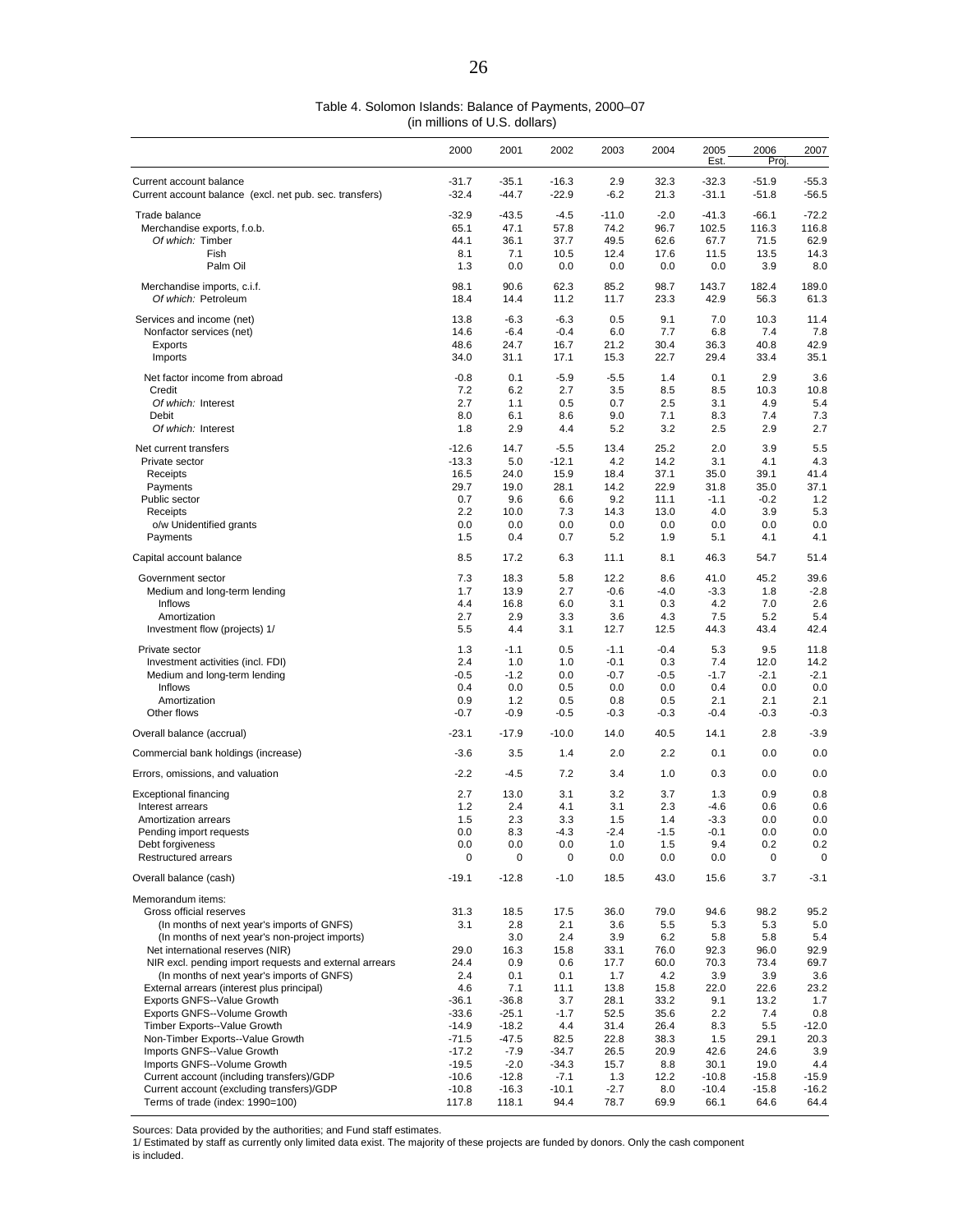|                                                            | 2004    | 2005    | 2006    | 2007      | 2008       | 2009     | 2010      | 2011      |
|------------------------------------------------------------|---------|---------|---------|-----------|------------|----------|-----------|-----------|
|                                                            |         |         |         |           | Projection |          |           |           |
|                                                            |         |         |         |           |            |          |           |           |
| Growth and prices (percentage change)                      |         |         |         |           |            |          |           |           |
| Real GDP                                                   | 8.0     | 5.0     | 5.3     | 4.3       | 3.3        | 3.2      | 3.0       | 3.0       |
| Of which: Nontimber                                        | 5.5     | 4.5     | 5.9     | 5.9       | 4.6        | 4.3      | 3.9       | 3.9       |
| CPI (period average)                                       | 6.9     | 7.3     | 8.2     | 8.4       | 8.2        | 7.7      | 7.2       | 7.0       |
| CPI (end of period)                                        | 7.6     | 8.4     | 9.2     | 8.5       | 8.0        | 7.5      | 7.0       | 7.0       |
| Nominal GDP (millions of US\$)                             | 265     | 298     | 328     | 348       | 368        | 387      | 407       | 429       |
| Per capita GDP (in US\$)                                   | 565     | 618     | 662     | 682       | 701        | 718      | 735       | 753       |
| Per capita GDP in 2006 prices (in US\$)                    | 617     | 648     | 662     | 671       | 675        | 678      | 679       | 680       |
| Central government operations (percent of GDP)             |         |         |         |           |            |          |           |           |
| Total revenue                                              | 47.5    | 54.5    | 53.7    | 52.1      | 48.7       | 47.5     | 46.2      | 45.0      |
| Recurrent revenue                                          | 26.0    | 27.7    | 29.8    | 29.7      | 29.9       | 30.0     | 30.0      | 30.0      |
| Grants 1/                                                  | 21.5    | 26.8    | 23.9    | 22.4      | 18.8       | 17.4     | 16.2      | 15.1      |
| Total expenditure 2/                                       | 39.5    | 52.2    | 53.1    | 51.1      | 47.5       | 46.2     | 44.9      | 43.7      |
| Recurrent expenditure                                      | 22.2    | 25.1    | 27.9    | 27.9      | 27.6       | 27.2     | 27.0      | 26.9      |
| Development expenditure 1/                                 | 17.2    | 27.0    | 25.2    | 23.1      | 19.9       | 19.1     | 17.9      | 16.9      |
| Recurrent balance 3/                                       | 8.1     | 3.9     | 3.1     | 3.2       | 3.8        | 4.3      | 4.3       | 4.3       |
| Domestic balance                                           | 3.6     | 1.0     | $-0.6$  | $-0.5$    | $-0.2$     | $-0.1$   | $-0.1$    | 0.0       |
| Overall balance 4/                                         | 8.0     | 2.3     | 0.6     | 1.0       | 1.2        | 1.3      | 1.2       | 1.3       |
| Foreign financing (net)                                    | $-0.9$  | 2.0     | 1.2     | $-0.8$    | $-1.5$     | $-1.9$   | $-1.6$    | $-1.6$    |
| Domestic financing (net)                                   | $-6.5$  | $-2.3$  | $-0.8$  | $-0.3$    | 0.1        | 0.5      | 0.3       | 0.3       |
| Other                                                      | $-2.3$  | $-4.3$  | $-1.0$  | 0.1       | 0.1        | 0.2      | 0.1       | 0.0       |
| Central government debt (percent of GDP) 5/                | 90.1    | 80.0    | 69.9    | 63.6      | 57.3       | 51.5     | 46.3      | 41.5      |
| Monetary and credit (percentage change, end-year data)     |         |         |         |           |            |          |           |           |
| Net foreign assets                                         | 111.0   | 23.7    | 7.6     | 2.4       | 15.1       | $-1.8$   | $-4.7$    | $-7.0$    |
| Net domestic assets                                        | $-60.4$ | 50.5    | 65.4    | 42.7      | 25.0       | 34.0     | 31.1      | 26.8      |
| Net domestic credit                                        | $-36.1$ | 37.5    | 30.2    | 24.5      | 18.8       | 19.7     | 17.7      | 17.3      |
| Credit to private sector                                   | 10.6    | 62.9    | 30.2    | 25.3      | 17.1       | 17.3     | 16.7      | 17.0      |
| Broad money                                                | 28.1    | 27.7    | 17.8    | 12.3      | 18.2       | 10.0     | 9.8       | 9.3       |
| Interest rate (3-month t/bill rate, average) 6/            | 6.0     | 3.5     | 3.5     | $\ddotsc$ | $\ddotsc$  | $\cdots$ | $\ddotsc$ | $\ddotsc$ |
| <b>Balance of payments</b>                                 |         |         |         |           |            |          |           |           |
| Exports (GNFS; percentage change)                          | 33.2    | 9.1     | 13.2    | 1.7       | 14.6       | 0.9      | 1.4       | 1.0       |
| Imports (GNFS; percentage change)                          | 20.9    | 42.6    | 24.6    | 3.9       | 2.7        | 1.1      | 0.7       | 0.7       |
| Current account                                            | 32.3    | $-32.3$ | $-51.9$ | $-55.3$   | $-38.1$    | $-38.3$  | $-37.5$   | $-37.8$   |
| (Percent of GDP)                                           | 12.2    | $-10.8$ | $-15.8$ | $-15.9$   | $-10.4$    | $-9.9$   | $-9.2$    | $-8.8$    |
| Capital account                                            | 8.1     | 46.3    | 54.7    | 51.4      | 46.3       | 31.1     | 28.5      | 27.5      |
| Overall balance (accrual)                                  | 40.5    | 14.1    | 2.8     | $-3.9$    | 8.2        | $-7.2$   | $-9.0$    | $-10.3$   |
| Gross official reserves (US\$ millions, end of period)     | 79.0    | 94.6    | 98.2    | 95.2      | 104.1      | 97.5     | 89.2      | 79.7      |
| (in months of next year's imports of GNFS)                 | 5.5     | 5.3     | 5.3     | 5.0       | 5.4        | 5.0      | 4.5       | 4.0       |
| Exchange rate (SI\$/US\$, end of period) 6/                | 7.51    | 7.58    | 7.60    | $\cdots$  | $\cdots$   | $\cdots$ | $\cdots$  | $\cdots$  |
| Real effective exchange rate (period average, 2000=100)    | 77.3    | 83.1    | 83.1    | 83.1      | 83.1       | 83.1     | 83.1      | 83.1      |
| Nominal effective exchange rate (period average, 2000=100) | 59.6    | 60.6    |         |           |            |          | $\ddotsc$ |           |

Sources: Data provided by the authorities; and Fund staff estimates.

1/ Estimated by staff as currently only limited data exist. Development grants and grant-financed development spending are currently administered by donors, and hence are not under the direct control of the government. They exclude police and military spending, but include TA.

2/ Expenditures are presented on an accrual basis.

3/ Includes recurrent budget grant support.

4/ Calculated from above-the-line data.

5/ Includes interest arrears.

6/ 2006 column reflects data for end-June 2006.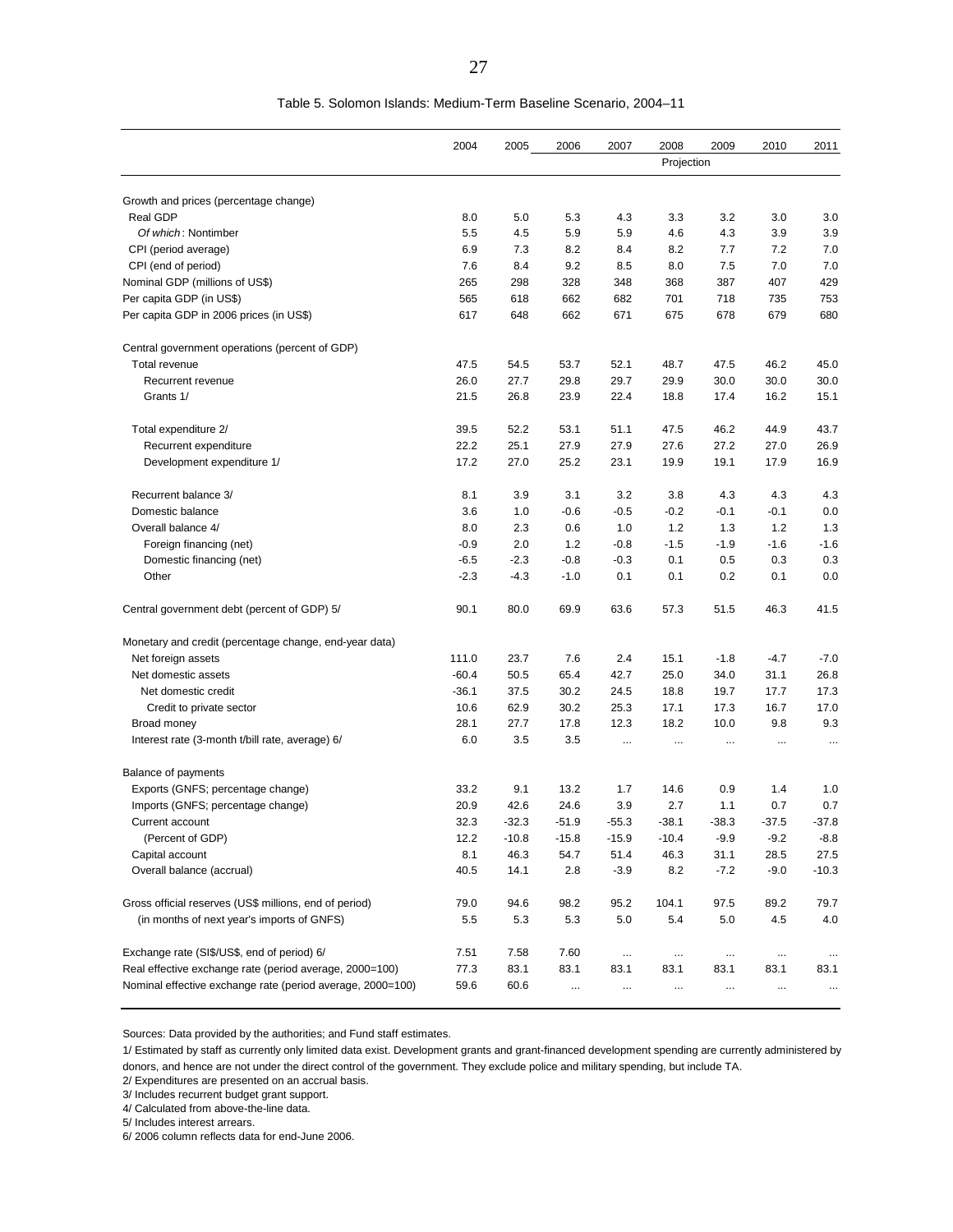|                                                         | 2004   | 2005    | 2006    | 2007    | 2008    | 2009    | 2010    | 2011    |
|---------------------------------------------------------|--------|---------|---------|---------|---------|---------|---------|---------|
|                                                         |        | Est.    |         |         | Proj.   |         |         |         |
| Current account balance                                 | 32.3   | $-32.3$ | $-51.9$ | $-55.3$ | $-38.1$ | $-38.3$ | $-37.5$ | $-37.8$ |
| Current account balance (excl. net pub. sec. transfers) | 21.3   | $-31.1$ | $-51.8$ | $-56.5$ | $-39.3$ | $-39.5$ | $-38.7$ | $-39.0$ |
| Trade balance                                           | $-2.0$ | $-41.3$ | $-66.1$ | $-72.2$ | $-54.5$ | $-55.2$ | $-54.1$ | $-53.7$ |
| Merchandise exports, f.o.b.                             | 96.7   | 102.5   | 116.3   | 116.8   | 139.1   | 139.5   | 140.8   | 141.2   |
| Of which: Timber                                        | 62.6   | 67.7    | 71.5    | 62.9    | 56.0    | 48.7    | 42.3    | 36.0    |
| Fish                                                    | 17.6   | 11.5    | 13.5    | 14.3    | 14.4    | 14.4    | 14.9    | 15.2    |
| Minerals (incl. gold)                                   | 0.4    | 0.2     | 0.2     | 0.2     | 25.6    | 31.9    | 37.6    | 42.5    |
| Palm Oil                                                | 0.0    | 0.0     | 3.9     | 8.0     | 8.0     | 8.0     | 8.1     | 8.1     |
| Merchandise imports, c.i.f.                             | 98.7   | 143.7   | 182.4   | 189.0   | 193.5   | 194.7   | 194.9   | 194.9   |
| Of which: Petroleum                                     | 23.3   | 42.9    | 56.3    | 61.3    | 61.7    | 62.2    | 62.6    | 63.6    |
| Services and income (net)                               | 9.1    | 7.0     | 10.3    | 11.4    | 10.6    | 10.8    | 10.3    | 9.4     |
| Nonfactor services (net)                                | 7.7    | 6.8     | 7.4     | 7.8     | 7.2     | 7.1     | 7.0     | 7.0     |
| Net factor income from abroad                           | 1.4    | 0.1     | 2.9     | 3.6     | 3.4     | 3.8     | 3.3     | 2.5     |
| Net current transfers                                   | 25.2   | 2.0     | 3.9     | 5.5     | 5.8     | 6.0     | 6.3     | 6.5     |
| Private sector                                          | 14.2   | 3.1     | 4.1     | 4.3     | 4.6     | 4.8     | 5.1     | 5.3     |
| Public sector                                           | 11.1   | $-1.1$  | $-0.2$  | 1.2     | 1.2     | 1.2     | 1.2     | 1.2     |
| Capital account balance                                 | 8.1    | 46.3    | 54.7    | 51.4    | 46.3    | 31.1    | 28.5    | 27.5    |
| Government sector                                       | 8.6    | 41.0    | 45.2    | 39.6    | 31.8    | 28.8    | 28.7    | 27.7    |
| Medium and long-term lending                            | $-4.0$ | $-3.3$  | 1.8     | $-2.8$  | $-5.5$  | $-7.4$  | $-6.6$  | $-6.8$  |
| Inflows                                                 | 0.3    | 4.2     | 7.0     | 2.6     | 0.0     | 0.0     | 0.0     | 0.0     |
| Amortization                                            | 4.3    | 7.5     | 5.2     | 5.4     | 5.5     | 7.4     | 6.6     | 6.8     |
| Investment flow (projects) 1/                           | 12.5   | 44.3    | 43.4    | 42.4    | 37.3    | 36.3    | 35.3    | 34.6    |
| Private sector                                          | $-0.4$ | 5.3     | 9.5     | 11.8    | 14.5    | 2.3     | $-0.2$  | $-0.3$  |
| Investment activities (incl. FDI)                       | 0.3    | 7.4     | 12.0    | 14.2    | 10.0    | 5.7     | 3.7     | 3.4     |
| Medium and long-term lending                            | $-0.5$ | $-1.7$  | $-2.1$  | $-2.1$  | 4.8     | $-3.1$  | $-3.6$  | $-3.3$  |

 Inflows 0.0 0.4 0.0 0.0 7.5 0.0 0.0 0.0 Amortization 0.5 2.1 2.1 2.1 2.7 3.1 3.6 3.3 Other flows -0.3 -0.4 -0.3 -0.3 -0.3 -0.3 -0.3 -0.3 Overall balance (accrual) 40.5 14.1 2.8 -3.9 8.2 -7.2 -9.0 -10.3 Commercial bank holdings (increase) 2.2 0.1 0.0 0.0 0.0 0.0 0.0 0.0 Errors, omissions, and valuation 1.0 0.3 0.0 0.0 0.0 0.0 0.0 0.0 0.0 0.0 Exceptional financing 3.7 1.3 0.9 0.8 0.7 0.7 0.7 0.7 Interest arrears 2.3 -4.6 0.6 0.6 0.7 0.7 0.7 0.7 Amortization arrears 1.4 -3.3 0.0 0.0 0.0 0.0 0.0 0.0 0.0 Pending import requests  $-1.5 -0.1$  0.0 0.0 0.0 0.0 0.0 0.0 0.0 Debt forgiveness 1.5 9.4 0.2 0.2 0 0 0 0 Overall balance (cash) 43.0 15.6 3.7 -3.1 8.9 -6.5 -8.3 -9.6

 Gross official reserves 79.0 94.6 98.2 95.2 104.1 97.5 89.2 79.7 (In months of next year's imports of GNFS)  $\begin{array}{cccc} 5.5 & 5.3 & 5.3 & 5.0 & 5.4 & 5.0 & 4.5 & 4.0 \\ 6.2 & 5.8 & 5.8 & 5.4 & 5.8 & 5.4 & 4.9 & 4.3 \end{array}$ 

 NIR (excl. pending import requests and external arrears) 60.0 70.3 73.4 69.7 77.9 70.7 61.7 51.4 (In months of next year's imports of GNFS) 4.2 3.9 3.9 3.6 4.0 3.6 3.1 2.6 External arrears (interest plus principal) 15.8 22.0 22.6 23.2 23.9 24.6 25.3 26.0 Exports GNFS--Value Growth 33.2 9.1 13.2 1.7 14.6 0.9 1.4 1.0 Exports GNFS--Volume Growth 35.6 2.2 7.4 0.8 15.9 1.5 1.8 1.1 Timber Exports--Value Growth 26.4 8.3 5.5 -12.0 -10.9 -13.1 -13.1 -14.9 Non-Timber Exports--Value Growth 38.3 1.5 29.1 20.3 54.0 9.3 8.4 6.8 Imports GNFS--Value Growth 20.9 42.6 24.6 3.9 2.7 1.1 0.7 0.7 Imports GNFS--Volume Growth 8.8 30.1 19.0 4.4 4.7 3.0 2.1 2.1 Current account (including transfers)/GDP 12.2 -10.8 -15.8 -15.9 -10.4 -9.9 -9.2 -8.8

 (in millions of U.S. dollars) Table 6. Solomon Islands: Medium-Term Baseline Scenario--Balance of Payments, 2004–11

Sources: Data provided by the authorities; and Fund staff estimates.

(In months of next year's non-project imports)

Memorandum items:

1/ Estimated by staff as currently only limited data exist. The majority of these projects are funded by donors. Only the cash component is included.

Current account (excluding transfers)/GDP 8.0 -10.4 -15.8 -16.2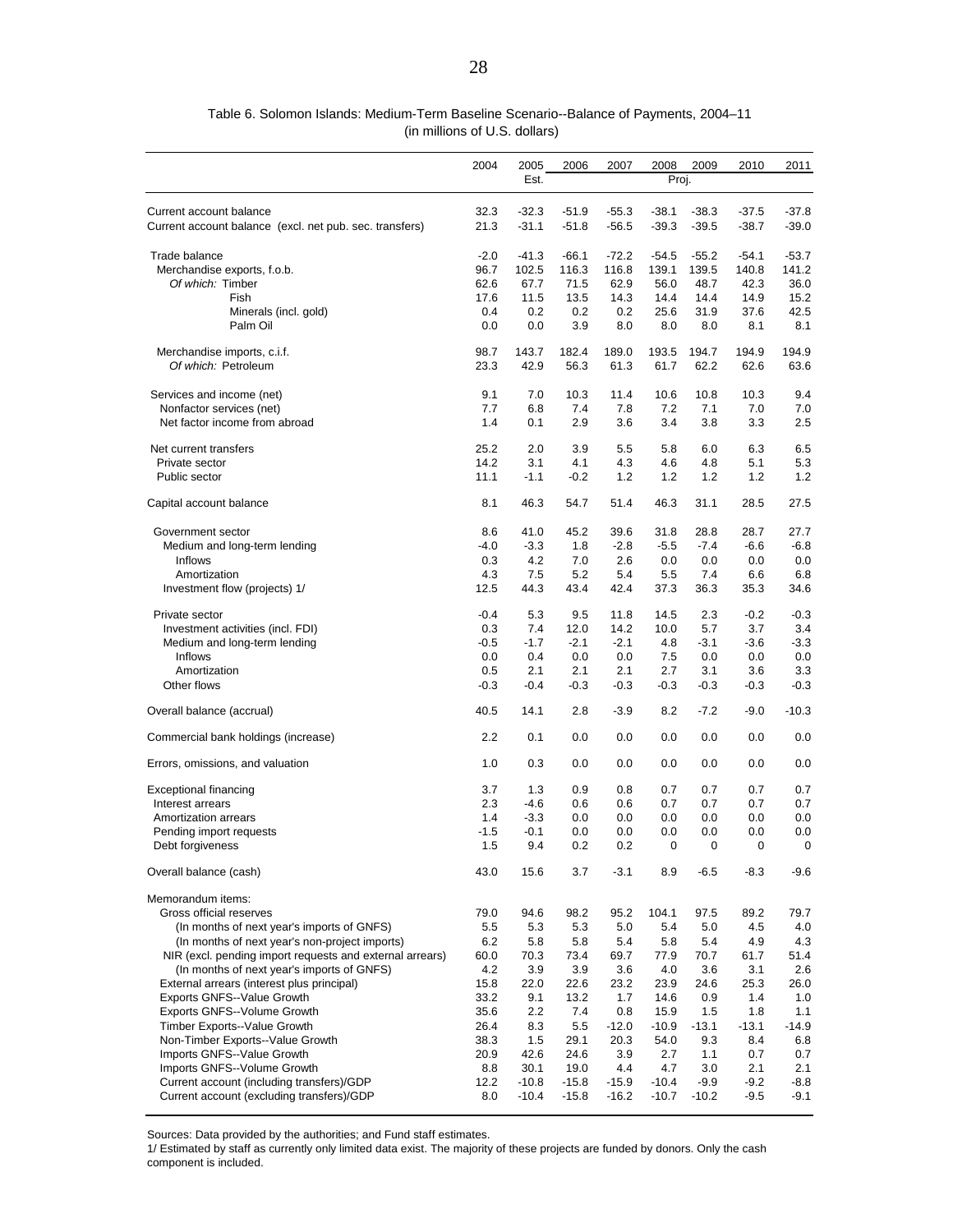#### Table 7. Solomon Islands: Medium-Term Alternative Scenarios, 2004–11

No-Reform Scenario

|                                                           | 2004 | 2005    | 2006    | 2007    | 2008        | 2009    | 2010    | 2011    |
|-----------------------------------------------------------|------|---------|---------|---------|-------------|---------|---------|---------|
|                                                           |      |         |         |         | Projections |         |         |         |
| Growth and prices (percentage change)                     |      |         |         |         |             |         |         |         |
|                                                           |      |         |         |         |             |         |         |         |
| Real GDP                                                  | 8.0  | 5.0     | 5.3     | 2.6     | 1.9         | 1.7     | 1.6     | 1.6     |
| CPI (end of period)                                       | 7.6  | 8.4     | 9.2     | 9.0     | 9.0         | 9.0     | 9.0     | 9.0     |
| Per capita GDP in 2006 prices (in US\$)                   | 617  | 648     | 662     | 661     | 655         | 648     | 640     | 633     |
| Central government operations (percent of GDP)            |      |         |         |         |             |         |         |         |
| Total revenue                                             | 47.5 | 54.5    | 53.7    | 48.8    | 39.7        | 32.1    | 29.5    | 28.5    |
| Recurrent revenue                                         | 26.0 | 27.7    | 29.8    | 28.7    | 27.6        | 26.8    | 25.7    | 24.8    |
| Grants 1/                                                 | 21.5 | 26.8    | 23.9    | 20.1    | 12.0        | 5.3     | 3.8     | 3.7     |
| Total expenditure 2/                                      | 39.5 | 52.2    | 53.1    | 49.1    | 39.1        | 30.9    | 29.4    | 28.3    |
| Recurrent expenditure                                     | 22.2 | 25.1    | 27.9    | 28.3    | 27.1        | 25.5    | 25.4    | 24.4    |
| Development expenditure 1/                                | 17.2 | 27.0    | 25.2    | 20.8    | 12.0        | 5.4     | 3.9     | 3.8     |
| Overall balance 3/                                        | 8.0  | 2.3     | 0.6     | $-0.3$  | 0.5         | 1.2     | 0.2     | 0.2     |
| Central government debt (percent of GDP) 4/               | 90.1 | 80.0    | 69.9    | 64.1    | 58.2        | 52.7    | 49.6    | 46.8    |
| Broad money (percentage change, end-year data)            | 28.1 | 27.7    | 17.8    | 10.0    | 0.5         | $-15.8$ | $-9.9$  | $-1.7$  |
| Balance of payments                                       |      |         |         |         |             |         |         |         |
| Exports (GNFS; percentage change)                         | 33.2 | 9.1     | 13.2    | $-0.7$  | $-3.5$      | $-5.0$  | $-9.3$  | $-3.7$  |
| Imports (GNFS; percentage change)                         | 20.9 | 42.6    | 24.6    | 0.7     | $-8.0$      | $-4.2$  | $-14.0$ | $-19.1$ |
| Current account (including net transfers; percent of GDP) | 12.2 | $-10.8$ | $-15.8$ | $-15.2$ | $-11.3$     | $-10.8$ | $-7.9$  | $-1.3$  |
| Gross official reserves (US\$ millions, end of period)    | 79.0 | 94.6    | 98.2    | 88.1    | 71.4        | 32.2    | 5.6     | 5.4     |
| (in months of next year's imports of GNFS)                | 5.5  | 5.3     | 5.3     | 5.3     | 4.5         | 2.3     | 0.5     | 0.5     |

Sources: Data provided by the authorities; and Fund staff estimates.

1/ Estimated by staff as currently only limited data exist. Development grants and grant-financed development spending are currently administered

by donors, and hence are not under the direct control of the government. They exclude police and military spending, but include TA.

2/ Expenditures are presented on an accrual basis.

3/ Calculated from above-the-line data.

4/ Includes interest arrears.

#### Strong-Reform Scenario

|                                                           | 2004 | 2005    | 2006    | 2007    | 2008        | 2009   | 2010   | 2011   |
|-----------------------------------------------------------|------|---------|---------|---------|-------------|--------|--------|--------|
|                                                           |      |         |         |         | Projections |        |        |        |
|                                                           |      |         |         |         |             |        |        |        |
| Growth and prices (percentage change)                     |      |         |         |         |             |        |        |        |
| Real GDP                                                  | 8.0  | 5.0     | 5.3     | 5.0     | 4.7         | 4.6    | 4.9    | 5.0    |
| CPI (end of period)                                       | 7.6  | 8.4     | 9.2     | 7.5     | 6.8         | 6.0    | 5.0    | 5.0    |
| Per capita GDP in 2006 prices (in US\$)                   | 617  | 648     | 662     | 676     | 688         | 700    | 715    | 730    |
| Central government operations (percent of GDP)            |      |         |         |         |             |        |        |        |
| Total revenue                                             | 47.5 | 54.5    | 53.7    | 53.4    | 51.0        | 50.0   | 48.8   | 47.7   |
| Recurrent revenue                                         | 26.0 | 27.7    | 29.8    | 29.7    | 30.0        | 30.2   | 30.4   | 30.7   |
| Grants 1/                                                 | 21.5 | 26.8    | 23.9    | 23.7    | 21.0        | 19.8   | 18.3   | 17.0   |
| Total expenditure 2/                                      | 39.5 | 52.2    | 53.1    | 52.4    | 49.8        | 48.8   | 47.5   | 46.4   |
| Recurrent expenditure                                     | 22.2 | 25.1    | 27.9    | 27.9    | 27.5        | 27.0   | 26.8   | 26.6   |
| Development expenditure 1/                                | 17.2 | 27.0    | 25.2    | 24.4    | 22.3        | 21.8   | 20.8   | 19.8   |
| Overall balance 3/                                        | 8.0  | 2.3     | 0.6     | 1.0     | 1.2         | 1.2    | 1.2    | 1.2    |
| Central government debt (percent of GDP) 4/               | 90.1 | 80.0    | 69.9    | 63.6    | 57.1        | 51.1   | 45.9   | 41.0   |
| Broad money (percentage change, end-year data)            | 28.1 | 27.7    | 17.8    | 14.2    | 25.8        | 21.0   | 16.8   | 14.6   |
| Balance of payments                                       |      |         |         |         |             |        |        |        |
| Exports (GNFS; percentage change)                         | 33.2 | 9.1     | 13.2    | 2.3     | 17.5        | 4.5    | 7.8    | 7.3    |
| Imports (GNFS; percentage change)                         | 20.9 | 42.6    | 24.6    | 5.4     | 4.6         | 1.4    | 7.2    | 5.9    |
| Current account (including net transfers; percent of GDP) | 12.2 | $-10.8$ | $-15.8$ | $-16.5$ | $-10.7$     | $-8.5$ | $-8.3$ | $-7.8$ |
| Gross official reserves (US\$ millions, end of period)    | 79.0 | 94.6    | 98.2    | 98.4    | 116.7       | 129.3  | 137.7  | 145.1  |
| (in months of next year's imports of GNFS)                | 5.5  | 5.3     | 5.3     | 5.0     | 5.8         | 6.0    | 6.0    | 6.0    |

Sources: Data provided by the authorities; and Fund staff estimates.

1/ Estimated by staff as currently only limited data exist. Development grants and grant-financed development spending are currently administered

by donors, and hence are not under the direct control of the government. They exclude police and military spending, but include TA.

2/ Expenditures are presented on an accrual basis.

3/ Calculated from above-the-line data.

4/ Includes interest arrears.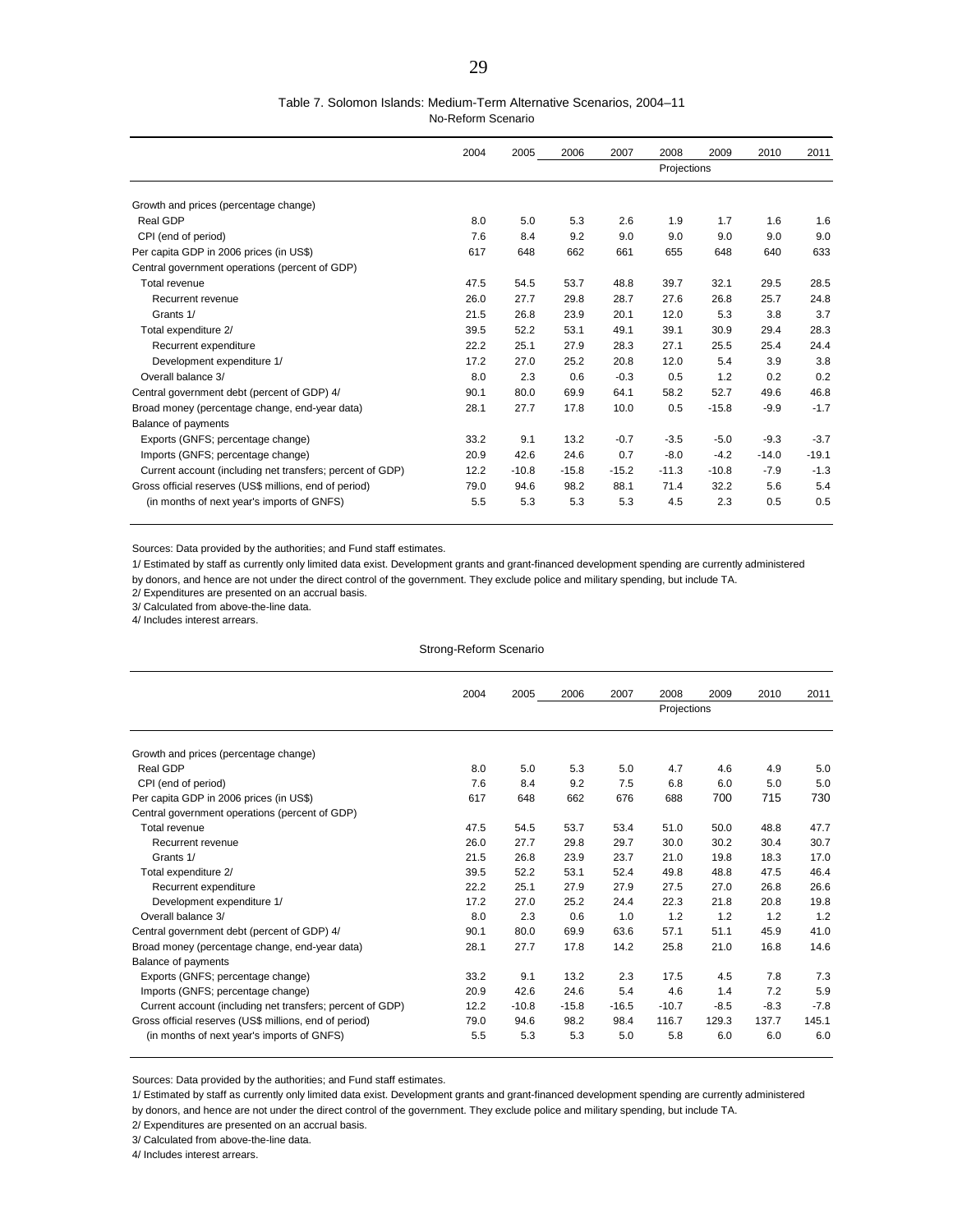|                                                                         | 2001     | 2002     | 2003     | 2004     | 2005     | 2006            | 2007     |
|-------------------------------------------------------------------------|----------|----------|----------|----------|----------|-----------------|----------|
|                                                                         |          |          |          |          |          | Proj.           |          |
| <b>Financial indicators</b>                                             |          |          |          |          |          |                 |          |
| Government sector debt (in percent of GDP)                              | 94.1     | 113.3    | 120.1    | 90.1     | 80.0     | 69.9            | 63.6     |
| Broad money (percent change, 12-month basis)                            | $-13.2$  | 4.0      | 26.0     | 28.1     | 27.7     | 17.8            | 12.3     |
| Private sector credit (percent change, 12 month basis)                  | $-21.8$  | 12.2     | 26.1     | 10.6     | 62.9     | 30.2            | 25.3     |
| 3 month T-bill yield (in percent, nominal) 3/                           | 8.9      | 8.3      | 5.8      | 6.0      | 3.5      | 3.5             | $\cdots$ |
| 3 month T-bill yield (in percent, real) 3/                              | 1.2      | $-0.9$   | $-3.7$   | $-0.9$   | $-3.6$   | $-4.4$          | $\cdots$ |
| <b>External indicators</b>                                              |          |          |          |          |          |                 |          |
| Merch. Exports (percent change, 12-month basis in US\$)                 | $-27.6$  | 22.6     | 28.4     | 30.4     | 5.9      | 13.5            | 0.4      |
| of which: non-timber exports                                            | $-47.5$  | 82.5     | 22.8     | 38.3     | 1.5      | 29.1            | 20.3     |
| Merch. Imports (percent change, 12-month basis in US\$)                 | $-7.6$   | $-31.3$  | 36.9     | 15.8     | 45.6     | 26.9            | 3.6      |
| Terms of trade (percent change, 12 month basis)                         | 0.3      | $-20.1$  | $-16.6$  | $-11.2$  | $-6.2$   | $-1.5$          | $-0.3$   |
| Current account balance (in percent of GDP)                             | $-12.8$  | $-7.1$   | 1.3      | 12.2     | $-10.8$  | $-15.8$         | $-15.9$  |
| Capital account balance (in percent of GDP)                             | 6.3      | 2.8      | 4.8      | 3.1      | 15.5     | 16.7            | 14.8     |
| Gross official reserves (in US\$ millions)                              | 18.5     | 17.5     | 36.0     | 79.0     | 94.6     | 98.2            | 95.2     |
| Central Bank short-term foreign liabilities (in US\$ millions)          | 2.2      | 1.7      | 2.9      | 3.0      | 2.3      | 2.3             | 2.3      |
| Central Bank foreign currency exposure (in US\$)                        | 16.3     | 15.8     | 33.1     | 76.0     | 92.3     | 96.0            | 92.9     |
| Short term foreign assets of the financial sector (in US\$)             | $\cdots$ |          |          | $\cdots$ |          | $\cdots$        | $\cdots$ |
| Short term foreign liabilities of the financial sector (in US\$)        | $\ldots$ | $\cdots$ | $\cdots$ | $\cdots$ | $\cdots$ | $\cdots$        | $\cdots$ |
| Foreign currency exposure of the financial sector (in US\$ millions) 1/ | 1.9      | 2.0      | 3.3      | 0.8      | 1.7      | 1.6             | 1.5      |
| Official reserves (in months of next year's imports of GNFS)            | 2.8      | 2.1      | 3.6      | 5.5      | 5.3      | 5.3             | 5.0      |
| Gross international reserves to broad money                             | 0.3      | 0.3      | 0.5      | 0.9      | 0.8      | 0.8             | 0.7      |
| Total external public sector debt (in percent of GDP) 2/                | 49.0     | 66.6     | 69.5     | 60.6     | 54.2     | 50.0            | 46.5     |
| Total external debt to exports of GNFS                                  | 187.0    | 203.5    | 168.5    | 126.4    | 116.5    | 104.4           | 101.3    |
| External interest payments to exports of GNFS                           | 3.1      | 4.1      | 2.8      | 2.0      | 5.1      | 1.4             | 1.3      |
| External amortization payments to exports of GNFS                       | 1.5      | 0.8      | 3.6      | 2.3      | 7.8      | 3.3             | 3.4      |
| Exchange rate (SI\$/US\$, period average)                               | 5.28     | 6.75     | 7.51     | 7.48     | 7.53     | $\cdots$        | $\cdots$ |
| Exchange rate (SI\$/US\$, end of period) 3/                             | 5.56     | 7.46     | 7.49     | 7.51     | 7.58     | 7.60            | $\cdots$ |
| REER appreciation (+) (period average)                                  | 9.2      | $-16.8$  | $-13.6$  | $-1.5$   | 7.5      | $\cdot$ $\cdot$ | $\cdots$ |

#### Table 8. Solomon Islands: Indicators of External Vulnerability, 2001–07

Sources: Data provided by the authorities; and Fund staff estimates.

1/ Net foreign assets of commercial banks.

2/ Includes arrears.

3/ 2006 column reflects data for end-June.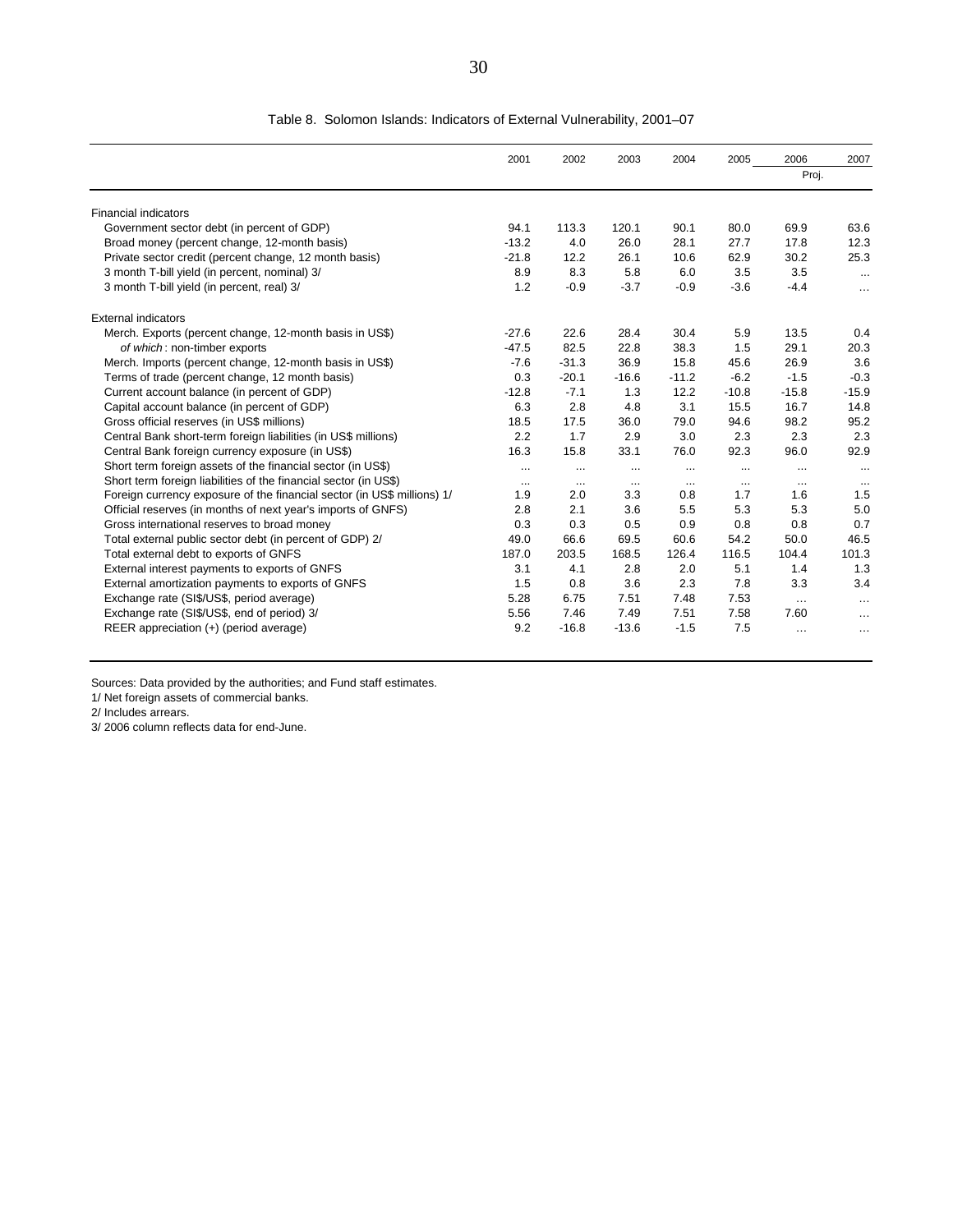| Area                                            | Specific Reform                                                                      | Assisting<br>Institution/Donor | <b>Status</b>                                                                                                                                                                                               |
|-------------------------------------------------|--------------------------------------------------------------------------------------|--------------------------------|-------------------------------------------------------------------------------------------------------------------------------------------------------------------------------------------------------------|
| Tax reform                                      | <b>Income Tax Amendments</b><br>(PAYE)                                               | <b>LEG</b>                     | Passed by Parliament<br>December 2005.                                                                                                                                                                      |
|                                                 | <b>Exemption guidelines</b>                                                          |                                | <b>Issued June 2006</b>                                                                                                                                                                                     |
|                                                 | Value Added Tax Act,<br>Revenue Administration<br>Act, and Customs Act<br>Redrafting | PFTAC/LEG                      | Draft legislation submitted<br>to authorities.                                                                                                                                                              |
|                                                 | <b>Tax Incentives Review</b>                                                         | <b>FIAS</b>                    | Discussion paper<br>submitted to authorities.                                                                                                                                                               |
| <b>Public Sector</b><br>Financial<br>Management | <b>Review of Public Finance</b><br>and Audit Act                                     | <b>PFTAC</b>                   | May 2006 mission in<br>proposed redraft of<br>Finance Instructions.                                                                                                                                         |
|                                                 | Solomon Islands<br><b>Government Accounting</b><br>Service (SIGAS)                   |                                | Being revamped.                                                                                                                                                                                             |
|                                                 | <b>Local Purchase Orders</b>                                                         |                                | Introduced 2006.                                                                                                                                                                                            |
| <b>State Enterprise</b><br>Reform               | <b>SOE Reform and Private</b><br>Sector Participation                                | <b>ADB</b>                     | Ongoing TA to improve<br>SOE ownership,<br>accountability, &<br>performance.                                                                                                                                |
|                                                 | <b>Electricity Authority</b><br>(SIEA) Restructuring                                 | World Bank (WB)                | Financial restructuring plan<br>(FRP) report finalized and<br>management contract<br>proposed, jointly for SIEA<br>and Solomon Islands<br>Water Authority (SIWA).<br>Implementation requires<br>SIWA's FRP. |
|                                                 | <b>SIWA Restructuring</b>                                                            | <b>WB</b>                      | FRP not started due to<br>authorities' delays (see<br>SIEA).                                                                                                                                                |
|                                                 | Solomon Airlines & civil<br>aviation regulation                                      | ADB/AusAid/ RAMSI              | Privatization strategy<br>document submitted to<br>authorities in December                                                                                                                                  |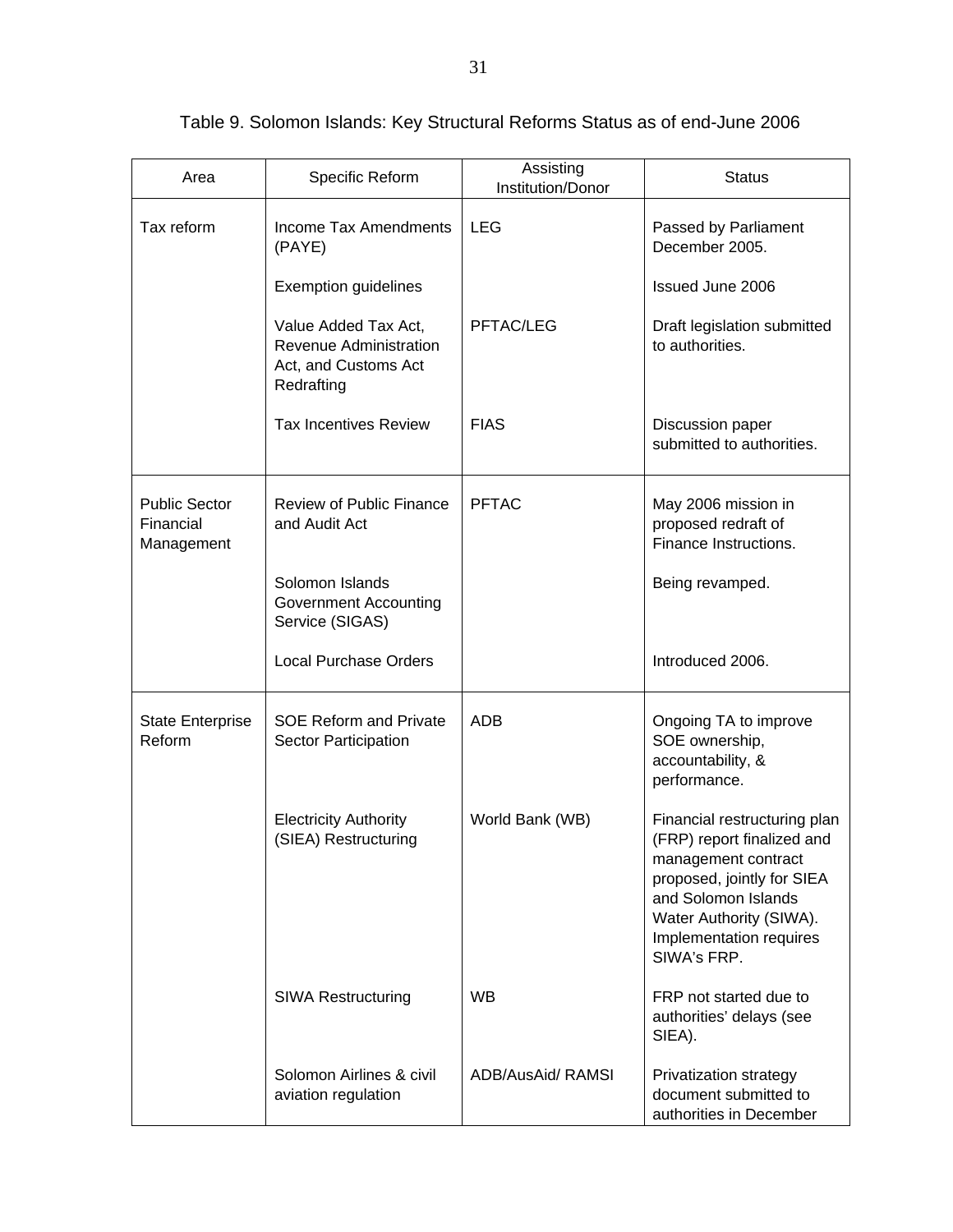|                                |                                                                                 |                  | 2005, but not approved.                                                                                                                                 |
|--------------------------------|---------------------------------------------------------------------------------|------------------|---------------------------------------------------------------------------------------------------------------------------------------------------------|
| <b>Business</b><br>Environment | Foreign Investment Bill                                                         | <b>FIAS</b>      | Approved by Parliament<br>December 2005, effective<br><b>July 2006.</b>                                                                                 |
|                                | <b>Administrative Barriers</b><br>(licensing; immigration<br>and labor permits) | <b>FIAS</b>      | Report to be integrated<br>with ADB work on business<br>regulation and laws.                                                                            |
|                                | <b>Investment Promotion</b><br>Strategy                                         | <b>FIAS</b>      | Planning stage.                                                                                                                                         |
|                                | <b>Business Law Reform</b>                                                      | <b>ADB</b>       | Ongoing.                                                                                                                                                |
| Infrastructure                 | Interisland shipping &<br><b>National Transport Fund</b><br>(NTF)               | ADB/AusAid/NZAid | Diagnostic report<br>submitted. Reform to<br>develop private providers<br>and provide subsidies from<br>NTF for nonviable routes<br>being prepared.     |
|                                | Barriers to efficient<br>shipping                                               |                  | Reduction in import duties<br>on shipping in June 2005.                                                                                                 |
|                                | Roads and Bridges                                                               | ADB/AusAid/NZAid | Repair work 30 percent<br>complete; completion<br>expected by February<br>2007. Another project to be<br>considered by the ADB<br>board in August 2006. |
|                                | <b>Strengthening of Ministry</b><br>of Infrastructure                           | ADB              | Ongoing TA until end-<br>2006.                                                                                                                          |
|                                | Review of the<br>telecommunication<br>monopoly                                  | <b>WB</b>        | To be completed in 2006.                                                                                                                                |
| Health and<br>Education        | <b>Health Sector-Wide</b><br>Approach (SWAp)                                    | AusAid/WB        | Initial diagnosis and public<br>expenditure review<br>completed.                                                                                        |
|                                | <b>Education SWAp</b>                                                           | EU/NZAID/WB      | Ongoing.                                                                                                                                                |
| <b>Financial Sector</b>        | <b>DBSI</b>                                                                     |                  | CBSI court-appointed<br>management mandate to                                                                                                           |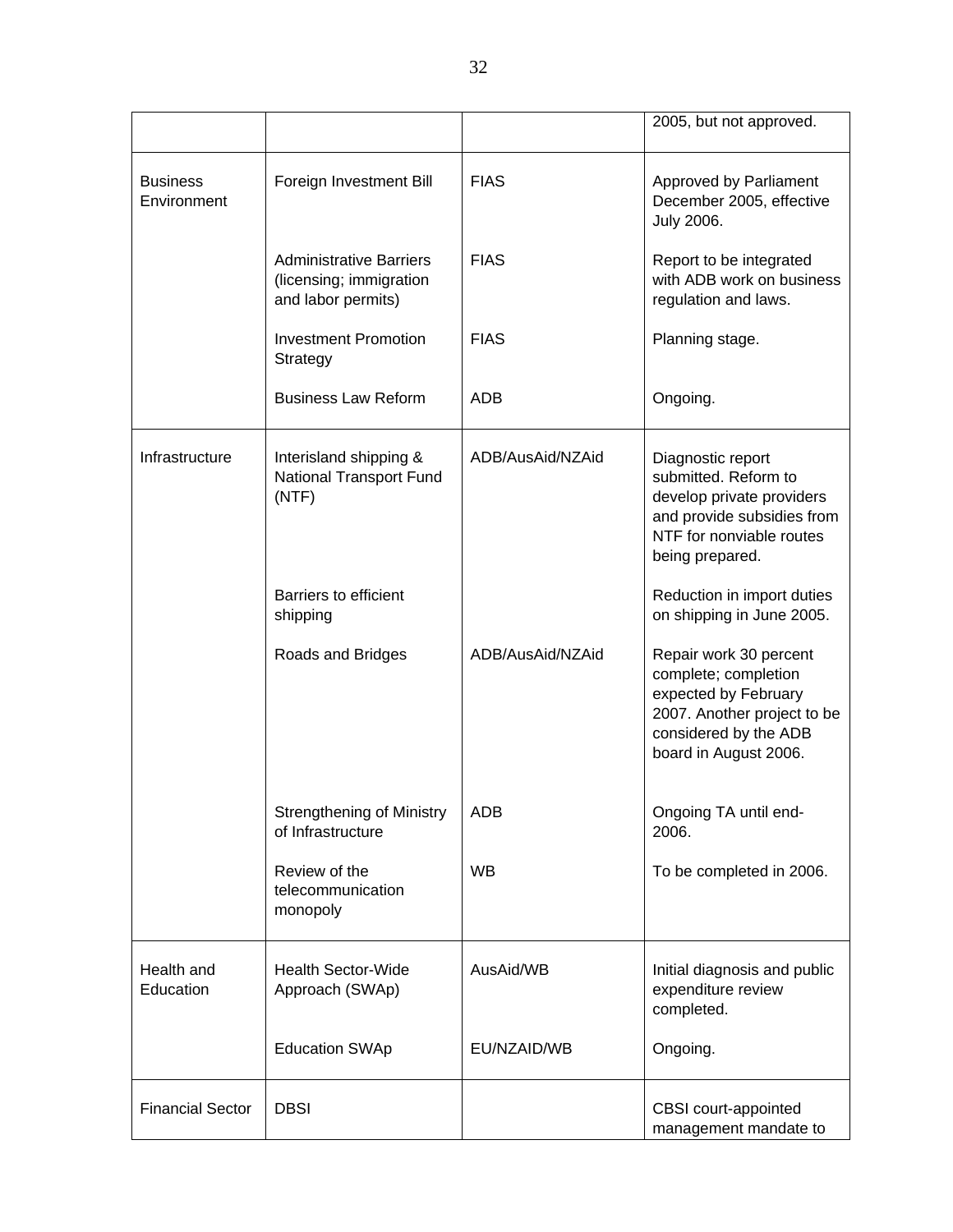|                      |                                                                |                    | end by December 2006, by<br>which time all depositors<br>expected to be repaid.<br>Government decision on<br>next steps pending.                            |
|----------------------|----------------------------------------------------------------|--------------------|-------------------------------------------------------------------------------------------------------------------------------------------------------------|
|                      | <b>NPF</b>                                                     | <b>WB</b>          | New NPF Bill awaits<br>government decision.                                                                                                                 |
|                      | Financial Intelligence Unit                                    | LEG/AusAid         | MOU signed to provide<br>funding for three years.<br>FIU officer started work.                                                                              |
|                      | <b>Secured Transactions</b><br>Reform                          | <b>ADB</b>         | Initial report submitted to<br>authorities.                                                                                                                 |
| Rural<br>Development | Agriculture and Rural<br><b>Development Strategy</b><br>(ARDS) | AusAid/EU/WB/Japan | Initial draft strategy to be<br>completed by September<br>2006. New projects to<br>implement the ARDS will<br>be presented to the WB<br>board in June 2007. |
| Governance           | Institutions Strengthening<br>Program                          | <b>RAMSI</b>       | Ongoing.                                                                                                                                                    |
|                      | Machinery of government                                        | <b>RAMSI</b>       | Ongoing.                                                                                                                                                    |
|                      | Introduction of a single<br>ballot box                         |                    | Legislation approved in<br><b>July 2005.</b>                                                                                                                |
| Insurance            | Revision of the Insurance<br>Act                               | <b>MFD</b>         | Initial review of the Act to<br>check compliance with<br>international standards<br>completed.                                                              |
|                      | Resolution of troubled<br>insurance company (SMI)              | <b>MFD</b>         | SMI under the jurisdiction<br>of the court for liquidation.                                                                                                 |
| <b>Statistics</b>    | See Appendix VII                                               | See Appendix VII   | See Appendix VII                                                                                                                                            |
| Trade                | Integrated Framework                                           | WTO/WB             | Application submitted<br>February 2006.                                                                                                                     |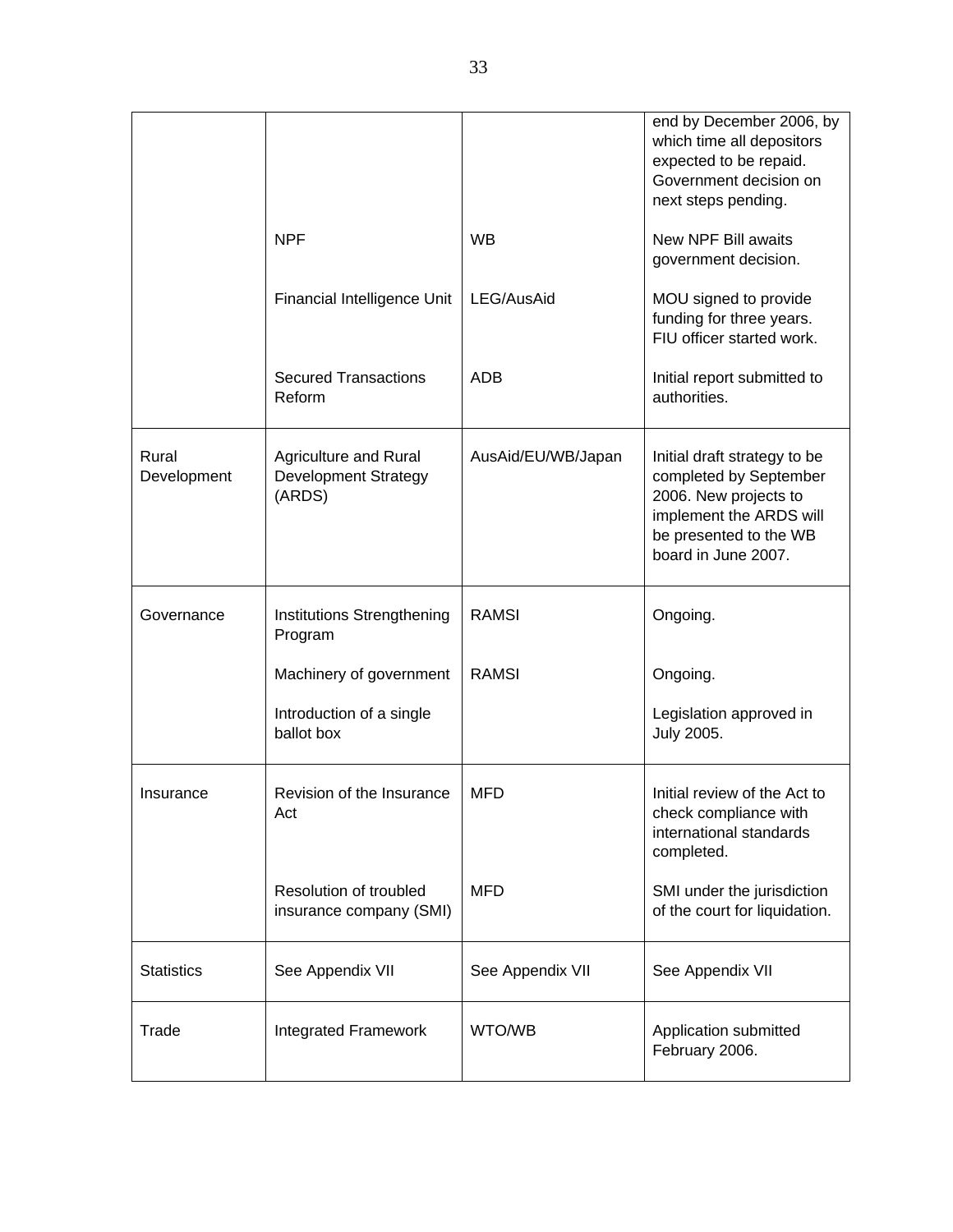#### **APPENDIX I: SOLOMON ISLANDS—MEDIUM-TERM BASELINE SCENARIO AND DEBT SUSTAINABILITY ANALYSIS**<sup>1</sup>

*The staff's medium-term baseline scenario would achieve only small increases in living standards, and leave the Solomon Islands at high risk of debt distress. Assuming macroeconomic stability and continued donor involvement, but only limited progress in structural reforms, this baseline downgrades macro forecasts, especially growth, compared to the 2005 Article IV due to greater uncertainty regarding the government's reform agenda. Although the debt situation has improved compared to last year, historical scenarios and several stress tests—even some temporary ones—still lead to a significant rise in the debt burden.* 

#### **Medium-term Scenario**

**Under the medium-term baseline scenario, real GDP growth is projected to converge to about 3 percent, only slightly above population growth**. This scenario assumes that the two large projects that have recently started (palm oil production and the rehabilitation of a gold mine) will continue, but not many new nontimber activities would commence. Inflation eases but remains around 7 percent. The real effective exchange rate is assumed to be constant. Export growth falls to about 1.0 percent given limited new activities to replace logging which is expected to wind down to about half of its current harvest rate by 2011.<sup>2</sup> The current account deficit gradually improves as import growth declines given lower official development assistance (ODA) and investment inflows, but stays at about 9 percent of GDP. The reserve coverage falls as ODA and exports ease, but remains adequate at above 4 months of imports. The budget position would need to maintain a small surplus due to financing constraints and the desire to avoid abrupt fiscal retrenchment, and to reduce the high public debt. Risks to the baseline appear roughly balanced. The country's history of political instability and volatile growth and export performance pose downside risks. On the other hand, the government may build upon the reforms started by the previous administration which could boost nontimber private sector activity and growth.

#### **Debt**

1

**Some progress has been achieved in regularizing the debt situation**. The Honiara Club initiative led to a short-term moratorium on principal payments and the forgiveness of interest payments during the moratorium (0.2 percent of GDP) from one creditor, as well as the

<sup>&</sup>lt;sup>1</sup> Prepared jointly with World Bank staff.

 $2^2$  The current logging rate is about four times the sustainable rate.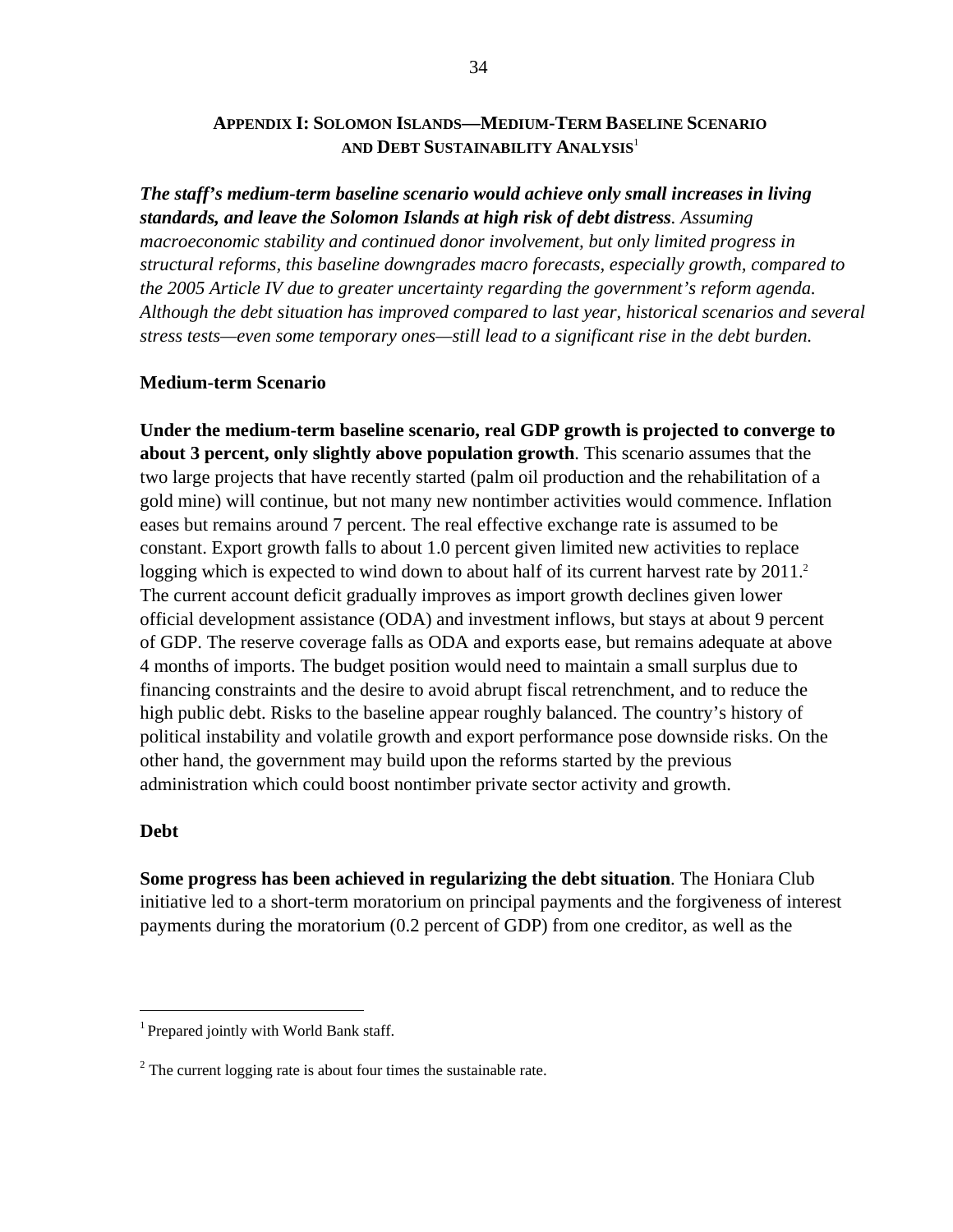possibility of debt forgiveness and arrears settlement after a planned review in 2007.<sup>3</sup> The review will focus on the government's commitments to continue to regularize its debts, maintain fiscal discipline, refrain from contracting new loans, and advance on structural reforms. Given uncertainties on the content of the final agreement under the Honiara Club, this analysis does not assume debt forgiveness, but incorporates the impact of the short-term moratorium and related interest forgiveness. Successful negotiations with external commercial creditors achieved debt relief amounting to 2½ percent of GDP. The stock of informal arrears also fell by about 2 percent of GDP to 4½ percent of GDP.4

**These developments helped reduce total public debt to 80 percent of GDP in 2005**—lower than the starting point at the time of the 2005 Article IV consultation of 92 percent of GDP in 2004—despite the calling of a government guarantee on a loan to the state fishing company. In February 2006, agreement was also reached with the Central Bank of the Solomon Islands (CBSI) on outstanding advances and interest arrears.5

#### **Debt Sustainability in the Baseline Scenario**<sup>6</sup>

**Results of the baseline external debt sustainability analysis are mixed** (Appendix I, Table I.1).<sup>7</sup> At end-2005, the NPV of external debt to GDP at 40 percent was higher than its Board-endorsed threshold, but is expected to fall below it by 2009.<sup>8</sup> All other indicators, including the ratios of the NPV of debt to exports and revenue, and debt service ratios were below their thresholds, and are expected to decline over time. This assumes that the government's current policy of incurring no new debt will continue.

<u>.</u>

 $3$ The Honiara Club is a multilateral forum convened by the government in October 2005 to seek debt relief from its official creditors. Four creditors participated in the Honiara Club, namely, the Export Finance and Insurance Corporation (EFIC), the European Commission, the European Investment Bank, and the International Fund for Agricultural Development.

<sup>&</sup>lt;sup>4</sup> Informal arrears are arrears to suppliers.

 $<sup>5</sup>$  In February 2006, 25 percent of interest arrears to the CBSI amounting to 0.4 percent of GDP was settled, the</sup> rest was forgiven, and outstanding advances were converted into long-term bonds carrying a 2¼ percent interest rate.

<sup>&</sup>lt;sup>6</sup> Data on private external, state enterprise, and provincial government debt are not available. Therefore, the analysis is limited to central government debt data.

 $<sup>7</sup>$  This analysis assumes that the government remains current on all obligations from June 2006, and that all</sup> debts in arrears are treated as a current short-term obligation with NPV equal to its face value. Existing external arrears are assumed to continue growing with accrued interest.

 $8$  The thresholds (see Appendix I, Table I.1) apply to countries with weak policies and institutions, and are discussed in *Operational Framework for Debt Sustainability Analysis in Low Income Countries—Further Considerations*. The Solomon Islands' CPIA at 2.8 is the lowest among the Pacific Island Countries.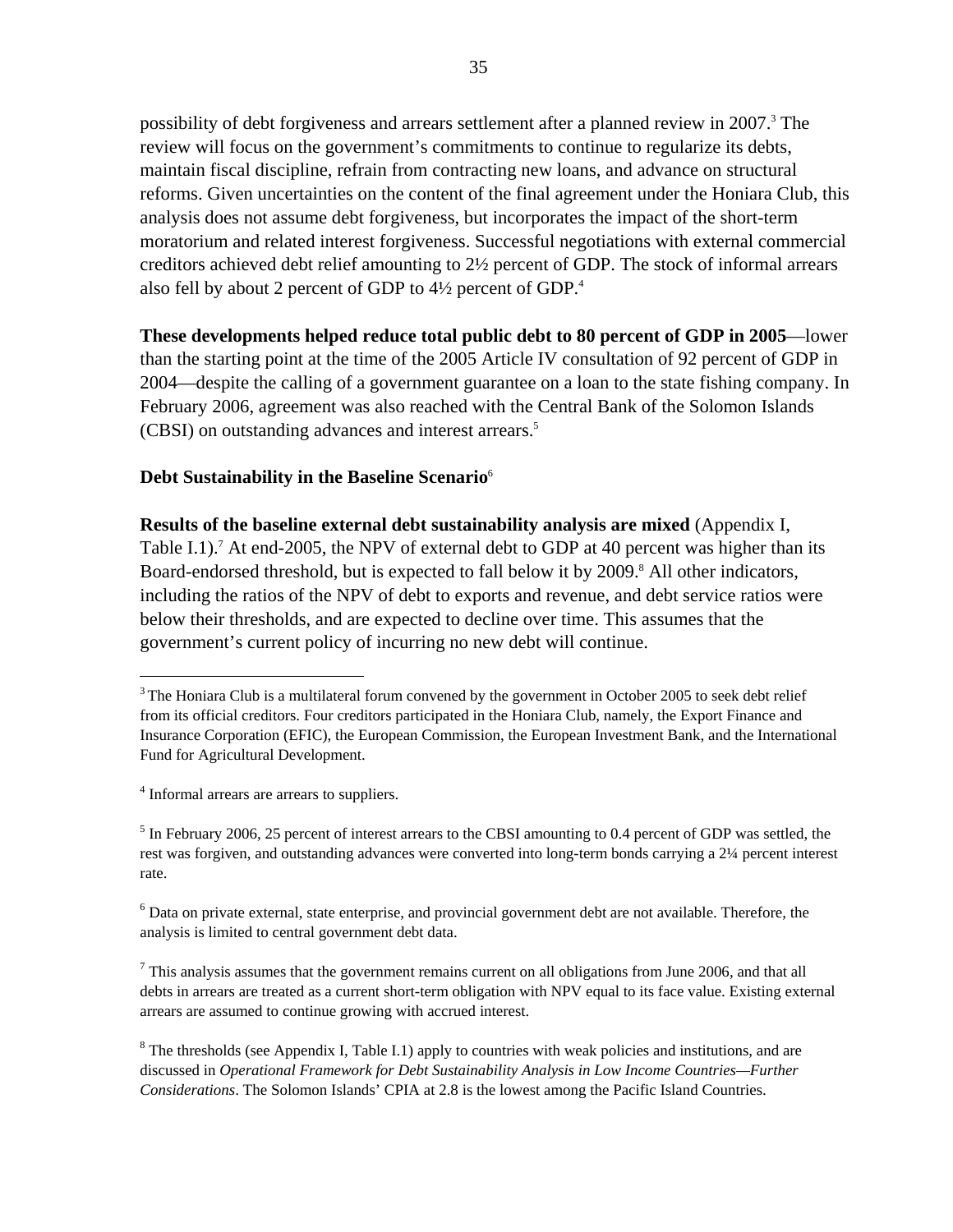**Albeit declining, the overall central government debt remains high** (Appendix I, Table I.2). At end-2005, public domestic debt including arrears stood at 26 percent of GDP, about half its peak of 51 percent in 2003. In 2006, domestic debt is expected to decline further to 20 percent of GDP, partly reflecting the settlement of the bulk of remaining informal arrears. Nevertheless, total public debt would still be 42 percent of GDP in 2011, and the NPV of public sector debt to revenue ratio stays above 100 percent until 2012.

#### **Risks to the debt dynamics**

**Historical scenarios and even some** *temporary* **stress tests demonstrate the country's vulnerable debt position** (Appendix I, Tables I.3–I.4).

- *External Debt:* Key variables at their historical averages set the NPV of external debt to exports on a rising path. Even a temporary export growth decline increases the NPV of debt to exports to over twice its threshold. If all recognized contingent liabilities are realized (13.5 percent of GDP), the NPV of external debt to GDP would exceed 30 percent of GDP until 2015.
- *Public Debt:* Lower GDP growth, even temporarily, and a return of growth and the primary balance to their historical averages causes the NPV of public debt to GDP and revenue ratios to rise dramatically.

These tests seem especially relevant given the country's volatile economic and political history, poor credit history, and uncertainties surrounding the government's reform orientation.

**These results are indicative given major uncertainties surrounding important variables**. Macroeconomic variables (especially GDP) are subject to large measurement errors. ODA plans are uncertain and contingent liabilities are likely to increase as audits of SOEs and provincial governments are under way for the first time in many years.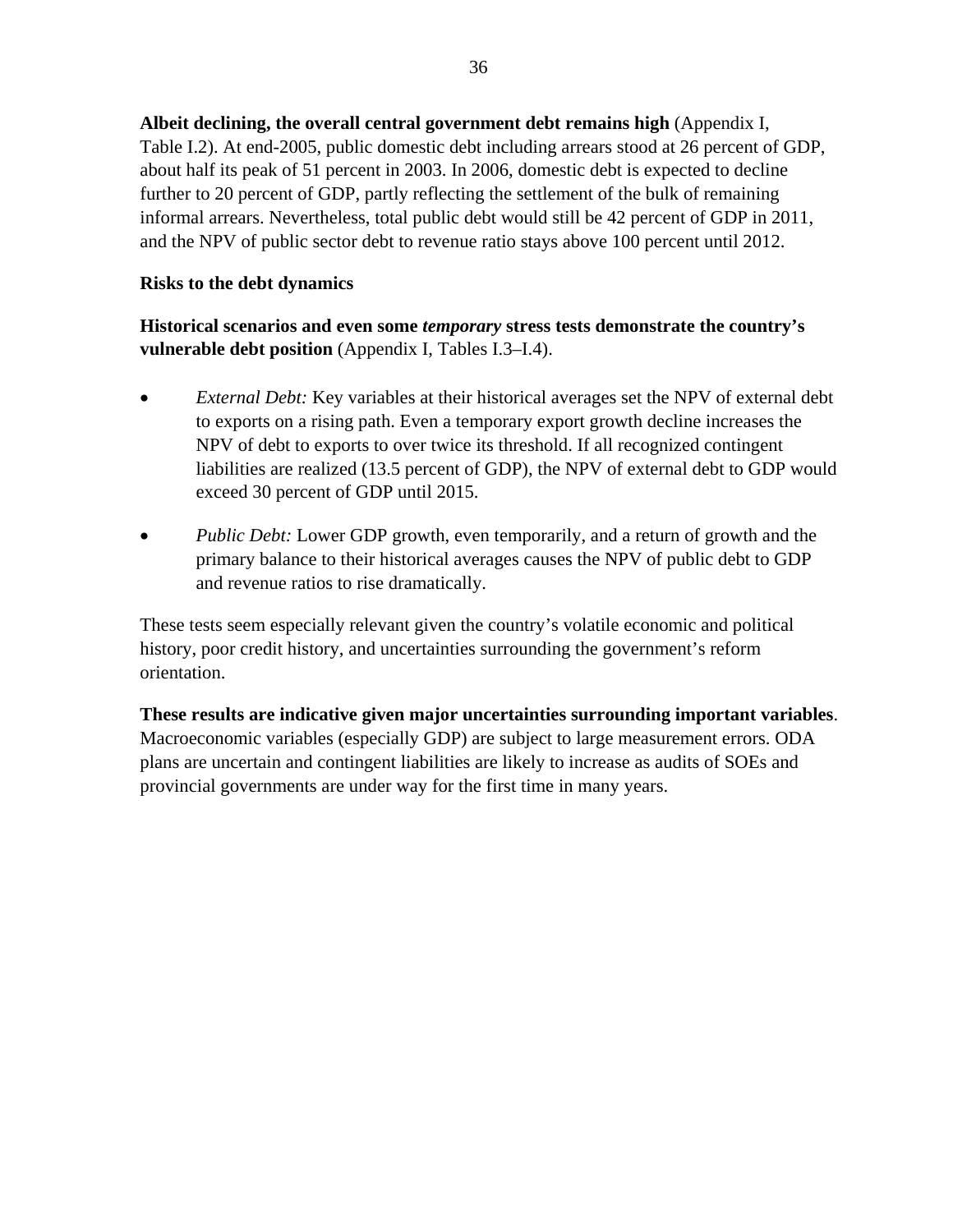| rk, Baseline Scenario, 2003-26 1/<br>e I.1. Solomon Islands: External Debt Sustainability Framework | -<br>-<br>- |
|-----------------------------------------------------------------------------------------------------|-------------|
|                                                                                                     |             |
|                                                                                                     |             |

|                                                                                                                                                                                                                                                                                                                                             |                                                                                                                                     | Actual                                     |                                           | Historical            | Standard        | Estimate                |                             |                                    |                                          |                               | Projections                                             |                    |                     |                          |                                      |
|---------------------------------------------------------------------------------------------------------------------------------------------------------------------------------------------------------------------------------------------------------------------------------------------------------------------------------------------|-------------------------------------------------------------------------------------------------------------------------------------|--------------------------------------------|-------------------------------------------|-----------------------|-----------------|-------------------------|-----------------------------|------------------------------------|------------------------------------------|-------------------------------|---------------------------------------------------------|--------------------|---------------------|--------------------------|--------------------------------------|
|                                                                                                                                                                                                                                                                                                                                             | 2003                                                                                                                                | 2004                                       | 2005                                      | Average 5Deviation 5/ |                 | 2006                    | 2007                        | 2008                               | 2009                                     | 2010                          | 2011                                                    | Average<br>2006-11 | 2016                | 2026                     | <b>Board Endorsed</b><br>Threshold 6 |
| External debt (nominal) 1/                                                                                                                                                                                                                                                                                                                  | 69.5<br>69.5                                                                                                                        | 60.6<br>60.6                               |                                           |                       |                 | 500 4<br>500 4          | 46.5<br>46.5                | 2 1 2 3 7 8 9 9<br>2 1 3 7 9 9 9 1 | 8 8 9 9 9 9 1 7 2 8<br>8 8 9 9 9 9 1 7 2 | 4 4 4 4<br>8 8 9 7<br>4 9 9 7 |                                                         |                    | 20.1<br>20.1<br>.20 | 7.5<br>7.5               |                                      |
| Of which: public and publicly guaranteed (PPG)                                                                                                                                                                                                                                                                                              |                                                                                                                                     | $-8.9$                                     |                                           |                       |                 |                         |                             |                                    |                                          |                               |                                                         |                    |                     |                          |                                      |
| Identified net debt-creating flows<br>Change in external debt                                                                                                                                                                                                                                                                               | 2.9                                                                                                                                 | $-25.6$                                    |                                           |                       |                 |                         | 3, 4, 5, 6                  |                                    |                                          |                               |                                                         |                    |                     | 9<br>0.5<br>0.5          |                                      |
| Non-interest current account deficit                                                                                                                                                                                                                                                                                                        |                                                                                                                                     | $-13.2$                                    |                                           | 1.8                   | 7.3             | $-3.4$<br>15.1          |                             |                                    |                                          | 6.7                           |                                                         |                    | $-1.4$<br>4.6       |                          |                                      |
| Deficit in balance of goods and services                                                                                                                                                                                                                                                                                                    | 6 4 2<br>6 2 2                                                                                                                      | $-2.2$                                     | 11.5                                      |                       |                 | 17.9                    | 18.5                        |                                    |                                          | 11.5                          | 10.9                                                    |                    | 6.4                 | $3, 3$<br>$3, 8$         |                                      |
| Exports                                                                                                                                                                                                                                                                                                                                     |                                                                                                                                     | 47.9<br>45.8                               | $46.5$<br>$-5.34$                         |                       |                 | 47.8                    | 45.9<br>64.4                | 49.6<br>62.5                       |                                          | $46.779$<br>$67.779$          | 44.1<br>55.0                                            |                    | 35.5<br>42.0        |                          |                                      |
| Imports                                                                                                                                                                                                                                                                                                                                     |                                                                                                                                     |                                            |                                           |                       |                 | 65.7                    |                             |                                    |                                          |                               |                                                         |                    |                     |                          |                                      |
| Net current transfers (negative = inflow)                                                                                                                                                                                                                                                                                                   |                                                                                                                                     | 5<br>6<br>15<br>9<br>7<br>4<br>9<br>9<br>1 |                                           | $-1.9$                | 4.0             | $-1.2$                  | $-1.6$                      |                                    |                                          |                               | $\frac{1}{1}$ $\frac{1}{1}$ $\frac{1}{9}$ $\frac{1}{9}$ |                    | $-1.5$              |                          |                                      |
| Other current account flows (negative = net inflow)                                                                                                                                                                                                                                                                                         |                                                                                                                                     |                                            |                                           |                       |                 | $-1.6$                  | $-1.6$                      | $-1,5$                             |                                          |                               |                                                         |                    |                     |                          |                                      |
| Net FDI and other non-debt-creating flows (negative = inflow)                                                                                                                                                                                                                                                                               |                                                                                                                                     |                                            | $-0.2$<br>$-7.2$<br>$-5.8$                | $-3.6$                | 5.0             | $-16.8$                 | $-16.2$                     |                                    | $-5.5$<br>$-5.5$<br>$-5.5$               |                               |                                                         |                    |                     | 8.54957                  |                                      |
| Endogenous debt dynamics 2/                                                                                                                                                                                                                                                                                                                 |                                                                                                                                     | $-7.6$                                     |                                           |                       |                 | ٢ļ٢                     | $\frac{2}{1}$               | $-0.7$                             |                                          | $-0.5$                        | $-0.4$                                                  |                    |                     |                          |                                      |
| Contribution from nominal interest rate                                                                                                                                                                                                                                                                                                     |                                                                                                                                     | 1.2                                        | 0.8                                       |                       |                 | 0.9                     | 0.8<br>0.9                  | $\overline{0.7}$                   | 0.7                                      | 0.6                           | 0.6                                                     |                    |                     | $\overline{c}$           |                                      |
| Contribution from price and exchange rate changes<br>Contribution from real GDP growth                                                                                                                                                                                                                                                      |                                                                                                                                     | $-4.8$<br>$-4.0$                           |                                           |                       |                 | $-2.6$                  |                             | $-1.5$                             | $-1.3$                                   | $\sum$                        | $-1.0$                                                  |                    | $-0.7$              | $-0.3$                   |                                      |
| Residual (3-4) 3/                                                                                                                                                                                                                                                                                                                           |                                                                                                                                     | 16.6                                       |                                           |                       |                 |                         |                             | $\overline{Q}$                     | $-1.9$                                   |                               |                                                         |                    |                     |                          |                                      |
| Of which: exceptional financing                                                                                                                                                                                                                                                                                                             | $7430999999999997$                                                                                                                  | $-1.4$                                     | $\frac{4}{9}$ $\frac{6}{9}$ $\frac{4}{9}$ |                       |                 | ၀ ၁<br>၁ ၁              | $-1.3$                      | $-0.2$                             | $-0.2$                                   | 23<br>24<br>25                | $24$<br>$9$<br>$9$                                      |                    | 0.2                 | c, c                     |                                      |
|                                                                                                                                                                                                                                                                                                                                             |                                                                                                                                     |                                            |                                           |                       |                 |                         |                             |                                    |                                          |                               |                                                         |                    |                     |                          |                                      |
| NPV of external debt                                                                                                                                                                                                                                                                                                                        |                                                                                                                                     | 44.2<br>92.2                               | 39.7<br>85.4                              |                       |                 | 36.6                    | 3473<br>242                 | 9<br>545<br>95                     |                                          | 27.0<br>58.0<br>27.0          |                                                         |                    | $16.2$<br>45.7      | $6.2$<br>23.3            |                                      |
| In percent of exports                                                                                                                                                                                                                                                                                                                       | 电电                                                                                                                                  |                                            |                                           |                       |                 | 76.4                    |                             |                                    |                                          |                               |                                                         |                    |                     |                          |                                      |
| NPV of PPG external debt                                                                                                                                                                                                                                                                                                                    | ÷                                                                                                                                   | 44.2                                       | 39.7                                      |                       |                 | 36.6                    |                             |                                    |                                          |                               |                                                         |                    | 16.2                | 6.2                      | នកនី                                 |
| In percent of exports                                                                                                                                                                                                                                                                                                                       | ÷                                                                                                                                   | 92.2                                       | 85.4                                      |                       |                 | 76.4                    | 74.7                        | 64.1                               |                                          | 58.9<br>89.9                  |                                                         |                    | 45.7                |                          |                                      |
| In percent of revenue (excluding grants)<br>Debt service-to-exports ratio (in percent)                                                                                                                                                                                                                                                      | 6.4<br>÷                                                                                                                            | 170.1<br>4.3                               | 143.6<br>7.6                              |                       |                 | 4.8<br>122.7            | 4.8<br>115.7                | 106.7                              |                                          | 4.6                           | 4.6                                                     |                    | 54.0                | 23<br>23 - 26<br>25 - 26 |                                      |
| PPG debt service-to-exports ratio (in percent)                                                                                                                                                                                                                                                                                              | 6.4                                                                                                                                 | 4.3                                        | 7.6                                       |                       |                 |                         |                             |                                    | 5.1                                      | 4.6                           |                                                         |                    | $3.\overline{5}$    |                          |                                      |
| PPG debt service-to-revenue ratio (in percent)                                                                                                                                                                                                                                                                                              |                                                                                                                                     | 8.0                                        | 12.8                                      |                       |                 | $4.\overline{8}$<br>7.6 | $4.\overline{3}$            |                                    |                                          |                               | $4.6$<br>6.6                                            |                    | $\frac{1}{4}$       | 1.6                      | 15<br>15                             |
| Non-interest current account deficit that stabilizes debt ratio                                                                                                                                                                                                                                                                             | 13.7                                                                                                                                | $-4.2$                                     | 16.6                                      |                       |                 | 19.4                    | 18.7                        | $4460$<br>$460$<br>$460$           | $\frac{8.1}{13}$                         | $6.9$<br>12.1                 | 11.6                                                    |                    | 6.6                 | 4,1                      |                                      |
| Key macroeconomic assumptions                                                                                                                                                                                                                                                                                                               |                                                                                                                                     |                                            |                                           |                       |                 |                         |                             |                                    |                                          |                               |                                                         |                    |                     |                          |                                      |
|                                                                                                                                                                                                                                                                                                                                             |                                                                                                                                     |                                            |                                           |                       |                 |                         |                             |                                    |                                          |                               |                                                         |                    |                     |                          |                                      |
| Real GDP growth (in percent)                                                                                                                                                                                                                                                                                                                | e 4 9 8 9 9<br>4 9 9 9 9 9                                                                                                          | 8.0                                        | 5.0                                       | ねぁゖゖヹ                 | ၀ တ<br>၀ တ      | 5.3<br>4.6              | $\frac{4}{4} - \frac{1}{6}$ | $337 - 67$<br>$357$                | 207070                                   | 327770                        | 32707                                                   | 2575657<br>2575657 | 227762              | 3.3<br>3.6               |                                      |
| GDP deflator in US dollar terms (change in percent)                                                                                                                                                                                                                                                                                         |                                                                                                                                     | $\tilde{6}$                                | 7.0                                       |                       |                 |                         |                             |                                    |                                          |                               |                                                         |                    |                     |                          |                                      |
| Effective interest rate (percent) 4/                                                                                                                                                                                                                                                                                                        |                                                                                                                                     | 2.0                                        | $\frac{1.5}{9.1}$                         |                       | $0.9$<br>$27.0$ | 1.8                     | $\ddot{ }$ :                |                                    |                                          |                               |                                                         |                    |                     | $\frac{9}{4}$ .3         |                                      |
| Growth of exports of G&NFS (US dollar terms, in percent)<br>Growth of imports of G&NFS (US dollar terms, in percent)                                                                                                                                                                                                                        |                                                                                                                                     | 33.2<br>20.9                               | 42.6                                      |                       | 29.0            | 13.2<br>24.6            | 3.9                         |                                    | $\overline{\mathbb{C}}$                  |                               |                                                         |                    |                     | $\overline{5}$ .         |                                      |
| Grant element of new public sector borrowing (in percent)                                                                                                                                                                                                                                                                                   | ÷                                                                                                                                   |                                            |                                           | ÷                     |                 | 49.4                    | 49.9                        |                                    | ÷                                        | ÷                             | ÷                                                       |                    | ÷                   | ÷                        |                                      |
|                                                                                                                                                                                                                                                                                                                                             |                                                                                                                                     |                                            |                                           |                       |                 |                         |                             |                                    |                                          |                               |                                                         |                    |                     |                          |                                      |
| Nominal GDP (billions of U.S. dollars)<br>Memorandum item:                                                                                                                                                                                                                                                                                  | 0.231                                                                                                                               | 0.265                                      | 0.298                                     |                       |                 | 0.328                   | 0.348                       | 0.368                              | 0.387                                    | 0.407                         | 0.429                                                   |                    | 0.556               | 0.950                    |                                      |
| Sources: Data provided by the authorities; and Fund staff estimates.                                                                                                                                                                                                                                                                        |                                                                                                                                     |                                            |                                           |                       |                 |                         |                             |                                    |                                          |                               |                                                         |                    |                     |                          |                                      |
| 2/ Derived as [r - g - r(1+g))(1+9+r+gr) times previous period debt ratio, with r = nominal interest rate; g = real GDP growth rate, and r = growth rate of GDP deflator in U.S. dollar terms.<br>1/ Refers to central government debt only due to data availability. This                                                                  | table assumes the government's current policy of not incurring new debt. The DSA exercise was conducted jointly with the World Bank |                                            |                                           |                       |                 |                         |                             |                                    |                                          |                               |                                                         |                    |                     |                          |                                      |
| 3/ Indudes exceptional financing (i.e., changes in arrears and debt relief); changes in gross foreign assets; and valuation adjustments. For projections also includes contribution from price<br>and exchange rate changes.                                                                                                                |                                                                                                                                     |                                            |                                           |                       |                 |                         |                             |                                    |                                          |                               |                                                         |                    |                     |                          |                                      |
| 4/ Current-year interest payments divided by previous period debt stock.                                                                                                                                                                                                                                                                    |                                                                                                                                     |                                            |                                           |                       |                 |                         |                             |                                    |                                          |                               |                                                         |                    |                     |                          |                                      |
| 6/ These thresholds apply to countries with weak policies and institutions and are discussed in <i>Operational Framework for Debt Sustainability Analysis in Low-Incorne Countries--Further Considerations</i><br>5/ Historical averages and standard deviations are generally derived over the past 10 years, subject to data availability |                                                                                                                                     |                                            |                                           |                       |                 |                         |                             |                                    |                                          |                               |                                                         |                    |                     |                          |                                      |
|                                                                                                                                                                                                                                                                                                                                             |                                                                                                                                     |                                            |                                           |                       |                 |                         |                             |                                    |                                          |                               |                                                         |                    |                     |                          |                                      |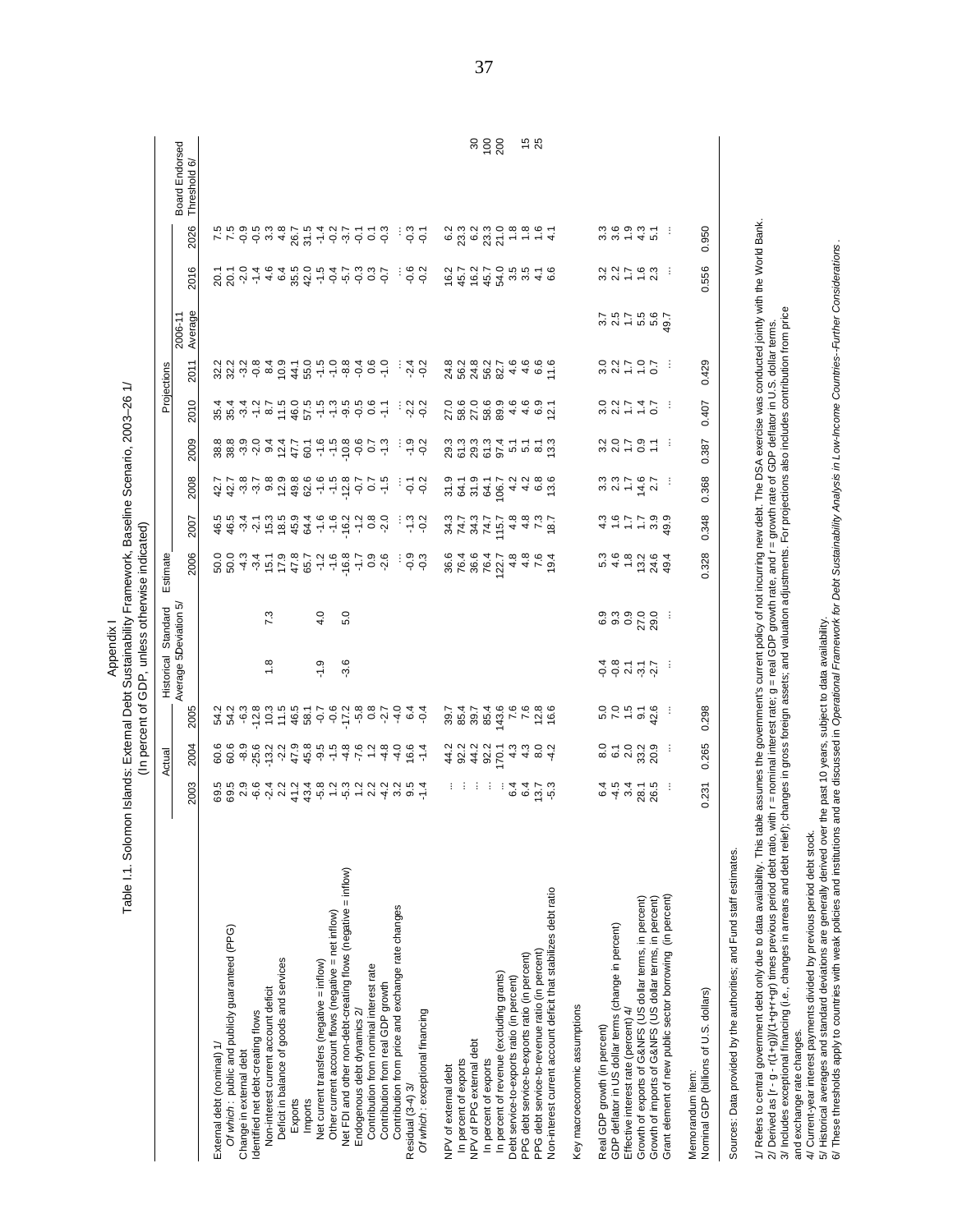Table I.2. Solomon Islands: Public Sector Debt Sustainability Framework, Baseline Scenario, 2003-26 1/ Table I.2. Solomon Islands: Public Sector Debt Sustainability Framework, Baseline Scenario, 2003–26 1/ (In percent of GDP, unless otherwise indicated) (In percent of GDP, unless otherwise indicated) Appendix I

 $\begin{tabular}{cccccccc} \textbf{0.99} & \textbf{0.90} & \textbf{0.90} & \textbf{0.90} & \textbf{0.90} & \textbf{0.90} & \textbf{0.90} & \textbf{0.90} & \textbf{0.90} & \textbf{0.90} & \textbf{0.90} & \textbf{0.90} & \textbf{0.90} & \textbf{0.90} & \textbf{0.90} & \textbf{0.90} & \textbf{0.90} & \textbf{0.90} & \textbf{0.90} & \textbf{0.90} & \textbf{0.90} & \$ 2003 2004 2005 Historical Average 7/ Standard Deviation 7/ 2006 2007 2008 2009 2010 2011 2006-11 Average 2016 2026 2016 2026 2006-11 Average 2011 Projections Actual Projections Estimate 2010 2009 2008 2007 Estimate 2006 Deviation 7/ Standard Average 7/ **Historical** 2005 Actual 2004 2003

Debt service is defined as the sum of interest and amortization of medium and long-term debt. 6/ Debt service is defined as the sum of interest and amortization of medium and long-term debt.

7/ Historical averages and standard deviations are generally derived over the past 10 years, subject to data availability. Historical averages and standard deviations are generally derived over the past 10 years, subject to data availability.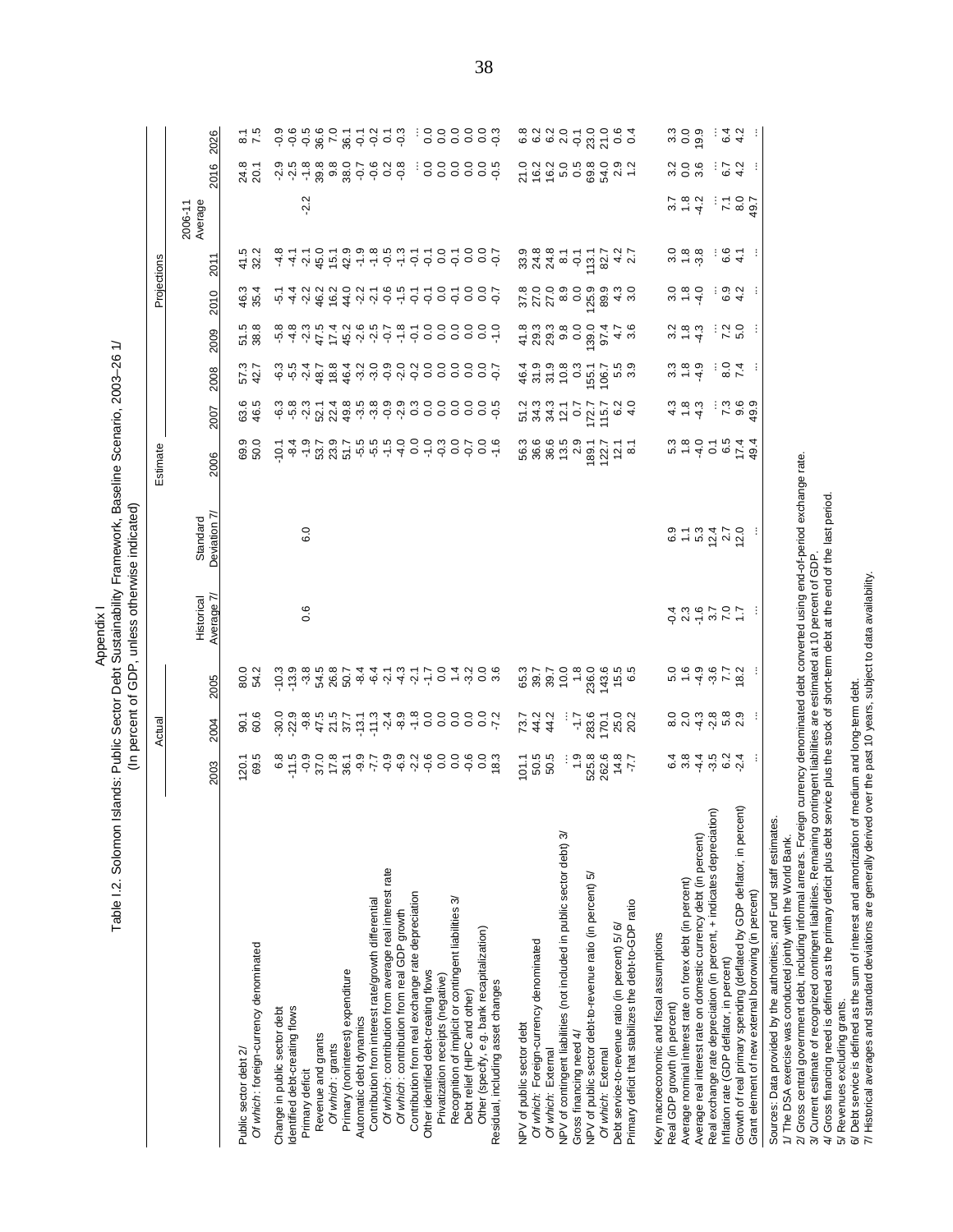#### Appendix I

Table I.3. Solomon Islands: Sensitivity Analyses for Key Indicators of Public and Publicly Guaranteed External Debt, 2006–26 1/

(In percent)

|                                                                                                                                             | Estimate |      |          |           | Projections |           |          |      |
|---------------------------------------------------------------------------------------------------------------------------------------------|----------|------|----------|-----------|-------------|-----------|----------|------|
|                                                                                                                                             | 2006     | 2007 | 2008     | 2009      | 2010        | 2011      | 2016     | 2026 |
| NPV of debt-to-GDP ratio                                                                                                                    |          |      |          |           |             |           |          |      |
| <b>Baseline</b>                                                                                                                             | 37       | 34   | 32       | 29        | 27          | 25        | 16       | 6    |
| A. Alternative Scenarios                                                                                                                    |          |      |          |           |             |           |          |      |
| A1. Key variables at their historical averages in 2007-26 2/                                                                                | 37       | 36   | 37       | 36        | 35          | 34        | 31       | 27   |
| A2. New public sector loans on less favorable terms in 2007-26 3/                                                                           | 37       | 34   | $\cdots$ |           |             | $\ddotsc$ |          |      |
| A3. Realization of all recognized contingent liabilities as external debt in 2007 4/<br>A4. Aid flows and FDI 25 percent lower in 2007-2026 | 37       | 47   | 45       | 42        | 40          | 38        | 29       | 19   |
| <b>B. Bound Tests</b>                                                                                                                       |          |      |          |           |             |           |          |      |
| B1. Real GDP growth at historical average minus one standard deviation in 2007-08 5/                                                        | 37       | 38   | 40       | 36        | 33          | 30        | 19       | 9    |
| B2. Export value growth at historical average minus one standard deviation in 2007-08 6/                                                    | 37       | 41   | 53       | 50        | 47          | 45        | 35       | 14   |
| B3. US dollar GDP deflator at historical average minus one standard deviation in 2007-08                                                    | 37       | 39   | 41       | 37        | 34          | 31        | 20       | 14   |
| B4. Net non-debt creating flows at historical average minus one standard deviation in 2007-08 7/                                            | 37       | 45   | 52       | 49        | 46          | 44        | 34       | 13   |
| B5. Combination of B1-B4 using one-half standard deviation shocks                                                                           | 37       | 45   | 63       | 59        | 56          | 52        | 39       | 15   |
| B6. One-time 30 percent nominal depreciation relative to the baseline in 2007 8/                                                            | 37       | 49   | 45       | 41        | 38          | 35        | 22       | 13   |
| NPV of debt-to-exports ratio                                                                                                                |          |      |          |           |             |           |          |      |
| <b>Baseline</b>                                                                                                                             | 76       | 75   | 64       | 61        | 59          | 56        | 46       | 23   |
| A. Alternative Scenarios                                                                                                                    |          |      |          |           |             |           |          |      |
| A1. Key variables at their historical averages in 2007-26 2/                                                                                | 76       | 79   | 74       | 75        | 76          | 77        | 87       | 99   |
| A2. New public sector loans on less favorable terms in 2007-26 3/                                                                           | 76       | 75   |          | $\ddotsc$ | $\cdots$    | $\ddotsc$ | $\cdots$ |      |
| A3. Realization of all recognized contingent liabilities as external debt in 2007 4/                                                        | 76       | 103  | 90       | 89        | 87          | 86        | 83       | 73   |
| <b>B. Bound Tests</b>                                                                                                                       |          |      |          |           |             |           |          |      |
| B1. Real GDP growth at historical average minus one standard deviation in 2007-08 5/                                                        | 76       | 84   | 80       | 76        | 73          | 69        | 54       | 35   |
| B2. Export value growth at historical average minus one standard deviation in 2007-08 6/                                                    | 76       | 127  | 240      | 236       | 232         | 229       | 221      | 115  |
| B3. US dollar GDP deflator at historical average minus one standard deviation in 2007-08                                                    | 76       | 84   | 82       | 78        | 74          | 71        | 56       | 52   |
| B4. Net non-debt creating flows at historical average minus one standard deviation in 2007-08 7/                                            | 76       | 98   | 104      | 102       | 101         | 99        | 95       | 49   |
| B5. Combination of B1-B4 using one-half standard deviation shocks                                                                           | 76       | 100  | 148      | 145       | 142         | 139       | 129      | 66   |
| B6. One-time 30 percent nominal depreciation relative to the baseline in 2007 8/                                                            | 76       | 106  | 90       | 86        | 82          | 78        | 62       | 49   |
| Debt service ratio                                                                                                                          |          |      |          |           |             |           |          |      |
| <b>Baseline</b>                                                                                                                             | 4.8      | 4.8  | 4.2      | 5.1       | 4.6         | 4.6       | 3.5      | 1.8  |
| A. Alternative Scenarios                                                                                                                    |          |      |          |           |             |           |          |      |
| A1. Key variables at their historical averages in 2007-26 2/                                                                                | 4.7      | 5.0  | 4.7      | 6.2       | 5.9         | 6.3       | 7.1      | 7.4  |
| A2. New public sector loans on less favorable terms in 2007-26 3/                                                                           | 4.7      | 4.7  | 4.1      | $\ddotsc$ |             | $\ddotsc$ |          |      |
| A3. Realization of all recognized contingent liabilities as external debt in 2007 4/                                                        | 4.7      | 4.7  | 5.4      | 6.4       | 5.8         | 5.8       | 4.9      | 2.9  |
| <b>B. Bound Tests</b>                                                                                                                       |          |      |          |           |             |           |          |      |
| B1. Real GDP growth at historical average minus one standard deviation in 2007-08 5/                                                        | 4.7      | 5.3  | 5.2      | 6.4       | 5.7         | 5.7       | 4.6      | 2.2  |
| B2. Export value growth at historical average minus one standard deviation in 2007-08 6/                                                    | 4.7      | 6.6  | 9.9      | 13.3      | 12.0        | 12.0      | 10.1     | 11.8 |
| B3. US dollar GDP deflator at historical average minus one standard deviation in 2007-08                                                    | 4.7      | 4.7  | 4.1      | 5.1       | 4.5         | 4.5       | 3.7      | 1.4  |
| B4. Net non-debt creating flows at historical average minus one standard deviation in 2007-08 7/                                            | 4.7      | 4.7  | 4.5      | 5.8       | 5.3         | 5.3       | 4.4      | 5.0  |
| B5. Combination of B1-B4 using one-half standard deviation shocks                                                                           | 4.7      | 5.6  | 6.8      | 8.9       | 8.1         | 8.0       | 6.7      | 6.6  |
| B6. One-time 30 percent nominal depreciation relative to the baseline in 2007 8/                                                            | 4.7      | 4.7  | 4.1      | 5.1       | 4.5         | 4.5       | 3.7      | 1.4  |
| Memorandum item:                                                                                                                            |          |      |          |           |             |           |          |      |
| Grant element assumed on residual financing (i.e., financing required above baseline) 9/                                                    | 49       | 49   | 49       | 49        | 49          | 49        | 49       | 49   |

Sources: Data provided by the authorities; and Fund staff estimates.

1/ The DSA exercise was conducted jointly with the World Bank.<br>2/ Variables include real GDP growth, growth of GDP deflator (in U.S. dollar terms), non-interest current account in percent of GDP, and non-debt creating flow

(implicitly assuming an offsetting adjustment in import levels).

7/ Includes official and private transfers and FDI.

8/ Depreciation is defined as percentage decline in dollar/local currency rate, such that it never exceeds 100 percent.

9/ Applies to all stress scenarios except for A2 (less favorable financing) in which the terms on all new financing are as specified in footnote 2.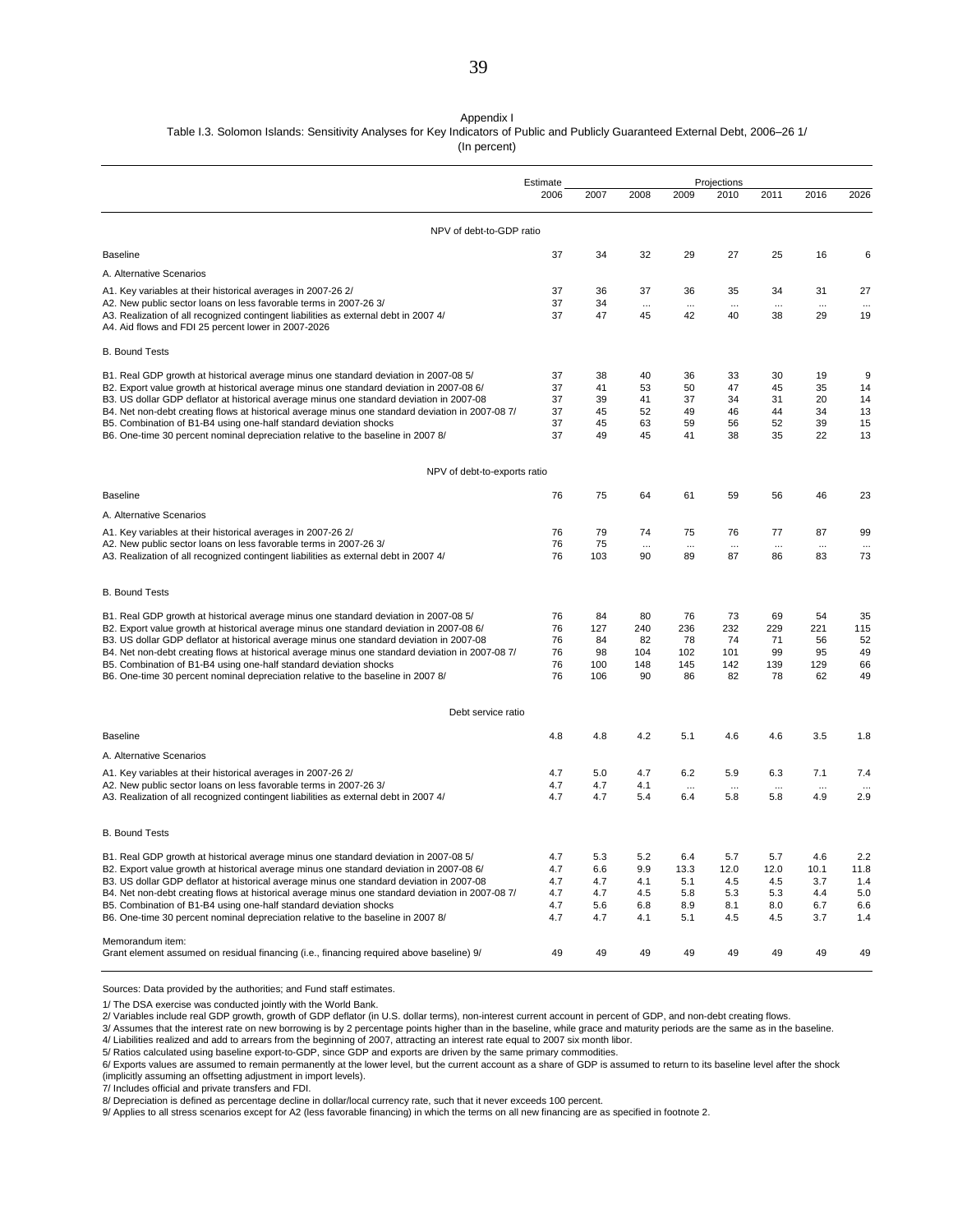#### Table I.4. Solomon Islands: Sensitivity Analysis for Key Indicators of Public Debt 2006–26 1/ Appendix I

|                                                                                                                          | Estimate   |            |            | Projections |            |            |           |                |
|--------------------------------------------------------------------------------------------------------------------------|------------|------------|------------|-------------|------------|------------|-----------|----------------|
|                                                                                                                          | 2006       | 2007       | 2008       | 2009        | 2010       | 2011       | 2016      | 2026           |
| NPV of Debt-to-GDP Ratio                                                                                                 |            |            |            |             |            |            |           |                |
| <b>Baseline</b>                                                                                                          | 56         | 51         | 46         | 42          | 38         | 34         | 21        | $\overline{7}$ |
| A. Alternative scenarios                                                                                                 |            |            |            |             |            |            |           |                |
| A1. Real GDP growth and primary balance are at historical averages                                                       | 56         | 56         | 56         | 56          | 56         | 56         | 62        | 78             |
| A2. Primary balance is unchanged from historical average                                                                 | 56         | 54         | 52         | 50          | 48         | 47         | 44        | 41             |
| A3. Permanently lower GDP growth 2/                                                                                      | 56         | 52         | 49         | 46          | 44         | 43         | 48        | 107            |
| <b>B.</b> Bound tests                                                                                                    |            |            |            |             |            |            |           |                |
| B1. Real GDP growth is at historical average minus one standard deviation in 2007-2008                                   | 56         | 61         | 69         | 70          | 72         | 73         | 90        | 132            |
| B2. Primary balance is at historical average minus one standard deviation in 2007-2008                                   | 56         | 59         | 63         | 58          | 54         | 50         | 36        | 19             |
| B3. Combination of B1-B2 using one half standard deviation shocks                                                        | 56         | 61         | 66         | 58          | 51         | 45         | 22        | 5              |
| B4. One-time 30 percent real depreciation in 2007                                                                        | 56         | 68         | 63         | 58          | 54         | 50         | 34        | 13             |
| B5. 10 percent of GDP increase in other debt-creating flows in 2007                                                      | 56         | 61         | 55         | 51          | 47         | 43         | 29        | 13             |
| NPV of Debt-to-Revenue Ratio 3/                                                                                          |            |            |            |             |            |            |           |                |
| <b>Baseline</b>                                                                                                          | 189        | 173        | 155        | 139         | 126        | 113        | 70        | 23             |
| A. Alternative scenarios                                                                                                 |            |            |            |             |            |            |           |                |
| A1. Real GDP growth and primary balance are at historical averages                                                       | 189        | 190        | 188        | 186         | 186        | 186        | 205       | 262            |
| A2. Primary balance is unchanged from historical average                                                                 | 189        | 182        | 173        | 165         | 161        | 156        | 147       | 139            |
| A3. Permanently lower GDP growth 2/                                                                                      | 189        | 177        | 164        | 154         | 148        | 143        | 160       | 359            |
| <b>B.</b> Bound tests                                                                                                    |            |            |            |             |            |            |           |                |
| B1. Real GDP growth is at historical average minus one standard deviation in 2007-2008                                   | 189        | 206        | 230        | 233         | 239        | 245        | 298       | 444            |
| B2. Primary balance is at historical average minus one standard deviation in 2007-2008                                   | 189        | 200        | 209        | 192         | 178        | 165        | 119       | 63             |
| B3. Combination of B1-B2 using one half standard deviation shocks                                                        | 189        | 206        | 220<br>211 | 193         | 170<br>179 | 149        | 73<br>113 | 3              |
| B4. One-time 30 percent real depreciation in 2007<br>B5. 10 percent of GDP increase in other debt-creating flows in 2007 | 189<br>189 | 230<br>204 | 185        | 193<br>169  | 155        | 165<br>142 | 97        | 44<br>42       |
| Debt Service-to-Revenue Ratio 3/                                                                                         |            |            |            |             |            |            |           |                |
| <b>Baseline</b>                                                                                                          | 12.1       | 6.2        | 5.5        | 4.7         | 4.3        | 4.2        | 2.9       | 0.6            |
|                                                                                                                          |            |            |            |             |            |            |           |                |
| A. Alternative scenarios                                                                                                 |            |            |            |             |            |            |           |                |
| A1. Real GDP growth and primary balance are at historical averages                                                       | 12.1       | 6.5        | 6.6        | 6.4         | 6.6        | 7.0        | 8.5       | 20.0           |
| A2. Primary balance is unchanged from historical average                                                                 | 12.1       | 6.2        | 6.1        | 5.7         | 5.7        | 5.9        | 6.1       | 10.4           |
| A3. Permanently lower GDP growth 2/                                                                                      | 12.1       | 6.3        | 5.8        | 5.2         | 5.0        | 5.3        | 6.5       | 19.8           |
| <b>B.</b> Bound tests                                                                                                    |            |            |            |             |            |            |           |                |
| B1. Real GDP growth is at historical average minus one standard deviation in 2007-2008                                   | 12.1       | 7.0        | 7.7        | 7.9         | 8.4        | 9.2        | 12.2      | 30.9           |
| B2. Primary balance is at historical average minus one standard deviation in 2007-2008                                   | 12.1       | 6.2        | 7.2        | 7.6         | 6.8        | 6.5        | 5.0       | 5.7            |
| B3. Combination of B1-B2 using one half standard deviation shocks                                                        | 12.1       | 6.7        | 7.7        | 7.6         | 6.4        | 5.8        | 3.1       | 7.5            |
| B4. One-time 30 percent real depreciation in 2007                                                                        | 12.1       | 6.8        | 6.7        | 5.9         | 5.4        | 5.3        | 3.2       | 1.2            |
| B5. 10 percent of GDP increase in other debt-creating flows in 2007                                                      | 12.1       | 6.2        | 7.4        | 6.1         | 5.6        | 5.5        | 4.1       | 3.4            |

Sources: Data provided by the authorities; and Fund staff estimates.

1/ The DSA exercise was conducted jointly with the World Bank.

2/ Assumes that real GDP growth is at baseline minus one standard deviation divided by the square root of 20 (i.e., the length of the projection period).

3/ Revenues exclude grants.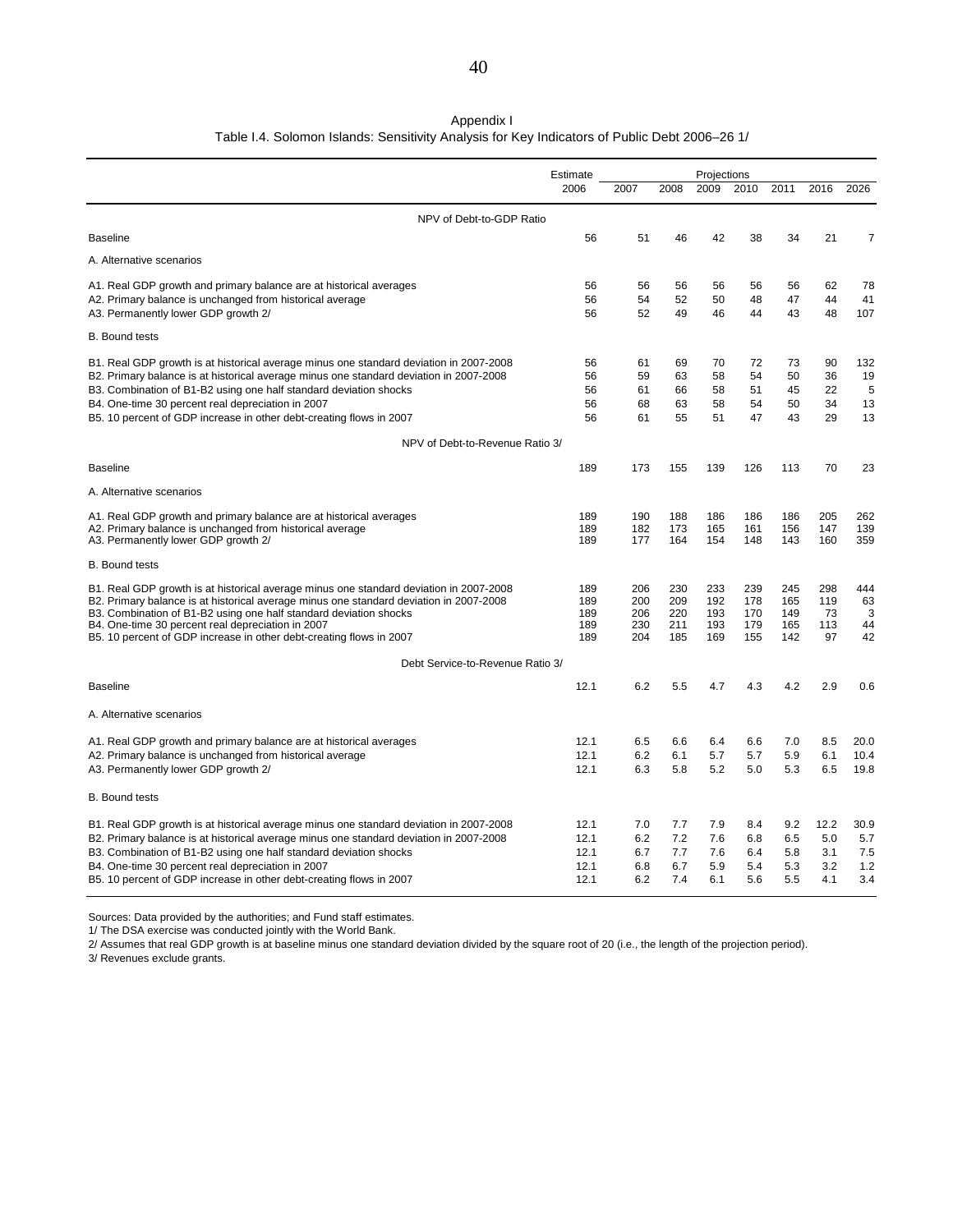

Appendix I Figure I.1. Solomon Islands: Indicators of Public and Publicly Guaranteed External Debt Under Alternative Scenarios, 2006–26

Source: Staff projections and simulations.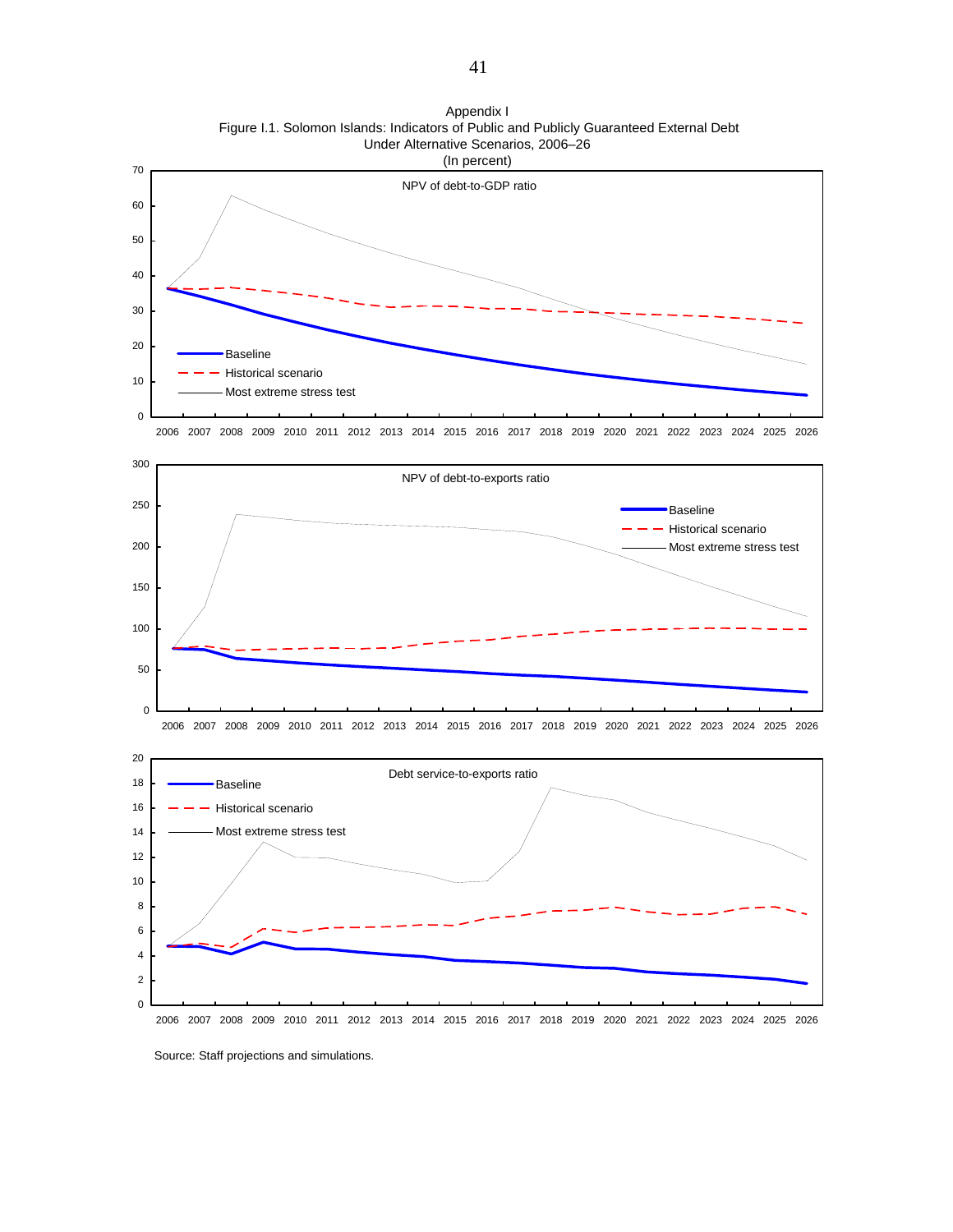

1/ Most extreme stress test is teset that yields highest ratio in 2016.

2/ Revenue includes grants. 3/ Primary balance remains at historical average.

Appendix I Figure I.2. Solomon Islands: Indicators of Public Debt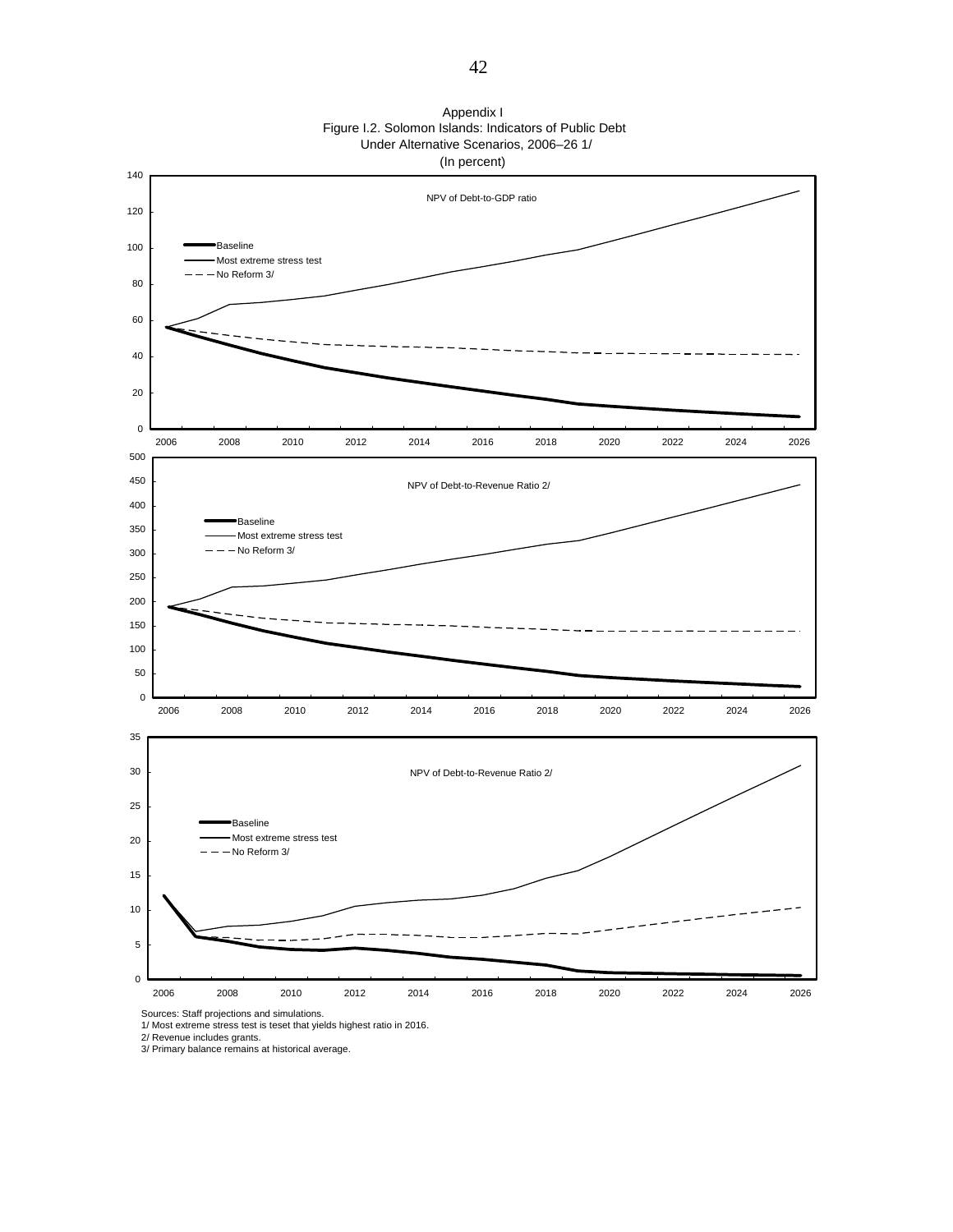### **APPENDIX II: SOLOMON ISLANDS—FUND RELATIONS** (As of June 30, 2006)

**I. Membership Status**: Joined September 22, 1978; Article VIII.

| II. | <b>General Resources Account:</b> | <b>SDR Million</b> | <b>Percent Quota</b>      |
|-----|-----------------------------------|--------------------|---------------------------|
|     | Quota                             | 10.40              | 100.00                    |
|     | Fund holdings of currency         | 9.85               | 94.73                     |
|     | Reserve position in the Fund      | 0.55               | 5.29                      |
| Ш.  | <b>SDR</b> Department:            | <b>SDR Million</b> | <b>Percent Allocation</b> |
|     | Net cumulative allocation         | 0.65               | 100.00                    |
|     | Holdings                          | 0.01               | 0.94                      |

#### **IV. Outstanding Purchases and Loans**: None.

### **V. Latest Financial Arrangements**:

| <b>Type</b> | Approval<br>Date | Expiration<br>Date | <b>Amount</b><br>Approved<br>(SDR)<br>Million) | Amount<br>Drawn<br>(SDR<br>Million) |
|-------------|------------------|--------------------|------------------------------------------------|-------------------------------------|
|             |                  |                    |                                                |                                     |
| Stand-by    | 6/22/1983        | 6/21/1984          | 2.40                                           | 0.96                                |

### **VI. Projected Payments to Fund**:

(SDR Million; based on existing use of resources and present holdings of SDRs):

|                  | Forthcoming |      |      |      |      |  |  |  |
|------------------|-------------|------|------|------|------|--|--|--|
|                  | 2006        | 2007 | 2008 | 2009 | 2010 |  |  |  |
|                  |             |      |      |      |      |  |  |  |
| Charges/Interest | 0.01        | 0.02 | 0.02 | 0.02 | 0.02 |  |  |  |
| <b>Total</b>     | 0.01        | 0.02 | 0.02 | 0.02 | 0.02 |  |  |  |

### **VII. Implementation of HIPC Initiative**: Not applicable.

### **VIII. Implementation of MDRI Assistance**: Not applicable.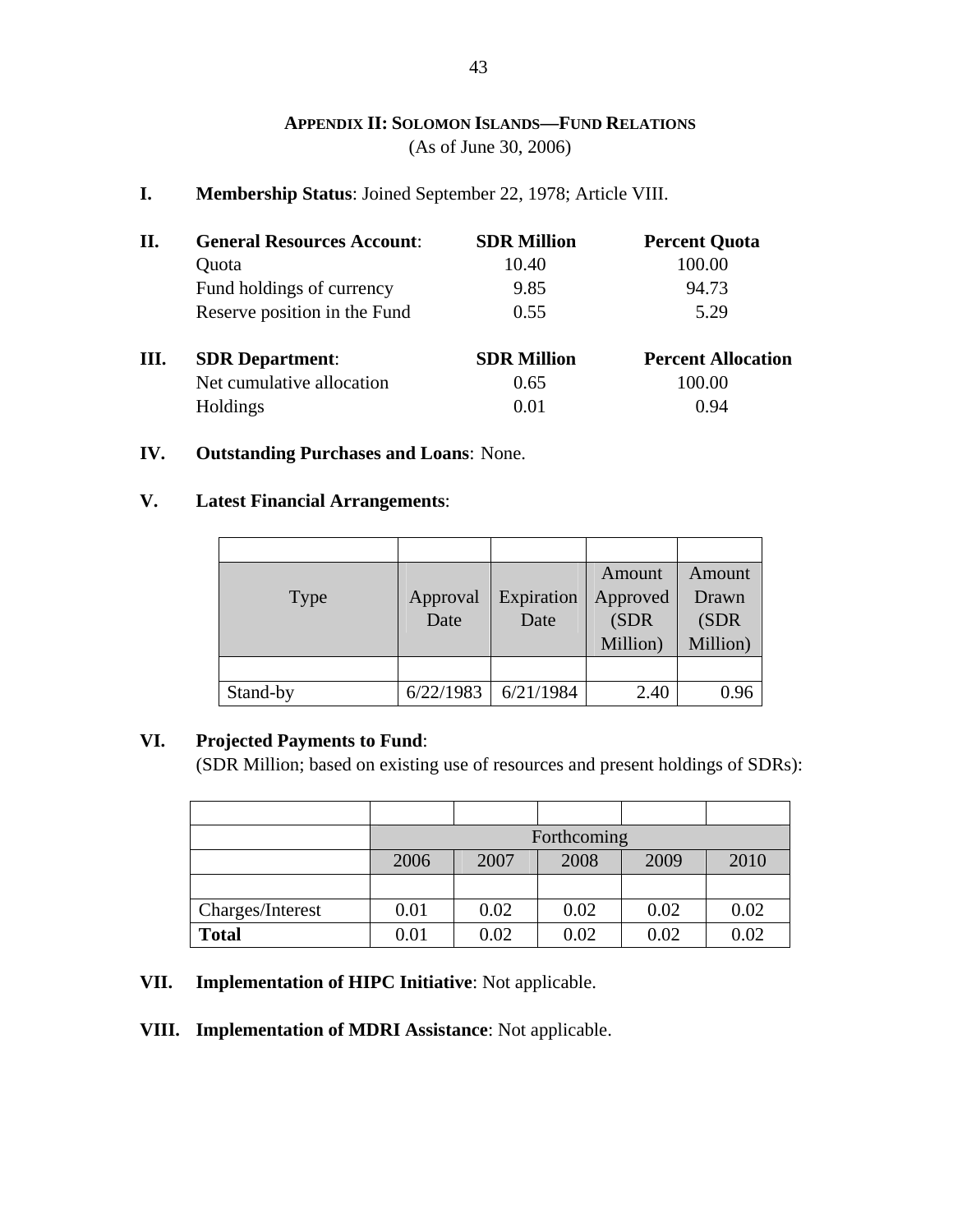#### **IX. Exchange Rate Arrangements**:

Since November 2000, the exchange rate for the Solomon Islands (S.I.) dollar has been based on an undisclosed trade-weighted basket of the currencies of the Solomon Islands' major trading partners, with the U.S. dollar as the intervention currency. During 2002, as pressures on external reserves intensified, the Central Bank of Solomon Islands (CBSI) accelerated the rate of currency depreciation, leading to a gradual real depreciation of the S.I. dollar. Since December 2002, the CBSI has kept the exchange rate broadly stable against the U.S. dollar, although there is no public commitment to continue to do so. The Solomon Islands now maintains an exchange system that is free of restrictions on the making of payments and transfers for current international transactions.

#### **X. Last Article IV Consultation**:

The 2005 Article IV Consultation discussions were held in Honiara during June 30– July 12, 2005. The staff report (IMF Country Report No. 05/365, October 13, 2005) was considered by the Executive Board and the consultation concluded on September 28, 2005.

| Date              | <b>Department</b><br><b>Purpose</b> |                                | <b>Duration</b> |
|-------------------|-------------------------------------|--------------------------------|-----------------|
| <b>Short-term</b> |                                     |                                |                 |
| January 14, 1998  | <b>PFTAC</b>                        | <b>Statistics</b>              | 2 weeks         |
| February 3, 1998  | <b>PFTAC</b>                        | Tax administration             | 1 week          |
| May 4, 1998       | <b>PFTAC</b>                        | Tax administration             | 4 weeks         |
| June 7, 1998      | <b>PFTAC</b>                        | <b>Banking supervision</b>     | 2 weeks         |
| June 30, 1998     | <b>PFTAC</b>                        | Balance of payments statistics | 2 weeks         |
| November 28, 1998 | <b>PFTAC</b>                        | Public financial management    | 1 week          |
| February 9, 1999  | <b>PFTAC</b>                        | <b>Banking supervision</b>     | 1 week          |
| September, 1999   | <b>MAE</b>                          | Treasury bill auctions and     |                 |
|                   |                                     | monetary operations            | 8 weeks         |
| October 3, 2000   | <b>MAE</b>                          | <b>Advisor to CBSI</b>         | 2 weeks         |
| May, 2001         | <b>PFTAC</b>                        | Banking supervision            | 1 week          |
| October 2002      | <b>PFTAC</b>                        | <b>Banking Supervision</b>     | 10 days         |
| January 2003      | <b>PFTAC</b>                        | <b>Statistics</b>              | 1 week          |
| February 2004     | <b>PFTAC</b>                        | <b>Statistics</b>              | 2 weeks         |
| May 2004          | <b>PFTAC</b>                        | Tax and customs administration | 2 weeks         |
| September 2004    | <b>MFD</b>                          | <b>AML/CFT</b>                 | 1 week          |
| January 2005      | <b>PFTAC</b>                        | Financial reporting system     | 2 weeks         |

#### **XI. Technical Assistance**: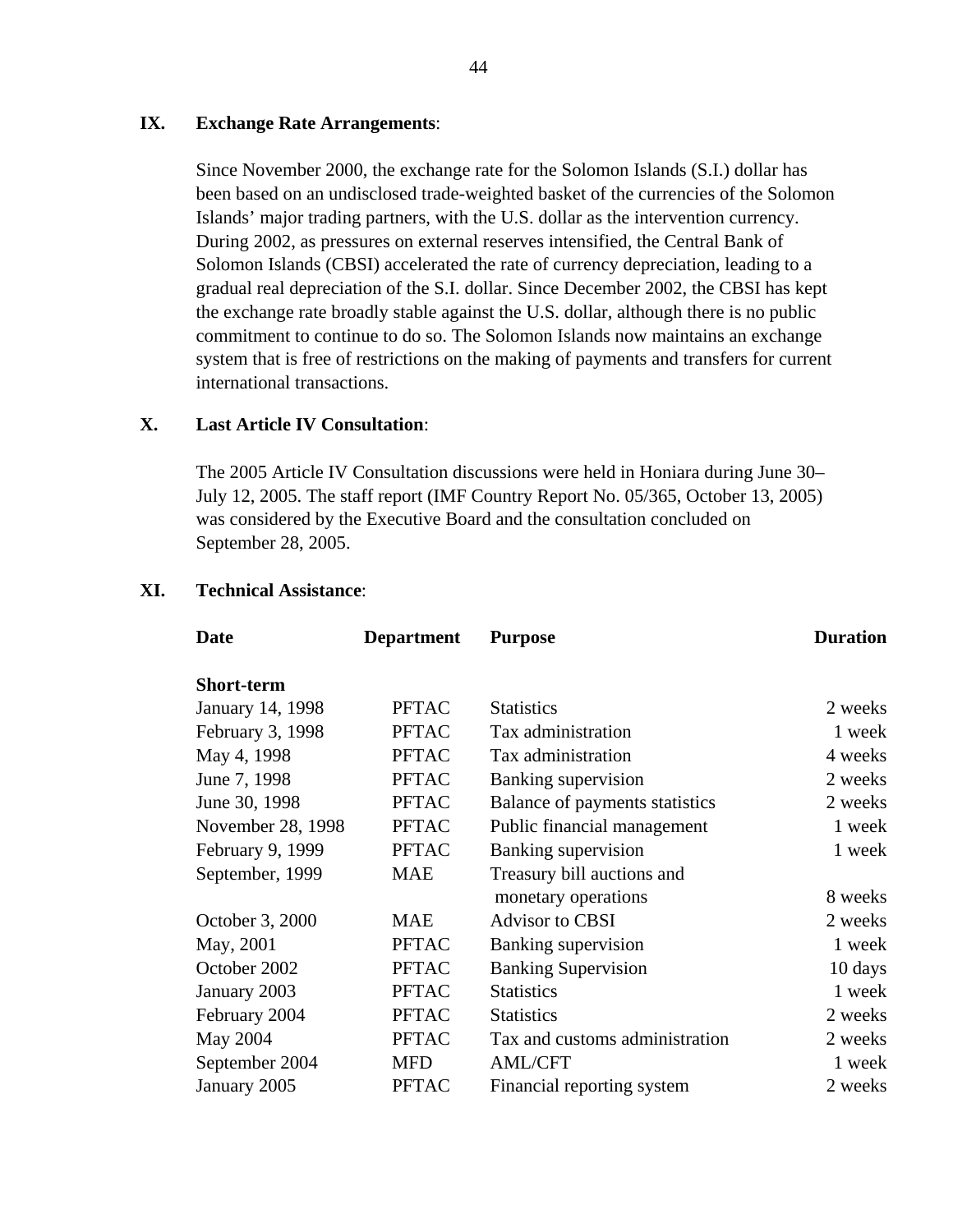| February 2005        | <b>PFTAC</b> | Financial supervision of insurance | 2 weeks             |
|----------------------|--------------|------------------------------------|---------------------|
| April 2005           | <b>PFTAC</b> | Financial supervision              | 2 weeks             |
| May 2005             | <b>MFD</b>   | Financial supervision of insurance | 2 weeks             |
| May 2005             | <b>PFTAC</b> | Tax policy and administration      | 2 weeks             |
| August 2005          | <b>MFD</b>   | Reserve management                 | 2 weeks             |
| August 2005          | <b>MFD</b>   | Financial supervision of insurance | 4 weeks             |
| August 2005          | <b>PFTAC</b> | <b>Statistics</b>                  | 2 weeks             |
| September 2005       | <b>PFTAC</b> | <b>AML/CFT</b>                     | 2 weeks             |
| October 2005         | <b>LEG</b>   | <b>AML/CFT</b>                     | 4 days              |
| November 2005        | <b>STA</b>   | Monetary and Financial Statistics  | 3 weeks             |
| January 2006         | <b>PFTAC</b> | Tax policy                         | 2 weeks             |
| January 2006         | <b>LEG</b>   | Tax policy                         | 2 weeks             |
| February 2006        | <b>PFTAC</b> | <b>AML/CFT</b>                     | 2 days              |
| February 2006        | <b>MFD</b>   | Financial supervision of insurance | 4 weeks             |
| February 2006        | <b>PFTAC</b> | <b>Statistics</b>                  | 2 weeks             |
| April 2006           | <b>PFTAC</b> | <b>Statistics</b>                  | 2 weeks             |
| April 2006           | <b>MFD</b>   | <b>Central Bank Accounting</b>     | 3 weeks             |
| <b>May 2006</b>      | <b>PFTAC</b> | <b>Public Financial Management</b> | 2 weeks             |
| Long-term            |              |                                    |                     |
| June 1995–June 1999; | <b>MAE</b>   | <b>Advisor to CBSI Governor</b>    | Five years extended |
|                      |              |                                    | in October 1999     |
|                      |              |                                    | through 2000.       |
| January 2001–present | <b>MFD</b>   | Peripatetic Advisor to CBSI        | Ten six-week        |
|                      |              | Governor                           | missions            |
|                      |              |                                    |                     |

**XII. Resident Representative**: None.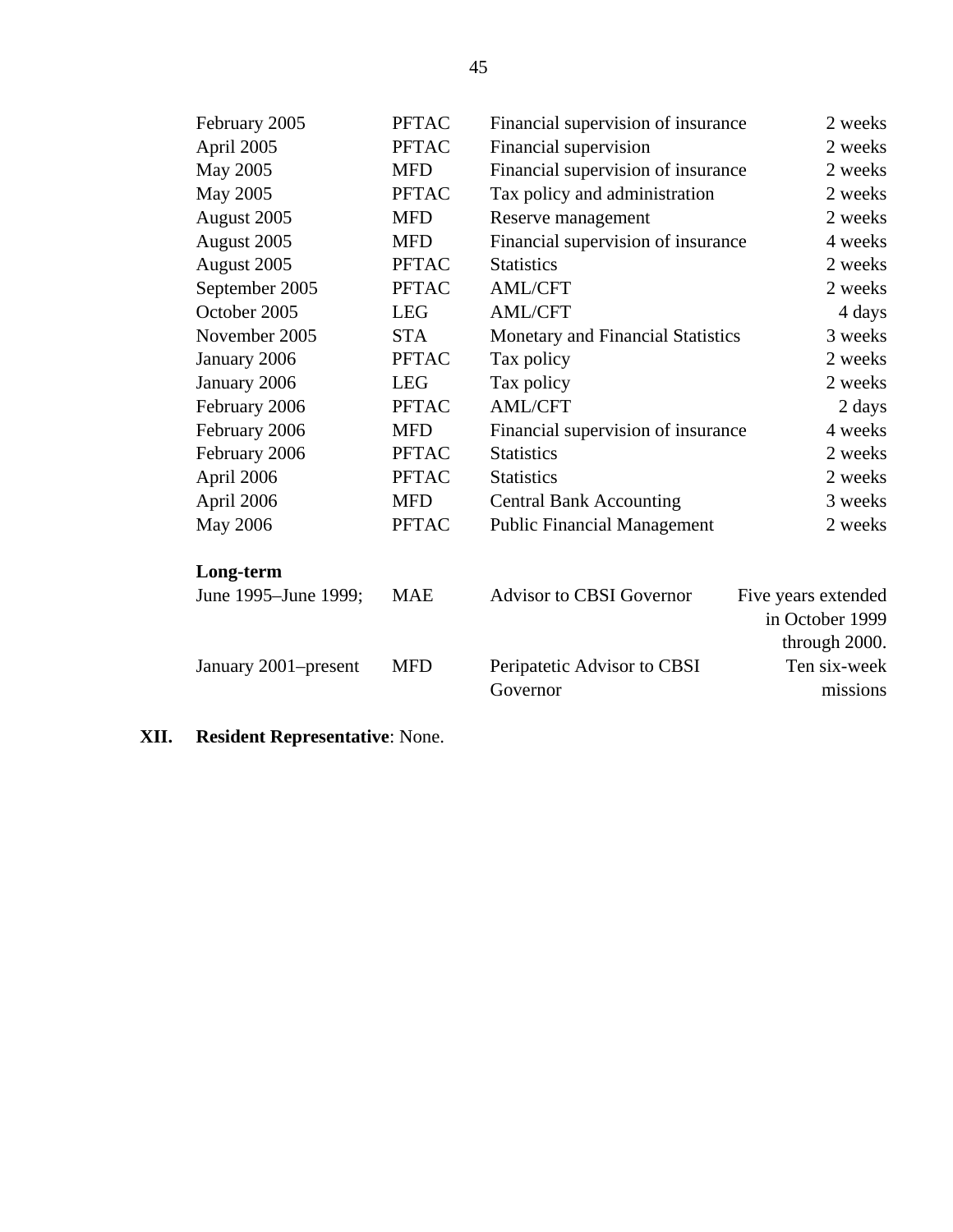### **APPENDIX III: SOLOMON ISLANDS—SUPPORT FROM THE PACIFIC FINANCIAL TECHNICAL ASSISTANCE CENTER**<sup>1</sup> (As of July 2006)

#### **Tax Administration and Policy**

A mission in May 2004 designed plans to modernize and enhance the efficiency of the Customs and Tax Divisions. A further mission in May 2005 reviewed the current system, outlined a detailed strategy for the implementation of tax reforms over the next few years, and assessed the required technical assistance to support this strategy. The authorities have released a tax reform proposal in conformity with PFTAC's advice. A mission in January 2006 assisted the government with detailed implementation of the reform proposal, including the preparation of draft legislation. It is anticipated that PFTAC and LEG will assist further in this area and a request for assistance is expected shortly.

#### **Public Financial Management**

 $\overline{a}$ 

In May 2006, the PFTAC adviser undertook a review of the *Public Finance and Audit Act (1978),* the *Finance Instructions (1978)* and the *Stores Instructions (1976)* (SIs). The mission agreed with the authorities that the more immediate need was for a process redesign of the key accounting operations, linked to a significant redraft of the Finance Instructions. PFTAC would oversee the provision of two peripatetic experts to undertake this project, tentatively scheduled for August/September 2006.

#### **Financial Sector Regulation and Supervision**

In September 2004, an advisor visited the CBSI to advise on the implementation of an antimoney laundering regime. In September 2005, a PFTAC advisor assisted CBSI staff in conducting an AML/CFT on-site examination of a domestic bank. In October 2005, LEG provided technical assistance to the authorities on the establishment of a financial intelligence unit (FIU) and on the strengthening of the anti-money laundering and combating of terrorist financing (AML/CFT) legislation. In February 2006, the advisor participated in an AML/CFT awareness training seminar conducted by the CBSI. A peripatetic advisor visited in January 2005 to assist with streamlining the financial reporting system; and experts visited in February and May 2005 to review the supervision and regulation of the insurance industry. In April 2005, a PFTAC advisor worked with an MFD expert to provide assistance

<sup>&</sup>lt;sup>1</sup> The Pacific Financial Technical Assistance Centre (PFTAC) in Suva, Fiji, is a regional technical assistance institution operated by the IMF with financial support of the Asian Development Bank, Australia, Japan, Korea and New Zealand. The Center's aim is to build skills and institutional capacity for effective economic and financial management that can be sustained at the national level. Member countries are: Cook Islands, Federated States of Micronesia, Fiji, Kiribati, Marshall Islands, Nauru, Niue, Palau, Papua New Guinea, Samoa, Solomon Islands, Tokelau, Tonga, Tuvalu, and Vanuatu.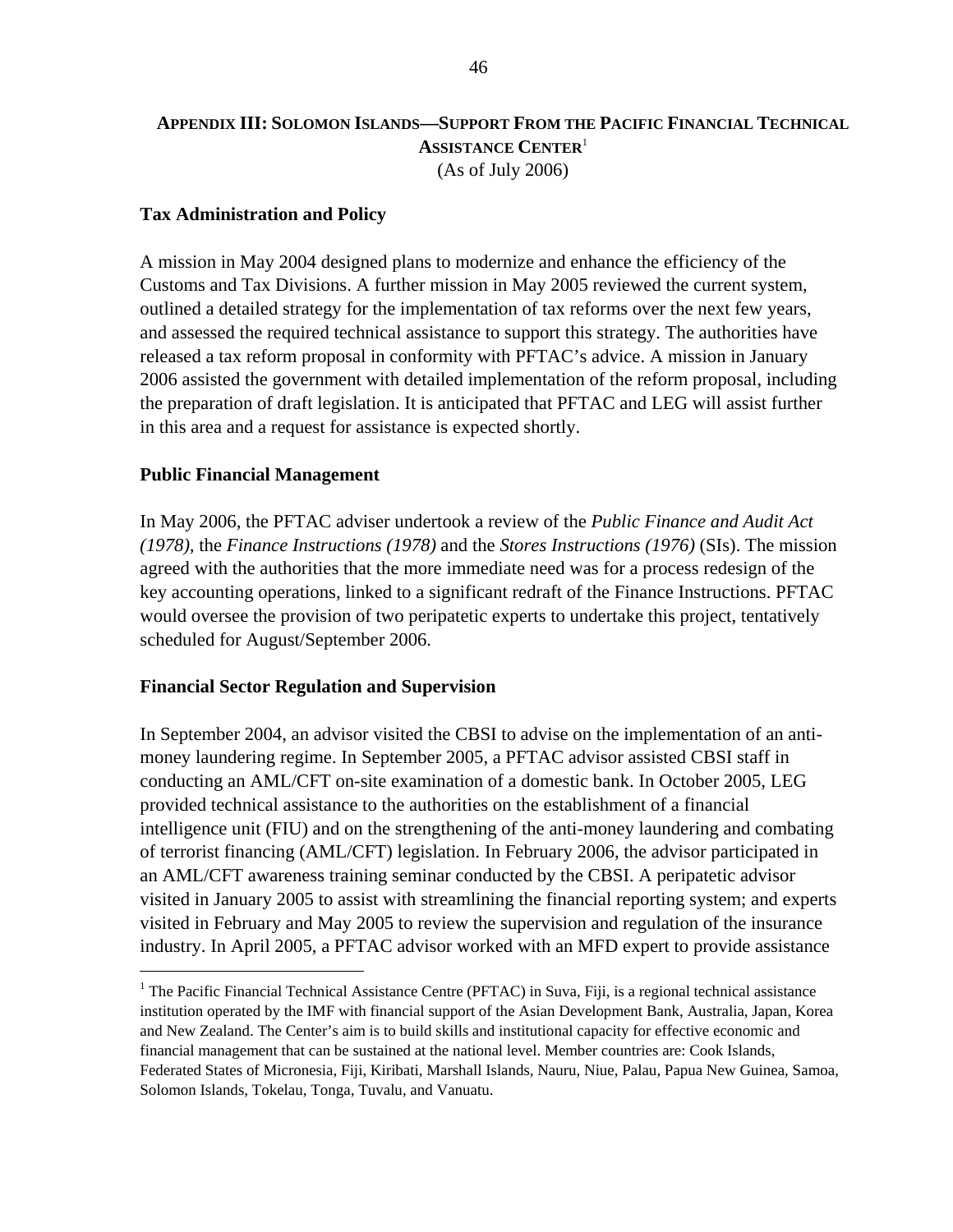on the supervision of an insurance company; provided advice on the oversight of the Solomon Islands National Provident Fund, developed supervisory guidelines on AML/CFT activities in financial institutions, and prepared a project document for the establishment of the FIU. CBSI staff also attended a seminar on monetary policy in shallow markets arranged by PFTAC/MFD in March 2005. In February 2006, a PFTAC advisor participated in an AML awareness raising seminar.

#### **Economic and Financial Statistics**

During 2003, the National Statistics Office (NSO) restarted activity, with the production of the Honiara CPI. A PFTAC mission in February 2004 devised a recovery plan, and AusAID and NZAID have committed to provide funding. The CBSI currently compiles balance of payments and national accounts data and CBSI staff attended a regional training course on balance of payments statistics arranged by PFTAC in April 2005. Missions in August 2005 and February 2006 reviewed current methodologies for balance of payments and national accounts statistics and suggested some short-term improvements to their compilation. Assistance has also been provided on a prototype government finance statistics system. The NSO is currently undertaking a Household Income and Expenditure Survey, with assistance from the Secretariat of the Pacific Community, and business surveys.

Contact person: Susan Adams, Project Coordinator, sadams@imf.org.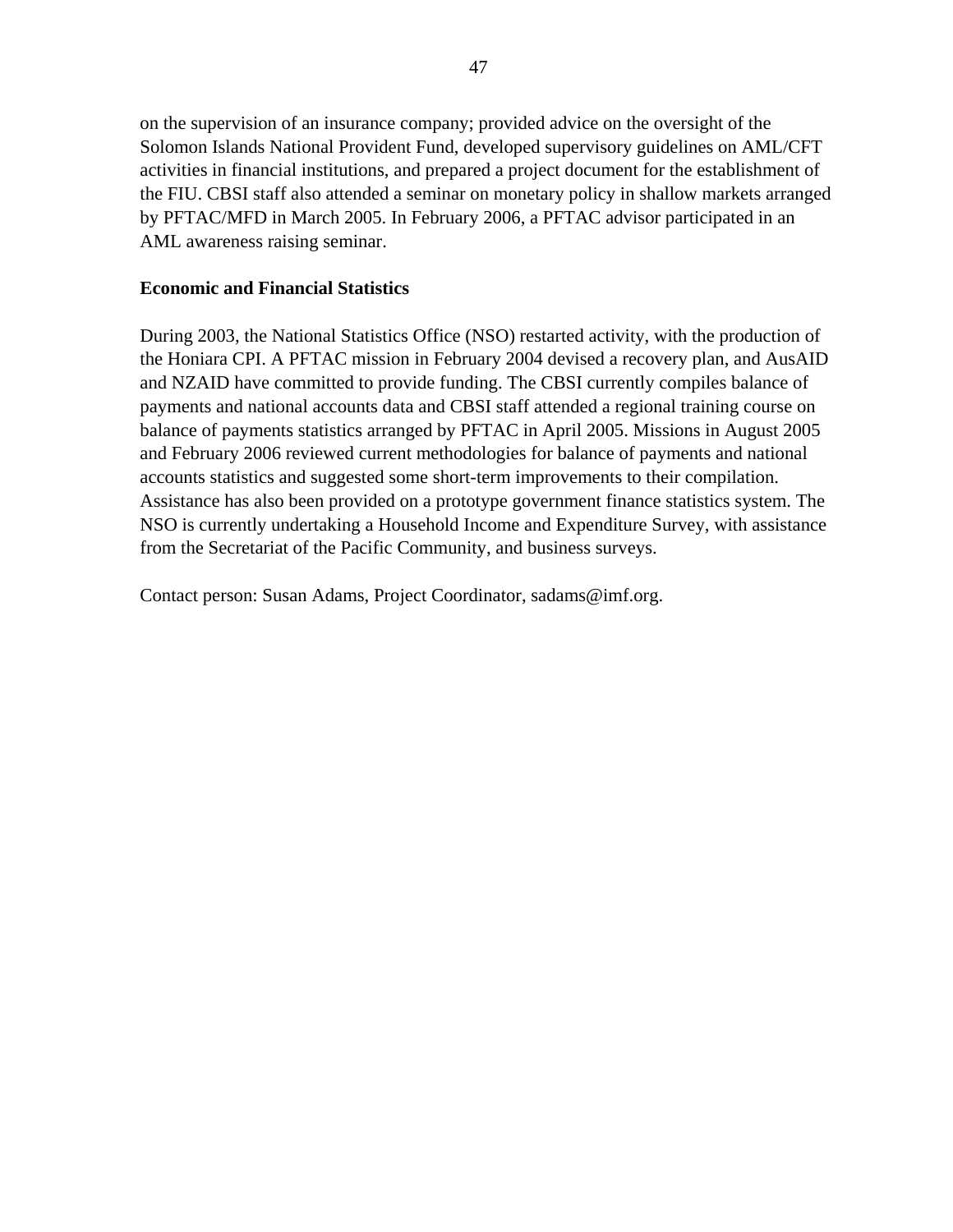### **APPENDIX IV: SOLOMON ISLANDS—RELATIONS WITH THE WORLD BANK GROUP** (As of July 2006)

Since becoming a Bank member in June 1978, the Solomon Islands has received eight IDA credits totaling US\$50 million in the infrastructure, education, health, finance, and agriculture sectors. Following the repayment of all outstanding arrears in September 2003, the Solomon Islands came out of non-accrual status, and country relations have normalized. The Solomon Islands is eligible for an IDA 14 allocation of SDR 6.8 million (indicative only) over FY 2006–08. The IDA allocation for FY06 is SDR 1.9 million and this is on a grant-financed basis.

The Bank's assistance to the Solomon Islands is motivated by the need for re-engagement in a low capacity post-conflict country, while recognizing the abundance of donor funds. The assistance program is guided by the government's own development priorities articulated in the *National Economic Reform, Recovery, and Development Plan* (2003–06), and the Bank's broader *Pacific Regional Strategy* which has a focus on (1) strengthening government capabilities, and (2) improving incentives for the private sector. The Bank's involvement in the Solomon Islands is in the following areas:

- **National Planning**. The Bank is assisting the Department of National Planning and Aid Coordination in identifying economic priorities to feed into the successor of the current *National Economic Reform, Recovery, and Development Plan*.
- **Health Sector**. The IDA-funded (US\$4.0 million) Health Sector Development Project approved in mid-2000 is helping address some of the challenges in the sector through the strengthening of the reproductive health and malaria programs, the testing of new approaches, and through improved planning, management and monitoring. The Bank is now working on the development of a broader health sector support program together with AusAID, expected to involve joint IDA and AusAID financing.
- **Education Sector**. The government has launched a new education strategy and is developing a sector-wide approach to education planning and financing with support from NZAid and the EU. The Bank is providing selected policy inputs into this process, drawing on the lessons of such approaches elsewhere.
- **Energy Supply**. The Bank is supporting government's efforts to improve the efficiency of the energy sector by providing technical assistance for the financial restructuring of the Solomon Islands Electricity Authority (SIEA), regulatory reform and capacity building, as well as to explore options to improve rural access and service delivery in remote areas. Given the linkages, this work is also addressing the water utility (Solomon Islands Water Authority). Subject to progress on the planned reforms, use of IDA funds may be used to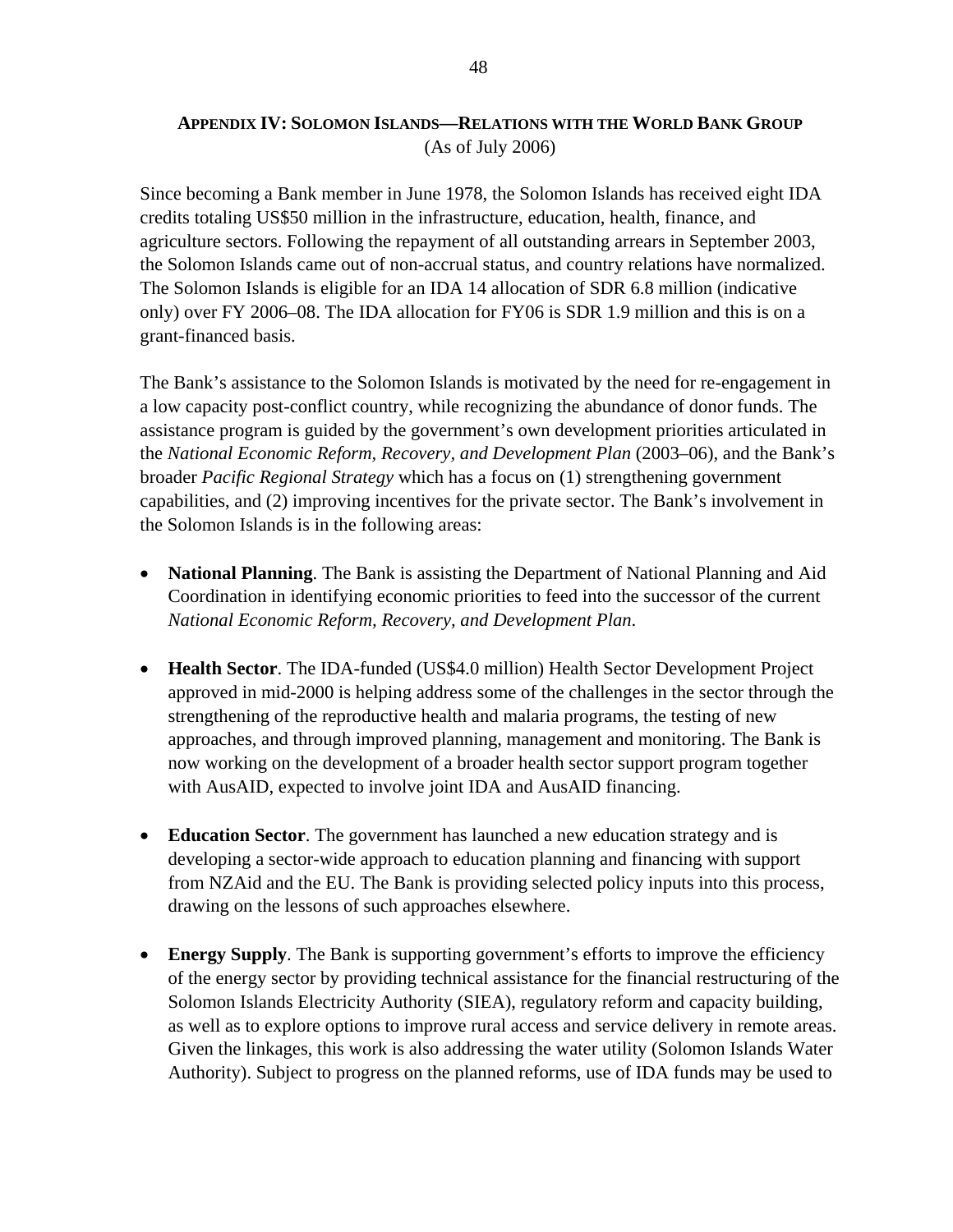catalyze investment in the energy sector (e.g., PPP options). The Bank has also included the Solomon Islands in a regional renewable energy project.

- **Rural Growth**. The Bank is working with the EC and AusAID to prepare a rural sector strategy to diversify and increase rural income-generating opportunities as the basis for stronger and more inclusive growth. A follow-up IDA operation is envisaged, in cooperation with other donors active in the sector.
- **Telecommunications Sector**. The Bank is providing technical assistance to the government to examine ways to improve the competitiveness of the sector to reduce telecommunication costs and improve the service quality and coverage.
- **Foreign and Domestic Investment**. The Foreign Investment Advisory Service (FIAS) has provided assistance to the government for the preparation of new foreign investment legislation and is assisting with a review of investment incentives and administrative barriers to business.

| Solomon Islands: IDA Lending Operations (as of June 2006) |                                                                   |      |  |  |  |
|-----------------------------------------------------------|-------------------------------------------------------------------|------|--|--|--|
|                                                           | Undisbursed<br><b>Disbursed</b><br>(USD million)<br>(USD million) |      |  |  |  |
| <b>Health Sector Development Project</b>                  | 3.55                                                              | 0.85 |  |  |  |

Contact person: Rajashree Paralkar, Country Program Coordinator, rparalkar@worldbank.org.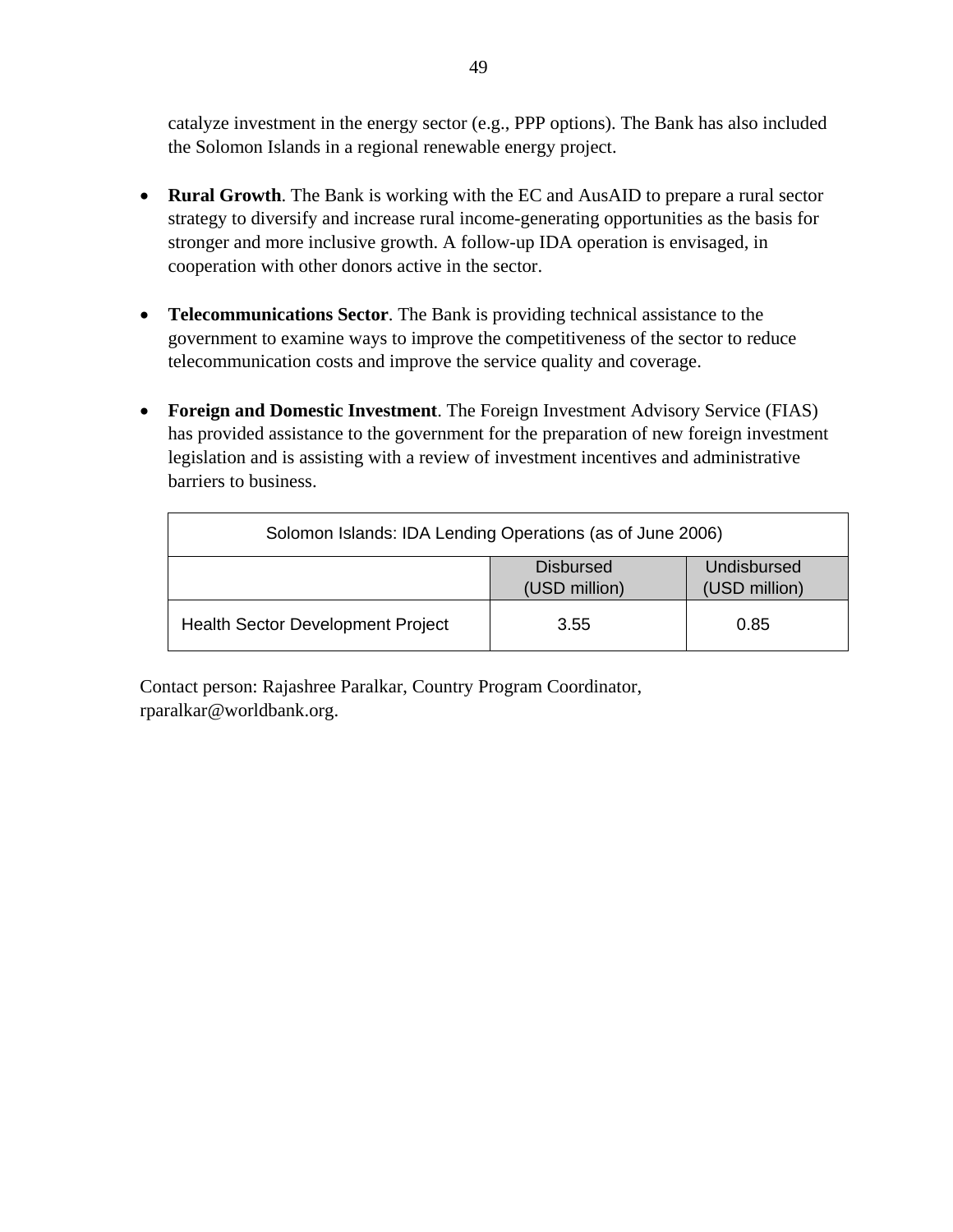### **APPENDIX V: SOLOMON ISLANDS—RELATIONS WITH THE ASIAN DEVELOPMENT BANK** (As of July 2006)

Since joining AsDB in 1973, Solomon Islands has received 16 loans for a total amount of US\$79.3 million, and 58 technical assistance (TA) projects for a total amount of US\$13.6 million. The last AsDB loan was approved in 2000 to rehabilitate critical basic infrastructure damaged by the civil strife. This loan, along with other country operations, was temporarily suspended between February 2002 and September 2003, due to security concerns and debt servicing arrears. Country relations have normalized since. However, in agreement with the government, the AsDB will provide no new loans to the country until public finances have stabilized. Current assistance is provided entirely on grant basis. The Solomon Islands is eligible for Asian Development Fund (ADF) grants introduced to effectively promote development in countries that are very poor, heavily indebted, or in a post-conflict situation. The 2005–2006 ADF allocation for the Solomon Islands succeeded in catalyzing substantial bilateral grant cofinancing for the improvement of rural roads.

AsDB's ongoing country strategy—guided by the government's *National Economic Recovery, Reform, and Development Plan*, and AsDB's *Pacific Strategy 2005–2009*—seeks to achieve rapid, pro-poor, private sector-led economic growth, and focuses on improving transportation infrastructure and services and enabling business environment. Capacity development and the promotion of good governance are cross-cutting priorities. AsDB currently has five ongoing TA projects in the areas of institutional strengthening of the Ministry of Infrastructure and Development, inter-island transportation, state-owned enterprise reform and private sector participation, and business law reform. TA for secured transactions reform is being prepared. In early 2006, the scope of the AsDB's ongoing Post-Conflict Emergency Rehabilitation Project (PCERP) was significantly expanded, with support of Australia and New Zealand. The Country Strategy and Program Update (CSPU 2005-2006) can be found at www.adb.org/Documents/CSPs/SOL/2004/default.asp, and a new CSPU 2007–2009 is being prepared.

AsDB's Pacific Liaison and Coordination Office, established in 2005 in Sydney, is responsible for country programming, project implementation and administration, supported by the Pacific Operations Division in Manila.

#### 1999 2000 2001 2002 2003 2004 2005 Loan approvals -- 10.00 -- -- -- -- -- Loan disbursements 0.32 0.45 0.01 0.00 0.23 0.86 2.76 Cumulative loan amount approved (as of end-of-year) 69.31 79.31 79.31 79.31 79.31 79.31 79.31 Cumulative net effective loans (as of end-of-year) 64.65 54.30 64.05 64.83 65.87 66.31 79.31 Cumulative disbursements (as of end-of-year) 53.61 54.07 54.07 54.07 54.30 55.16 57.91

Loans, Approvals, and Disbursements, 1999–2005

#### (In millions of U.S. dollars)

Contact person: Winfried Wicklein, Country Team Leader for Solomon Islands, AsDB Sydney (wwicklein@adb.org).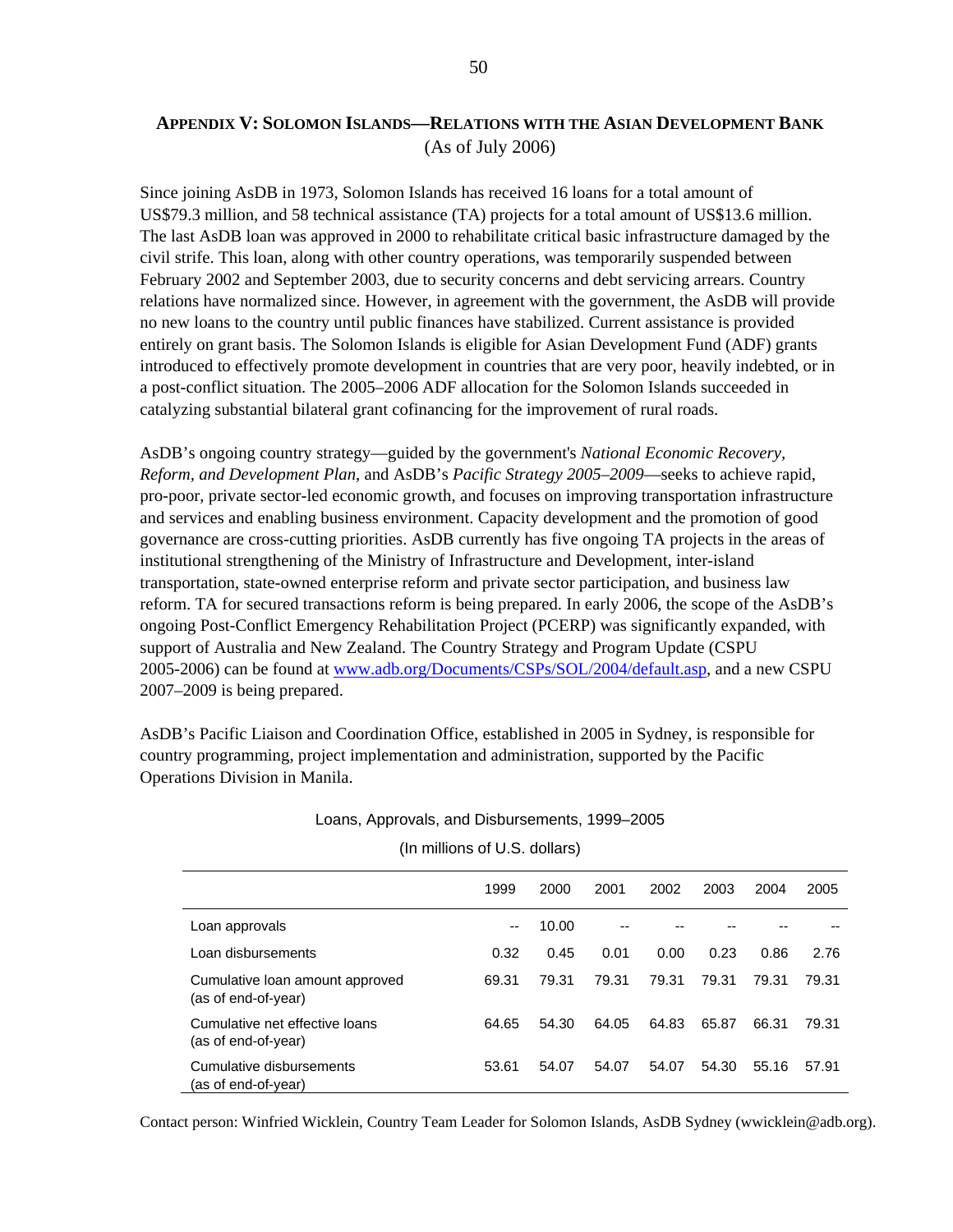#### **APPENDIX VI: SOLOMON ISLANDS—POVERTY AND HUMAN DEVELOPMENT INDICATORS**

Social indicators of poverty and human development remain low in the Solomon Islands. The country ranks 128 out of 177 countries in the United Nations Human Development Index, below all Pacific island countries, except Papua New Guinea. There are few recent poverty statistics, but anecdotal evidence suggests poverty remains high. However, the more extreme forms of poverty, such as malnourishment, have remained limited due to an abundant resource base, assured access to customary land tenure, and resilient social networks. This advantage is under pressure from a population growth rate that, at about 3.0 percent a year, is among the highest in the world.

Nonetheless, the Solomon Islands has achieved some progress in improving living conditions since independence despite falling per capita incomes. Prior to the civil conflict in 1999, sizable health and education expenditures (at 3–5 percent of GDP each) and high per capita aid inflows had helped underpin these improvements. Providing widespread and quality education to the very young population (45 percent under age 15) is a challenge. The primary education enrollment ratio is about 95 percent, although primary education is not compulsory. The enrollment ratio is only 30 percent in secondary education. Concerning health, malaria is rampant, with the highest rate of infection in the world outside of sub-Saharan Africa, and a third of the rural population lacks access to safe water.

The paucity of data makes an assessment of human development trends since 1999 difficult, but anecdotal evidence suggests that pro-poor services delivery is improving. The positive trend was likely either halted or reversed during the civil conflict. While the conflict sharply reduced agricultural production for market (due to the lack of security and transport services), this has recovered since mid-2003 and service delivery has been enhanced.

The aggregate social indicators mask large differences between urban and rural areas. The two main problems in the rural sector are the lack of essential public services such as health and education, and cash income due to difficulties in market access for rural products. While the urban areas have better social services and average incomes are higher, the urban poor face difficulties in securing employment and land for residence.

The government plans to incorporate the Millennium Development Goals (MDGs) in its forthcoming National Development Strategy, and has committed to monitor progress towards them. Achieving the MDGs by 2015 is still possible, but remains a major challenge. Progress in some areas, such as reducing malaria incidence, maternal mortality, and ensuring environmental sustainability, has so far been inadequate.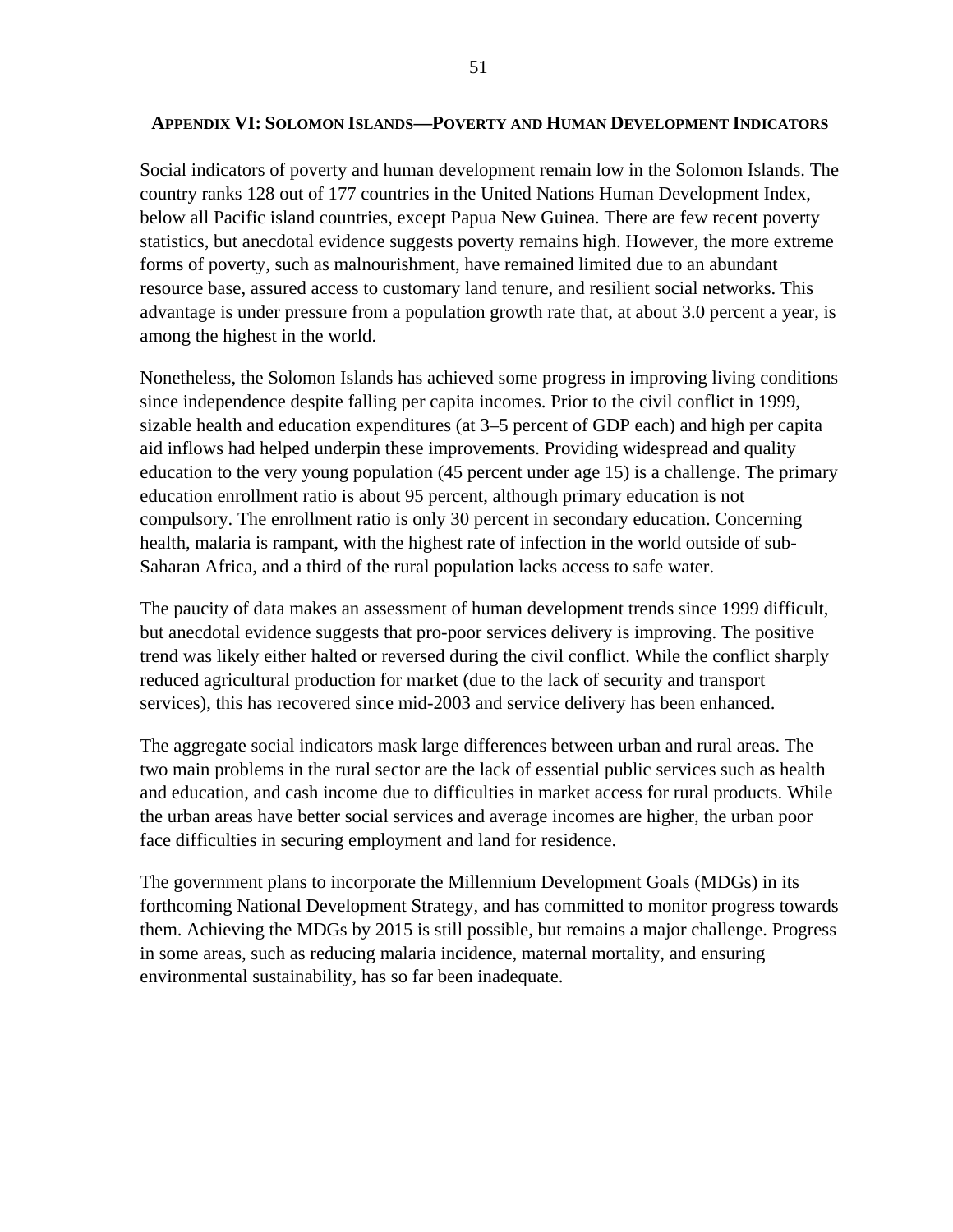| Appendix VI                                                        |
|--------------------------------------------------------------------|
| Table VI.1. Solomon Islands: Millennium Development Goals Progress |

|                                                                                                                  | 1990     | 2000     | Latest Data<br>$2001 - 05$ | Target<br>2015  |
|------------------------------------------------------------------------------------------------------------------|----------|----------|----------------------------|-----------------|
| Goal 1: Eradicate Extreme Poverty and Hunger<br>Prevalence of child malnutrition (percent of children under 5)   | 21       | 21       | .                          | 11              |
| Goal 2: Achieve Universal Primary Education                                                                      |          |          |                            |                 |
| Net enrollment ratio in primary education                                                                        | $\cdots$ | 74       | 80                         | 100             |
| Goal 3: Promote Gender Equality                                                                                  |          |          |                            |                 |
| Ratio of girls to boys in primary school (percent)                                                               | 86       | 92       | 91                         | 100             |
| Ratio of girls to boys in secondary school (percent)<br>Proportion of seats held by women in national parliament | 63       | 78       | 81                         | 100             |
| (percent)                                                                                                        | 0        | 2        | 0                          | $\cdots$        |
| Goal 4: Reduce Child Mortality                                                                                   |          |          |                            |                 |
| Under 5 mortality rate (per 1,000)                                                                               | 63       | 60       | 56                         | 12              |
| Infant mortality rate (per 1,000 live births)                                                                    | 38       | 36       | 34                         | 25              |
|                                                                                                                  |          |          |                            |                 |
| Goal 5: Improve Maternal Health                                                                                  |          |          |                            |                 |
| Maternal mortality ratio (per 100,000 live births)                                                               | .        | 130      | 142                        | $\ddotsc$       |
| Births attended by skilled health staff (percent of total)                                                       | $\cdots$ | 85       | 87                         | $\cdots$        |
| Goal 6: Combat HIV/AIDS, Malaria and Other Diseases                                                              |          |          |                            |                 |
| Incidence of tuberculosis (per 100,000 people)                                                                   | 134      | 73       | 93                         |                 |
| Incidence of malaria (per 100,000 people)                                                                        | 45,000   | 15,172   | 19,600                     | less than 8,000 |
| Goal 7: Ensure Environmental Sustainability                                                                      |          |          |                            |                 |
| Forest area (percent of total land area)                                                                         | 99       | 90.6     | 78                         |                 |
| Nationally protected areas (percent of total land area)                                                          | $\cdots$ | $\Omega$ | 0.3                        | $\cdots$        |
| CO2 emissions (metric tons per capita)                                                                           | 0.5      | 0.4      | 0.4                        | $\cdots$        |
| Access to an improved water source (percent of population)                                                       | $\cdots$ | 71       | 70                         | 100             |
| Access to improved sanitation (percent of population)                                                            | $\cdots$ | 30       | 31                         | $\cdots$        |
| Goal 8: Develop a Global Partnership for Development                                                             |          |          |                            |                 |
| Fixed line and mobile telephones (per 1,000 people)                                                              | 15       | 21       | 17                         |                 |
| Personal computers (per 1,000 people)                                                                            |          | 38       | 43                         |                 |
|                                                                                                                  | $\cdots$ |          |                            | $\cdots$        |

Sources: World Bank, World Development Indicators and World Bank Human Development Indicators (http://devdata.worldbank.org/data-query/).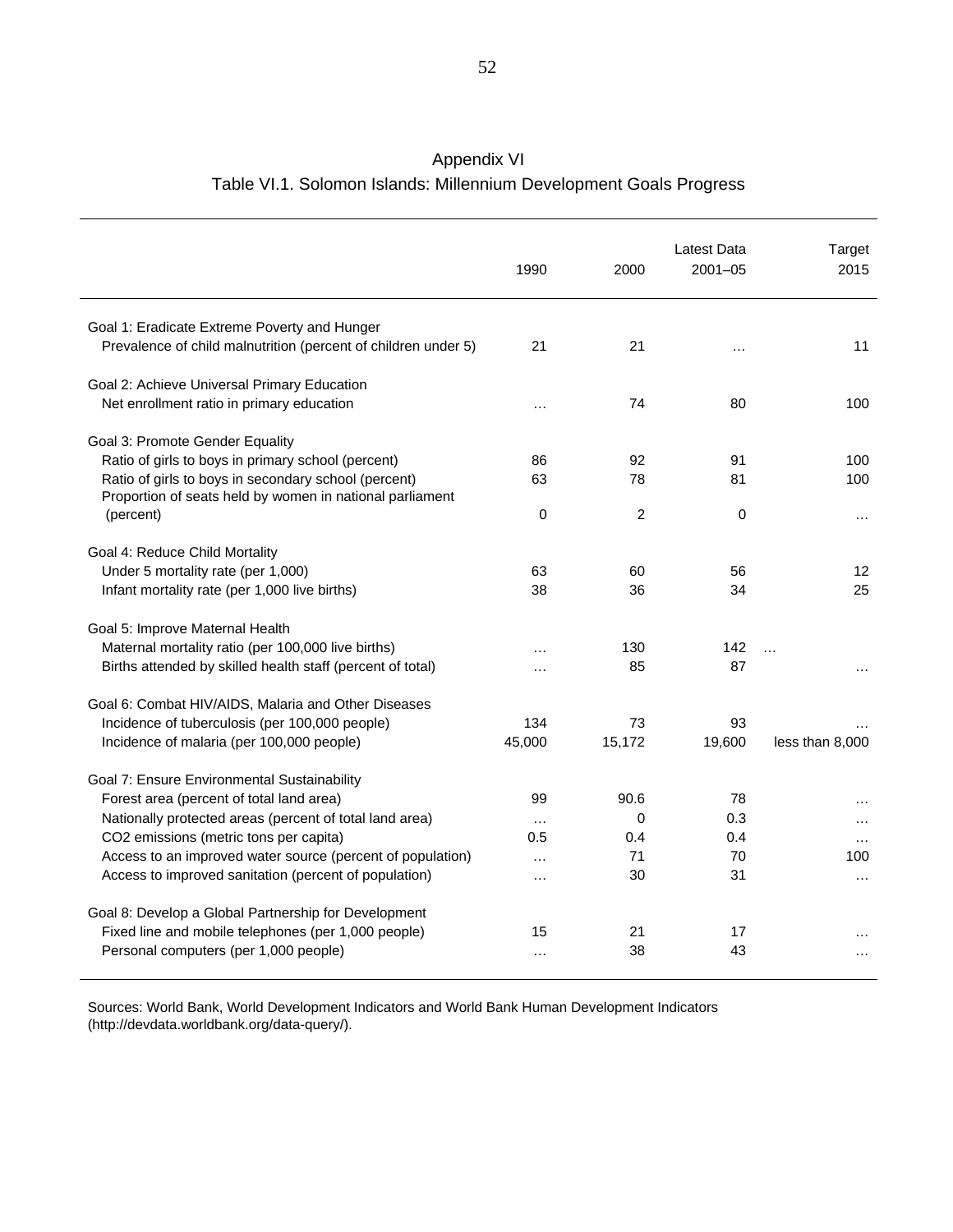|                                                   |               | Latest Single Year |          |            | Same Region/Income Group  |                |  |
|---------------------------------------------------|---------------|--------------------|----------|------------|---------------------------|----------------|--|
|                                                   | 1970-75       | 1980-85            | 1990-95  | 1996-2004  | East<br>Asia &<br>Pacific | Low-<br>Income |  |
|                                                   |               |                    |          |            |                           |                |  |
| <b>POPULATION</b>                                 |               |                    |          |            |                           |                |  |
| Total population, mid-year (thousands)            | 193           | 300                | 364      | 466<br>3.1 | 1.870<br>0.8              | 2.343          |  |
| Growth rate (Percent annual average for period)   | 3.6           | 3.4                | 2.6      |            |                           | 1.8            |  |
| Urban population (percent of population)          | 9.1           | 12.4               | 15.0     | 17.0       | 38.2                      | 30.6           |  |
| Total fertility rate (births per woman)           | 7.1           | 6.2                | 5.0      | 4.1        | 2.0                       | 3.7            |  |
| <b>INCOME</b>                                     |               |                    |          |            |                           |                |  |
| GNI per capita (US\$)                             | 290           | 530                | 880      | 560        | 1,416                     | 507            |  |
| Consumer price index (1995=100)                   | 8             | 20                 | 64       | 139        |                           |                |  |
| Food price index (1995=100)                       | $\ddotsc$     | 33                 | $\cdots$ | 158        | $\cdots$                  | $\ddotsc$      |  |
| <b>SOCIAL INDICATORS</b>                          |               |                    |          |            |                           |                |  |
| Public expenditure                                |               |                    |          |            |                           |                |  |
| Health (percent of GDP)                           | $\cdots$      | $\cdots$           | $\cdots$ | 4.5        | 1.9                       | 1.5            |  |
| Education (percent of GDP)                        | 5.3           | 4.5                | 3.8      | 3.3        | 3.0                       | $\cdots$       |  |
| Social security and welfare (percent of GDP)      | $\ddotsc$     | $\cdots$           |          | $\ddotsc$  | $\cdots$                  | $\ddotsc$      |  |
| Net primary school enrollment rate                |               |                    |          |            |                           |                |  |
| (Percent of age group)                            |               |                    |          |            |                           |                |  |
| Total                                             |               |                    | 83.2     | 79.6       | .                         | 79             |  |
| Male                                              |               |                    | 89.1     | 80.0       | .                         | $\cdots$       |  |
| Female                                            | $\cdots$      | $\cdots$           | 76.9     | 79.0       | $\cdot$                   | $\cdots$       |  |
| Access to an improved water source                |               |                    |          |            |                           |                |  |
| (Percent of population)                           |               |                    |          |            |                           |                |  |
| Total                                             | $\ddotsc$     | $\cdots$           | $\cdots$ | 70         | 78                        | 75             |  |
| Urban                                             | $\ddotsc$     | $\cdots$           | $\cdots$ | 94         | 92                        | 89             |  |
| Rural                                             | $\cdots$      | $\cdots$           | $\cdots$ | 65         | 69                        | 69             |  |
| Immunization rate 1/                              |               |                    |          |            |                           |                |  |
| (Percent under 12 months)                         |               |                    |          |            |                           |                |  |
| Measles                                           | $\cdots$      | $\cdots$           | 68.0     | 78         | 82                        | 66             |  |
| <b>DPT</b>                                        | $\cdot \cdot$ | 46.0               | 69.0     | 71         | 86                        | 67             |  |
| Child malnutrition (percent under 5 years)        | 21            | $\cdots$           | $\cdots$ | 21         | 16                        | 44             |  |
| Life expectancy at birth                          |               |                    |          |            |                           |                |  |
| (Years)                                           |               |                    |          |            |                           |                |  |
| Total                                             | 57            | 62                 | 61       | 63         | 69                        | 59             |  |
| Male                                              | 56            | 61                 | 60       | 62         | 68                        | 57             |  |
| Female                                            | 58            | 63                 | 62       | 63         | 71                        | 59             |  |
| Mortality                                         |               |                    |          |            |                           |                |  |
| Infant (per 1,000 live births)                    | 71            | 43                 | 37       | 34         | 29                        | 79             |  |
| Under 5 (per 1,000 live births)                   | 99            | 56                 | 63       | 56         | 37                        | 122            |  |
| Adult (15-59)                                     |               |                    |          |            |                           |                |  |
| Male (per 1,000 population)                       | $\ddotsc$     | $\cdots$           | $\cdots$ | 260        | 179                       | 317            |  |
| Female (per 1,000 population)                     | $\ddotsc$     |                    | $\cdots$ | 237        | 122                       | 266            |  |
| Maternal (modeled, per 100,000 live births)       | $\ddotsc$     | $\ddotsc$          | $\sim$   | 142        | 117.0                     | 681.0          |  |
| Births attended by skilled health staff (percent) | $\ddotsc$     | $\ddotsc$          | 85       | 85         | 91                        | $\ldots$       |  |

Table VI.2. Solomon Islands: Social Indicators Appendix VI

Sources: World Bank, 2005 World Development Indicators.

1/ Immunization refers to children aged 12-23 months who received vaccinations before one year of age.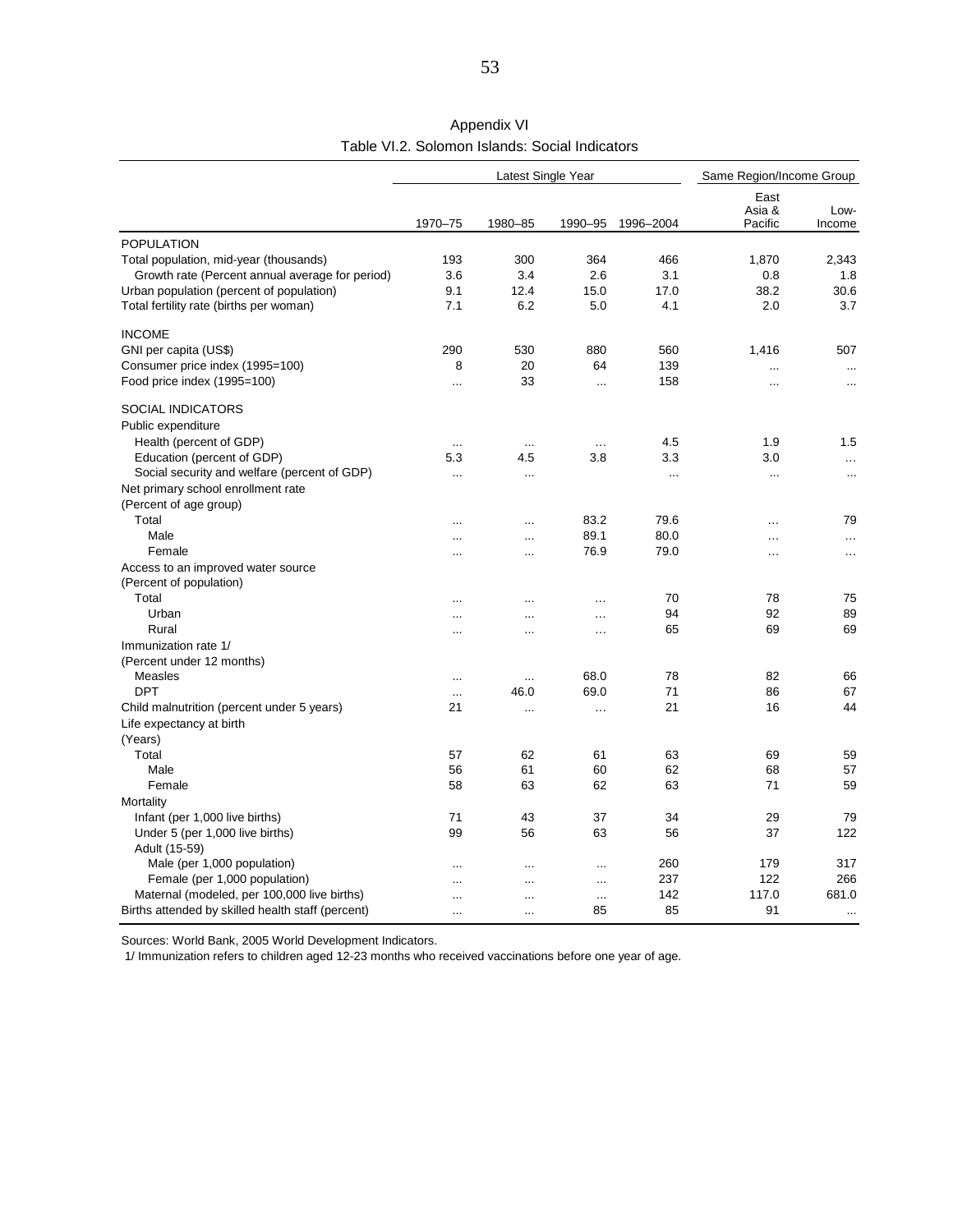#### **APPENDIX VII: SOLOMON ISLANDS—STATISTICAL ISSUES**

The economic and financial database is poor, which significantly limits the staff's analysis, particularly for the real, fiscal, and external sectors. Only the monetary statistics are adequate for surveillance purposes. Although the rebuilding of the National Statistics Office (NSO) has commenced, the CBSI continues to publish highly summarized monetary and price data in its *Monthly Economic Bulletin* and data on all sectors in its *Quarterly Review* and *Annual Report*. There is a Solomon Islands page in *IFS,* but significant updating delays occur, particularly for the balance of payments (BOP), government finance, and national accounts statistics.

#### **Real sector statistics**

As the NSO has not produced national accounts data since 1994, the task of preparing GDP estimates was taken over by the CBSI. GDP estimates are severely hampered by data availability and quality, and rely on limited sources (primarily commodity exports and employment estimates). No breakdown of GDP by expenditure categories exists. A February 2006 PFTAC mission reviewed the 2005 GDP estimates and 2006 projections and concluded that unless the shortage of source data for GDP estimates is addressed, the quality of estimates would remain poor. The NSO reclaimed the task of producing the CPI (which currently applies only to Honiara) in August 2003, but the weights are outdated. Data on production of major export commodities are reported monthly. Limited data on total employment can be obtained from the National Provident Fund. Wage data are not produced.

#### **Monetary and financial statistics**

The CBSI publishes monthly monetary statistics in summary form and provides more detailed data in its quarterly and annual reports. The monetary and financial statistics from the CBSI are used to update the *IFS* country page. After some disruption during the civil conflict, the CBSI recently resumed direct reporting to STA. A November 2005 expert mission, during a PFTAC monetary statistics workshop held in Fiji, reviewed the monetary statistics compilation procedures and provided training and a work plan for the CBSI to comply with the methodology of the *Monetary and Financial Statistics Manual* and to report data using the standardized report forms (SRFs), introduced in October 2004.

#### **Government finance statistics**

The Ministry of Finance (MOF) started monthly press releases on budget outturns in August 2003. However, its expenditure and financing data are not consistent with the GFS methodology, and historical data seem unreliable given the breakdown of accounting mechanisms and large expenditure arrears during the crisis. The NSO is developing a prototype GFS system, but problems exist in the coverage of the general government sector. In particular, data for provincial governments are unavailable and data for the state enterprises are currently being compiled. Except for direct budget support, the authorities do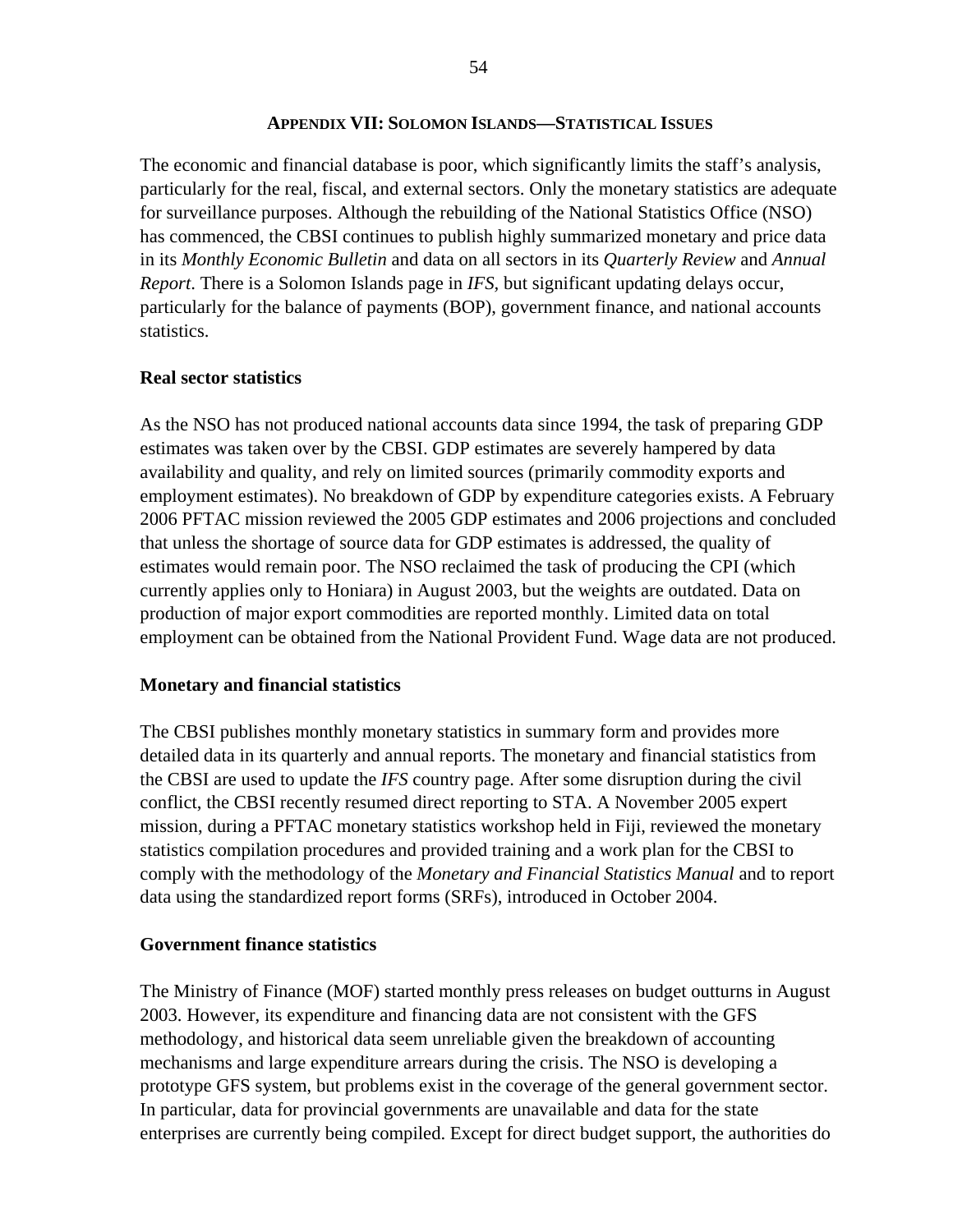not collect disbursements information on grants or grant-financed development spending. The Ministry of Planning held meetings with donors in March and June 2006 to discuss the need for better information and have recently designed reporting forms to obtain data from donors. The installation of the Commonwealth Secretariat Debt Recording and Management System (CS-DRMS) database in the CBSI and MOF in March 2005 has improved the quality of official debt data. The MOF does not report annual GFS data for the *Government Finance Statistics Yearbook* (*GFSY*).

### **External sector statistics**

The CBSI estimates partial quarterly BOP data based on cash foreign exchange transactions (FET) reported through the banking system, which are available with a three-month lag. Such data are deficient in detail and coverage. A February 2006 PFTAC mission noted a significant deterioration in the net errors and omission item. In addition, "other items" in several categories have increased significantly, indicating a deterioration of data quality. Surveys of enterprises on service and financial flows are conducted to collect supplementary information, but the response rates are very low. The Customs Department has recently started to publish merchandise trade data but initial analysis shows that there are still missing records. A mission from New Zealand in February 2006 began to install PCTrade software in the Customs Department to facilitate the NSO's use of Customs data to prepare trade statistics.

### **Remedial Measures**

The NSO is gradually resuming data collection and publication responsibilities. A PFTAC GDDS mission in February 2004 concluded that rebuilding the statistical system will require extensive technical assistance and external funding. Following its recommendations, a new government statistician was appointed in 2004 and a long-term adviser (18 months)—funded by AusAid and NZAid—took up his post in April 2005.

The NSO is currently conducting a Household Income and Expenditure Survey (HIES), after which it plans to rebase the CPI, and construct national headline and underlying CPIs, national accounts and poverty data by early 2007. The NSO has conducted business surveys on employment and financial data covering 2003 and 2004, the results of which are expected in the second half of September 2006. Preparations for a Demographic and Health Survey started in mid-2006. The Ministry of Tourism, in coordination with NSO, has started a project to measure tourism spending. A population census is planned for late 2009, with preparations expected to commence in 2007. The CBSI has requested PFTAC assistance to improve the quality of their BOP and national accounts. The NSO has requested PFTAC's assistance to enhance government finance statistics, and the Secretariat of the Pacific Community's (SPC) assistance to rebase the CPI.

The NSO has prepared, with PFTAC's assistance, a prototype of government finance statistics tables based on recurrent revenue and expenditure data provided by the Ministry of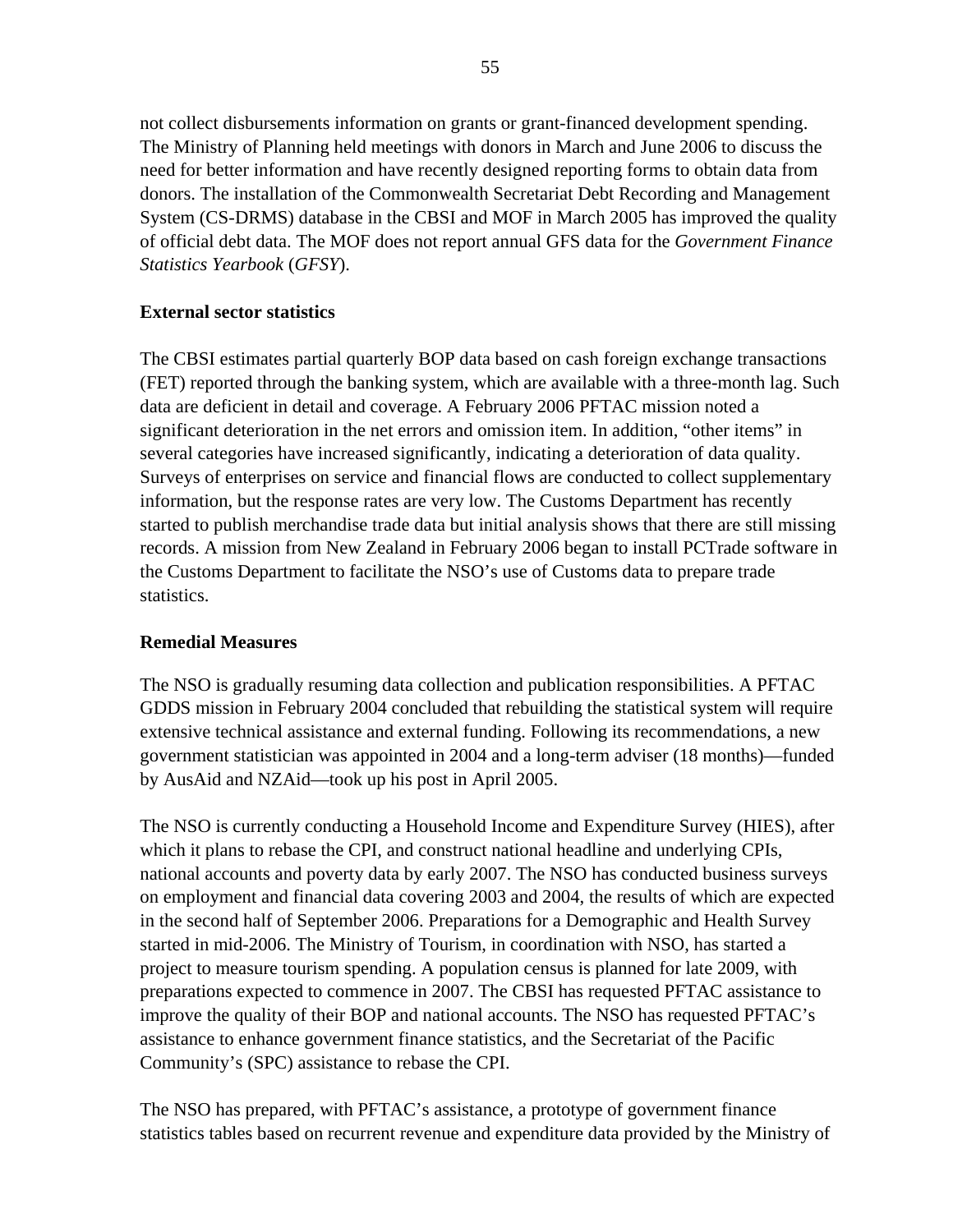Finance. However, this work is still preliminary and hindered by the dearth of aid and development spending information. Audits of state enterprise accounts are currently under way and, once completed, should provide a better picture of public sector finances.

The February 2006 PFTAC mission identified a number of statistical issues that still require attention, including: (i) ensuring that compilation methodologies are applied consistently for GDP and BOP data; and (ii) collecting prices for additional items in the CPI, particularly on diesel fuel and telecommunications products. In the area of the BOP, there is a need to: (i) increase the response rate to enterprise surveys to reduce reliance on FET records; (ii) investigate alternative data to supplement FET data, including the use of official transfers data from the government's financial accounts; and (iii) review the Customs merchandise data for use in the BOP. To address the latter issues, PFTAC plans to send a short-term BOP expert in the second half of June 2006.

The effectiveness of the NSO continues to be hampered by weak technological skills among its staff and low survey response rates, which it is seeking to address through tougher penalties under the Statistics Act.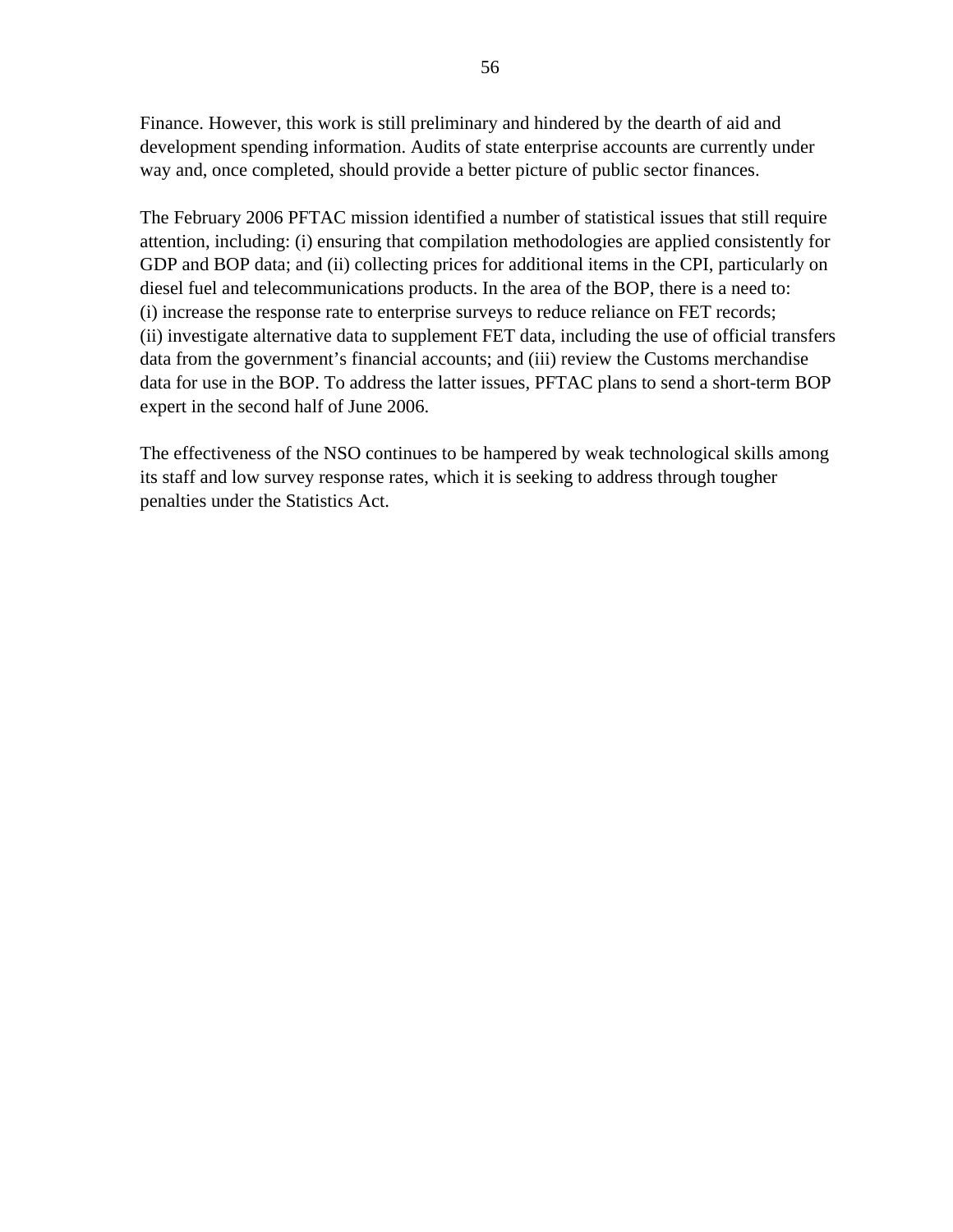### Solomon Islands: Table of Common Indicators Required for Surveillance (As of JULY 31, 2006)

|                                                                                                  | Date of latest<br>observation | Date<br>received <sup>'</sup> | Frequency<br>οf<br>Data <sup>8</sup> | Frequency of<br>Reporting <sup>8</sup> | Frequency of<br>publication |
|--------------------------------------------------------------------------------------------------|-------------------------------|-------------------------------|--------------------------------------|----------------------------------------|-----------------------------|
| <b>Exchange Rates</b>                                                                            | <b>July 2006</b>              | <b>July 2006</b>              | D                                    | M                                      | M                           |
| International Reserve Assets and Reserve<br>Liabilities of the Monetary Authorities <sup>1</sup> | <b>July 2006</b>              | <b>July 2006</b>              | W                                    | M                                      | M                           |
| Reserve/Base Money                                                                               | May 2006                      | <b>June 2006</b>              | M                                    | M                                      | M                           |
| <b>Broad Money</b>                                                                               | May 2006                      | June 2006                     | м                                    | м                                      | м                           |
| Central Bank Balance Sheet                                                                       | May 2006                      | June 2006                     | м                                    | M                                      | м                           |
| Consolidated Balance Sheet of the Banking<br>System                                              | May 2006                      | <b>June 2006</b>              | M                                    | M                                      | M                           |
| Interest Rates <sup>2</sup>                                                                      | <b>July 2006</b>              | <b>July 2006</b>              | W                                    | М                                      | М                           |
| <b>Consumer Price Index</b>                                                                      | May 2006                      | <b>June 2006</b>              | M                                    | М                                      | M                           |
| Revenue, Expenditure, Balance and Composition<br>of Financing <sup>3</sup> - Central Government  | December<br>2005              | April 2006                    | A                                    | A                                      | A                           |
| Revenue, Expenditure, Balance and Composition<br>of Financing <sup>3</sup> – General Government  | <b>NA</b>                     | <b>NA</b>                     | <b>NA</b>                            | <b>NA</b>                              | <b>NA</b>                   |
| Stocks of Central Government and Central<br>Government-Guaranteed Debt <sup>4</sup>              | December<br>2005              | March 2006                    | A                                    | A                                      | A                           |
| External Current Account Balance <sup>5</sup>                                                    | March 2006                    | <b>June 2006</b>              | Q                                    | Q                                      | Q                           |
| Exports and Imports of Goods and Services <sup>5</sup>                                           | March 2006                    | <b>June 2006</b>              | Q                                    | Q                                      | Q                           |
| GDP <sup>6</sup>                                                                                 | December<br>2005              | May 2006                      | A                                    | A                                      | A                           |
| Gross External Debt <sup>9</sup>                                                                 | December<br>2005              | <b>March 2006</b>             | A                                    | A                                      | Upon<br>Request             |

<sup>1</sup>Includes reserve assets pledged or otherwise encumbered as well as net derivative positions.

2 Both market-based and officially-determined, including discount rates, money market rates, rates on treasury bills, notes and bonds.

<sup>3</sup> The general government consists of the central government (budgetary funds, extra budgetary funds, and social security funds) and state and local governments.

4 Including currency and maturity composition.

<sup>5</sup> Detailed BOP data derived from FET through the banking system are available on a quarterly basis with a 3-month lag.

 $6$  The most recent official data are for 1994, but the central bank has produced real production estimates through 2005.

Fire most recent embar data are for 1994, but the central bank has produced real product<br>
<sup>7</sup> Including data received following specific requests by Fund staff.<br>
<sup>8</sup> Daily (D), Weekly (W), Monthly (M), Quarterly (Q), Annua

 $9$  Data on private sector debt is not available.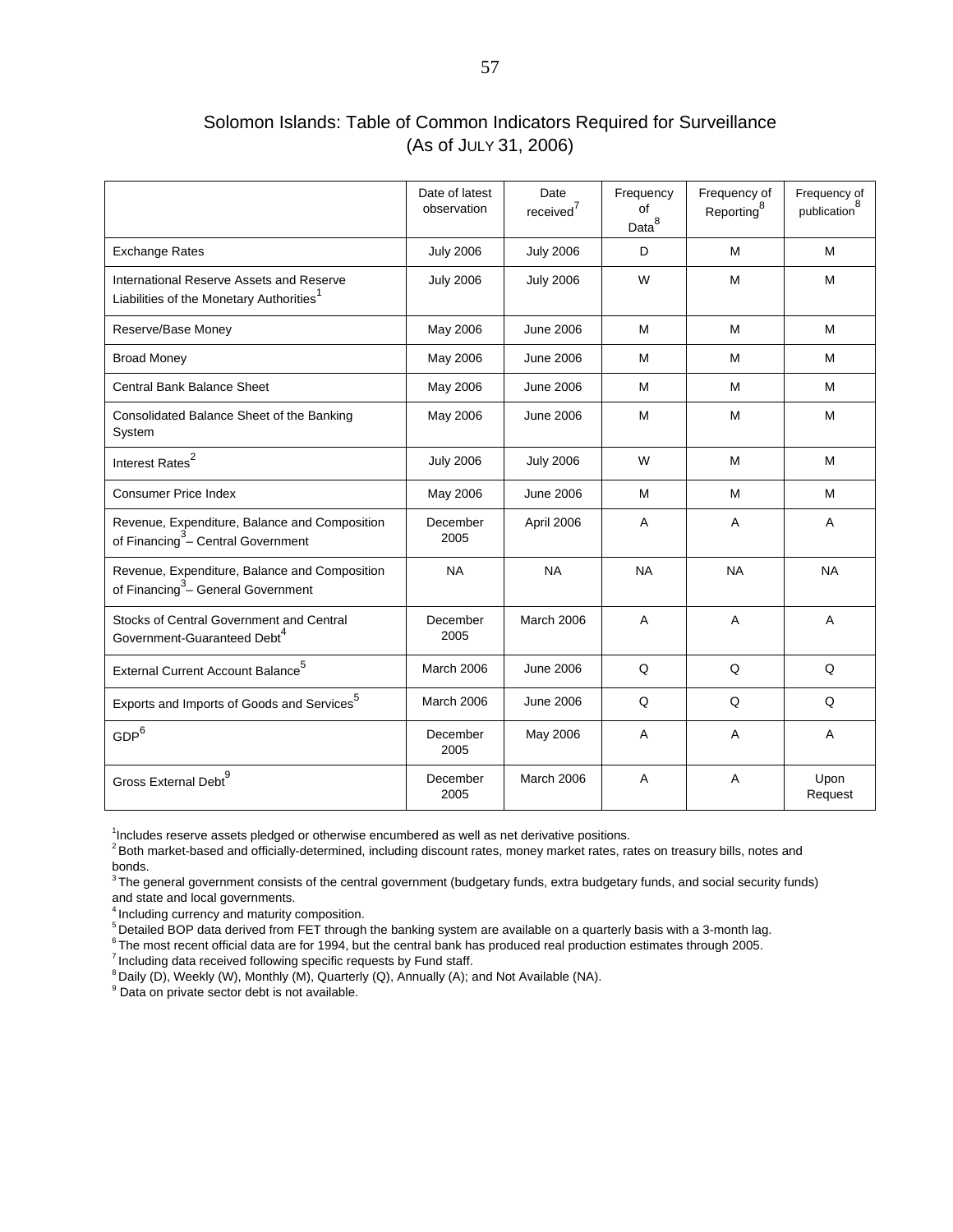

# INTERNATIONAL MONETARY FUND **Public Information Notice**

**EXTERNAL RELATIONS** DEPARTMENT

Public Information Notice (PIN) No. 06/122 FOR IMMEDIATE RELEASE October 23, 2006

International Monetary Fund 700 19<sup>th</sup> Street, NW Washington, D. C. 20431 USA

# **IMF Executive Board Concludes 2006 Article IV Consultation with the Solomon Islands**

On October 4, 2006, the Executive Board of the International Monetary Fund (IMF) concluded the Article IV consultation with the Solomon Islands.<sup>1</sup>

### **Background**

 $\overline{a}$ 

The economic recovery and stability prevailing since the 2003 intervention of the Regional Assistance Mission to the Solomon Islands (RAMSI) has continued. Per capita real GDP growth has remained respectable, inflation is under control, and budget discipline has been maintained. Thanks to official development assistance (ODA) and private foreign direct investment (FDI) mainly in two new large projects, international reserves have continued to increase.

Real GDP growth was 5 percent in 2005, about 2¼ percentage points above the Pacific Islands Countries' (PICs) average, driven by agriculture, fishing, and fiscal stimulus, with logging still over four times the sustainable level. In 2006, logging is not anticipated to contribute for the first time since 2001, but real GDP growth is still projected to exceed 5 percent, driven by agriculture, mainly the start of palm oil production, and services. Inflation ended in the high single digits in 2005, reflecting high oil prices, expatriates' demand, and rapid private credit growth. Inflation is expected to be broadly unchanged in 2006, thus remaining about 2 percent above the PICs' average.

 $1$  Under Article IV of the IMF's Articles of Agreement, the IMF holds bilateral discussions with members, usually every year. A staff team visits the country, collects economic and financial information, and discusses with officials the country's economic developments and policies. On return to headquarters, the staff prepares a report, which forms the basis for discussion by the Executive Board. At the conclusion of the discussion, the Managing Director, as Chairman of the Board, summarizes the views of Executive Directors, and this summary is transmitted to the country's authorities.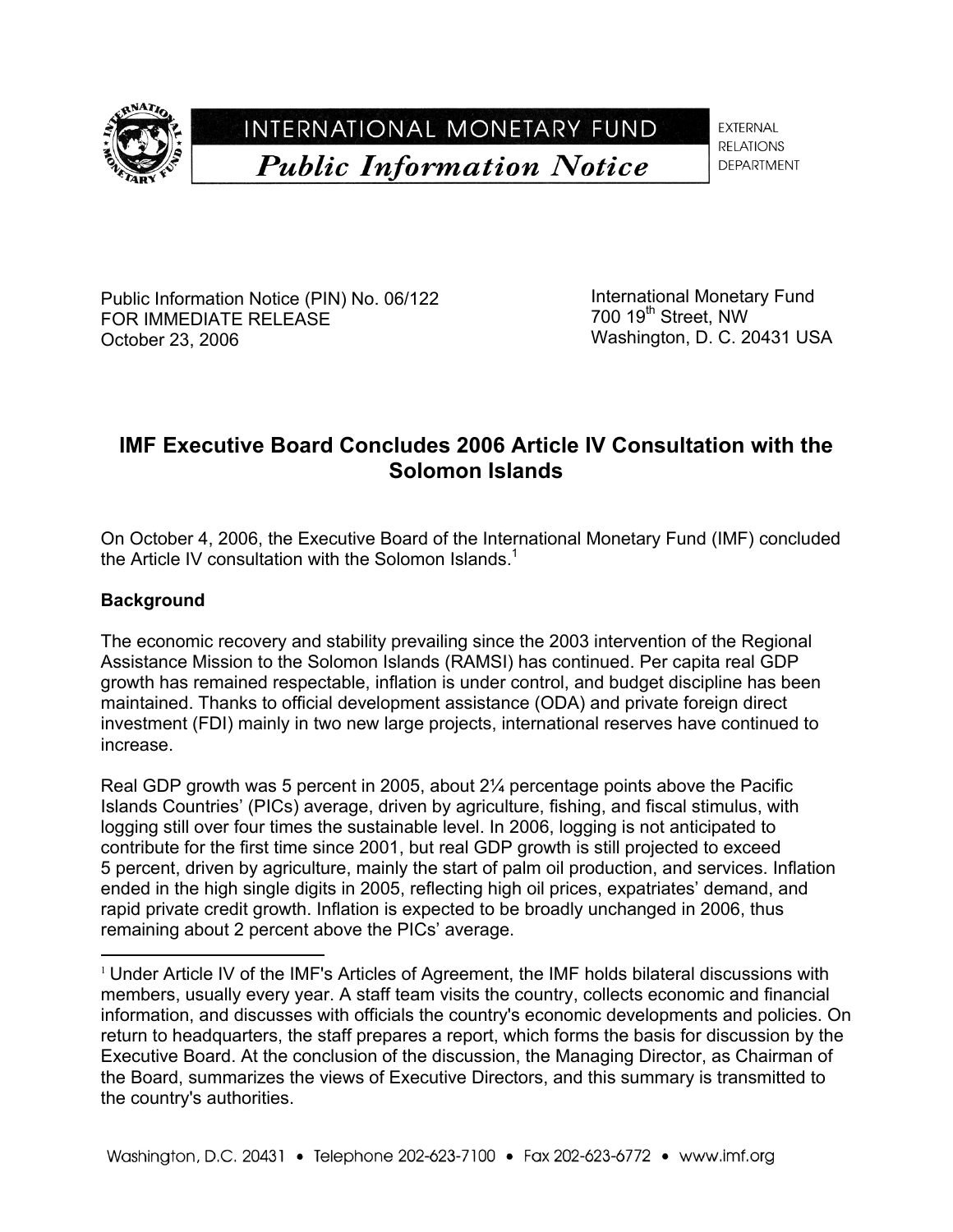The 2006 budget of the central government envisages a shift to a deficit of <sup>3</sup>/4 percent of GDP from a 2¼ percent surplus in 2005, due to a 21 percent real increase in goods and services purchases and domestically financed development spending. But, the outturn is projected to be about 1 percentage point of GDP better than budgeted, with higher spending in low-priority areas (wage bill, tertiary scholarships, and representation) likely to be more than offset by revenue overperformance and investment underspending.

With soaring fuel and investment-related imports, the current account swung into an 11 percent of GDP deficit in 2005. However, official international reserves climbed to US\$95 million (5¼ months of projected 2006 imports) due to robust ODA and FDI flows—mainly by the palm oil company and for the rehabilitation of a gold mine. The current account deficit is projected to widen in 2006, owing to higher oil prices and investment-related imports. But, continued strong ODA and FDI flows are expected to keep reserves above 5 months of imports.

Reserve money growth eased reflecting a moderation in net foreign assets growth in 2005, while broad money increased by 28 percent as the remonetization of the economy continued. Private sector credit rebounded strongly from a low base, growing 50 percent in real terms, reducing banks' excess reserves to 36 percent of deposits from 40 percent at end-2004. The growth of all monetary aggregates is expected to moderate in 2006.

Although the economy has performed well in the past three years, structural reforms remain essential to raise the prospects of sustainable growth, reduce poverty, and lessen the economy's vulnerability to shocks. Progress on this front has been mixed. Logging duty exemptions have been curtailed and tax exemptions guidelines have been issued. The Foreign Investment Bill has been passed and is now in effect. However, further reforms are urgent in the area of governance, state-owned enterprises, infrastructure, and business environment.

#### **Executive Board Assessment**

Executive Directors commended the authorities for maintaining macroeconomic stability and noted that near-term growth prospects are reasonably favorable. Looking ahead, Directors underscored the need to promote new sources of growth to raise living standards, particularly in light of the unsustainable pace of logging activities. Given the deep-rooted obstacles to private investment, weak institutions, and rapid population growth, this formidable task will require continued acceleration of the structural reform agenda and the maintenance of financial stability.

Directors encouraged the authorities to craft the 2007–10 national development strategy into the main vehicle for policy formulation and aid coordination, and called on the authorities to incorporate all projects and programs in this strategy, including those run by donors, and to set up a system to track aid delivery. Directors underscored that backing the strategy with a realistic medium-term framework and linking it to the budget will be instrumental for its effective implementation.

Directors welcomed the authorities' commitment to remain within the budget in 2006 and encouraged them to refrain from spending unutilized investment project appropriations and revenue overperformance. Over the medium term, they emphasized that budget consolidation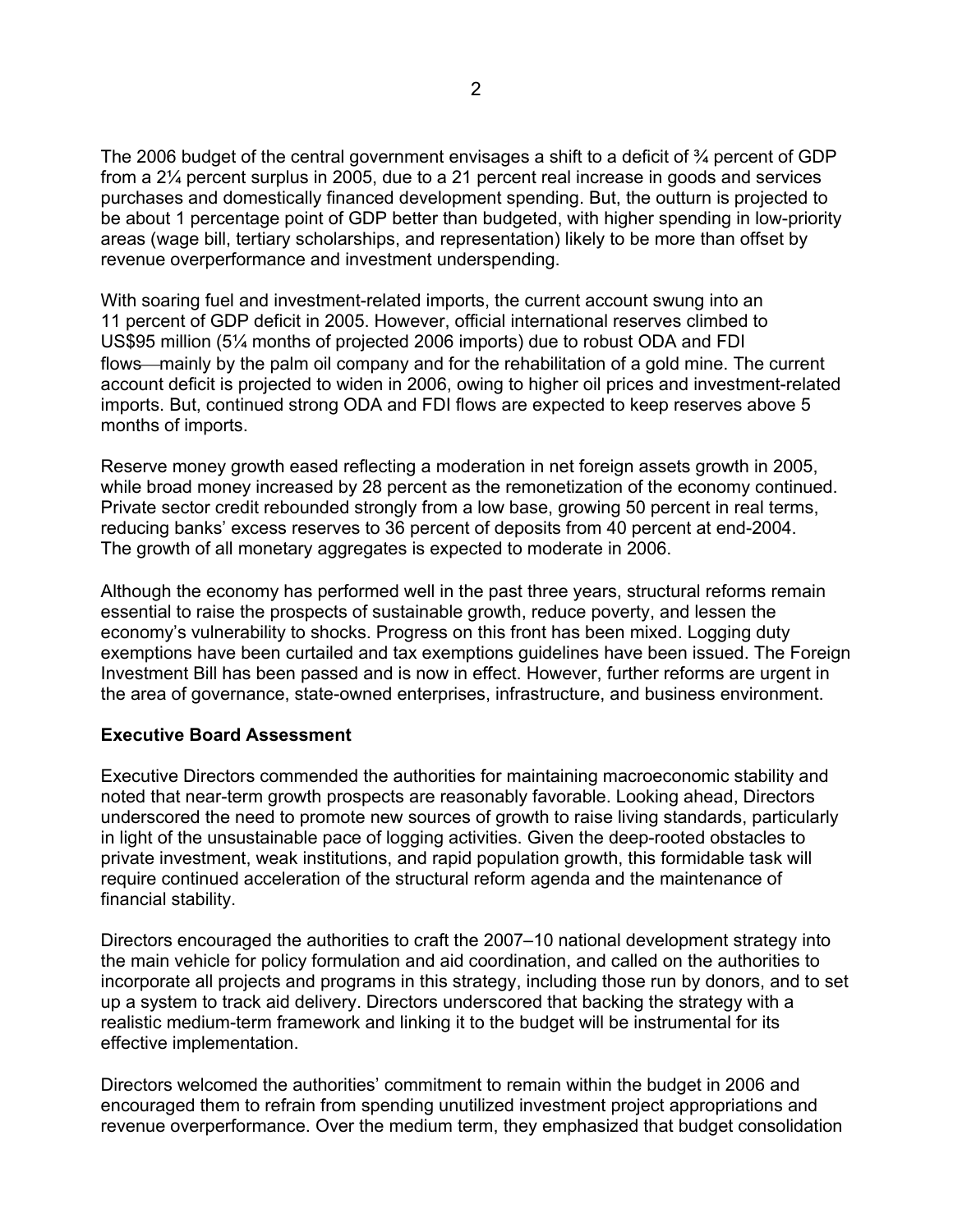is necessary in light of the limited domestic and external financing sources and the need to reduce the high public debt. Directors stressed the need to replace declining logging and import revenues with domestic taxes, improve expenditure quality, and reorient spending from the wage bill toward infrastructure, especially transport and communications.

Directors welcomed the introduction of tax exemption guidelines and the gazetting of the new foreign investment bill. They urged the authorities to accelerate tax reform to widen the base and reduce cascading, and public financial management reforms to ensure better governance in the use of public funds and aid flows. Directors considered that the poor performance of state-owned enterprises (SOEs), especially in the utilities sector, required urgent attention and recommended a comprehensive restructuring to improve service delivery and their financial position. They also cautioned that fiscal decentralization should be approached very carefully, as it would likely weaken fiscal discipline under present circumstances.

Directors agreed that the risk of debt distress remains high given the sizable public debt level, the country's vulnerability to shocks, and the possible increase in contingent liabilities given the weak finances of SOEs and provincial governments. They welcomed the authorities' progress in regularizing debt and the government's policy of no new borrowing, which should apply to all public entities, including SOEs, until the public debt profile has improved substantially.

Directors endorsed the current exchange rate policy, and agreed that downward pressure on the exchange rate should not be resisted. They were of the view that competitiveness appears adequate, in light of the prospects for nontimber exports, including agricultural and mineral products. Directors supported efforts to develop the central bank's inflation forecasting ability, which they viewed as critical in ensuring a timely monetary policy response should inflation pressures intensify or reserves come under pressure.

Directors agreed that the commercial banks appear sound. To strengthen the overall financial sector, they recommended the liquidation of the troubled Development Bank of Solomon Islands. Directors encouraged the continued use of commercially-based mechanisms to broaden access to banking services and credit, and the development of conservative investment guidelines to enable the National Provident Fund (NPF) to improve its profitability by investing abroad. They added that approving the new NPF bill would enhance the institution's governance.

Directors regretted that the weak statistical database hampers surveillance, but were encouraged by measures underway to improve real and external sector data.

*Public Information Notices (PINs)* form part of the IMF's efforts to promote transparency of the IMF's views and analysis of economic developments and policies. With the consent of the country (or countries) concerned, PINs are issued after Executive Board discussions of Article IV consultations with member countries, of its surveillance of developments at the regional level, of post-program monitoring, and of ex post assessments of member countries with longer-term program engagements. PINs are also issued after Executive Board discussions of general policy matters, unless otherwise decided by the Executive Board in a particular case. The Staff Report for the 2006 Article IV Consultation with the Solomon Islands is also available.